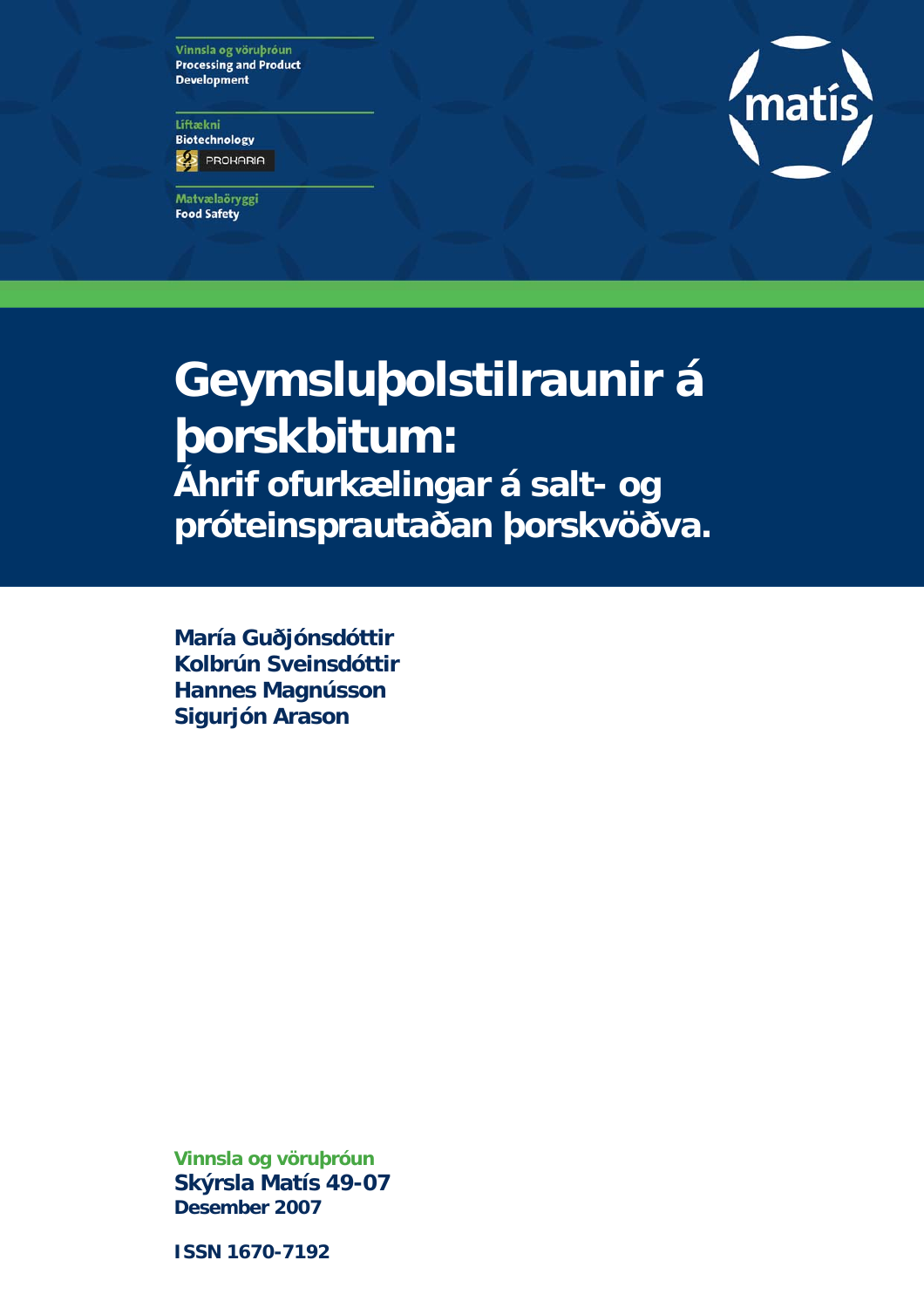## Skýrsluágrip Matís ohf<br>Matis Food Research, Innovation & Safety **Report Summary**



**ISSN: 1670-7192** 

| Titill / Title            | Geymsluþolstilraunir á þorskbitum: Áhrif ofurkælingar á salt- og<br>próteinsprautaðan þorskvöðva.                                                                                                                                                                                                                                                                                                                                                                                                                                                                                                                                                                                                                                                                                                                                                                                                                                                                                                                                                                                                                                                                                                                                                                                                                                                                                                                                                                                                                                              |                     |                                                           |
|---------------------------|------------------------------------------------------------------------------------------------------------------------------------------------------------------------------------------------------------------------------------------------------------------------------------------------------------------------------------------------------------------------------------------------------------------------------------------------------------------------------------------------------------------------------------------------------------------------------------------------------------------------------------------------------------------------------------------------------------------------------------------------------------------------------------------------------------------------------------------------------------------------------------------------------------------------------------------------------------------------------------------------------------------------------------------------------------------------------------------------------------------------------------------------------------------------------------------------------------------------------------------------------------------------------------------------------------------------------------------------------------------------------------------------------------------------------------------------------------------------------------------------------------------------------------------------|---------------------|-----------------------------------------------------------|
| Höfundar / Authors        | María Guðjónsdóttir, Kolbrún Sveinsdóttir, Hannes Magnússon og<br>Sigurjón Arason                                                                                                                                                                                                                                                                                                                                                                                                                                                                                                                                                                                                                                                                                                                                                                                                                                                                                                                                                                                                                                                                                                                                                                                                                                                                                                                                                                                                                                                              |                     |                                                           |
| Skýrsla / Report no.      | $49 - 07$                                                                                                                                                                                                                                                                                                                                                                                                                                                                                                                                                                                                                                                                                                                                                                                                                                                                                                                                                                                                                                                                                                                                                                                                                                                                                                                                                                                                                                                                                                                                      | Útgáfudagur / Date: | Desember 2007                                             |
| Verknr. / project no.     | 1651                                                                                                                                                                                                                                                                                                                                                                                                                                                                                                                                                                                                                                                                                                                                                                                                                                                                                                                                                                                                                                                                                                                                                                                                                                                                                                                                                                                                                                                                                                                                           |                     |                                                           |
| Styrktaraðilar / funding: | Rannsóknasjóður Rannís                                                                                                                                                                                                                                                                                                                                                                                                                                                                                                                                                                                                                                                                                                                                                                                                                                                                                                                                                                                                                                                                                                                                                                                                                                                                                                                                                                                                                                                                                                                         |                     |                                                           |
| Ágrip á íslensku:         | Samþáttuð kælirannsókn fór fram um áhrif söltunar, próteinsprautunar og<br>undirkælingar á gæði, efna- og eðliseiginleika salt- og próteinsprautaðs<br>þorskvöðva. Rannsóknin sýnir að með sprautun salts og próteina í vöðva má<br>bæta nýtingu, minnka drip og auka suðunýtingu vöðvans. Á móti kemur að<br>sprautun salts og próteina í vöðva eykur örveruvöxt og myndun reikulla basa og<br>styttir þannig geymsluþol afurðarinnar. Með því að lækka geymsluhitastig mátti<br>þó hamla vöxt örvera og myndun reikulla basa. Oflækkun geymsluhitastigs<br>leiddi hins vegar til frumuskemmda vegna ísmyndunar á yfirborði óháð saltstyrk<br>í vöðvanum.<br>þorskvöðva við hitastig lægri en -2°C. Einnig voru áhrif þess að skola sýnin í<br>pækilbaði eftir sprautun könnuð. Slík skolun hafði ekki marktæk áhrif á vatns-<br>og saltinnihald eða nýtni sýnanna, en sýndi hins vegar minnkun á myndun<br>reikulla basa. Því þykir æskilegt að flök séu skoluð í pækli að lokinni sprautun<br>til að hamla skemmdarferla að fremsta megni. Skynmatsniðurstöður sýndu að<br>eiginleikar vöðvans breyttust marktækt við sprautun salts og próteina í vöðvann,<br>en sprautaðir hóparnir misstu ferskleikaeinkenni sín fyrr en ferski ómeðhöndlaði<br>viðmiðunarhópurinn.                                                                                                                                                                                                                                                                      |                     | Því þykir ekki æskilegt að geyma ferskan eða léttsaltaðan |
| Lykilorð á íslensku:      | Ofurkæling, geymsluþol, prótein, skynmat, örverur, NMR                                                                                                                                                                                                                                                                                                                                                                                                                                                                                                                                                                                                                                                                                                                                                                                                                                                                                                                                                                                                                                                                                                                                                                                                                                                                                                                                                                                                                                                                                         |                     |                                                           |
| Summary in English:       | A combined cooling experiment was performed on the effect of salting, protein<br>injection and superchilling on the quality and physicochemical properties of<br>brine and proteininjected cod muscle. The study showed that brine and protein<br>injections lead to increased processing and cooking yield, as well as decreased<br>drip. Injection of salt and proteins increase on the other hand microbiological<br>growth and the formation of volatile nitrogen bases, which in turn leads to<br>shorter shelf life.<br>microorganisms and volatile nitrogen bases could be decreased. If the storage<br>temperature is kept too low this on the other hand led to cell damages due to ice<br>crystallization on the muscle surface, independent on the salt content of the<br>muscle. It is therefore not recommended to store fresh and light salted cod at<br>temperatures below $-2^{\circ}$ C. The study also viewed the effect of brining the muscle<br>after brine and protein injection. This brining had no significant effect on the<br>salt or water content of the muscle, but decreased the amount of volatile bases. It<br>is therefore recommended that cod muscle is always washed in brine after<br>injection to keep damaging processes at a minimum. Sensory analysis showed a<br>significant difference between the characteristics of brine and protein injected<br>samples to unprocessed cod muscle. The injected groups also lost their freshness<br>characteristics earlier than the unprocessed control group. |                     | By lowering the storage temperature this growth of        |
| English keywords:         | Superchilling, storage quality, proteins, sensory analysis,<br>microorganisms, NMR                                                                                                                                                                                                                                                                                                                                                                                                                                                                                                                                                                                                                                                                                                                                                                                                                                                                                                                                                                                                                                                                                                                                                                                                                                                                                                                                                                                                                                                             |                     |                                                           |

<sup>©</sup> Copyright Matís ohf / Matis - Food Research, Innovation & Safety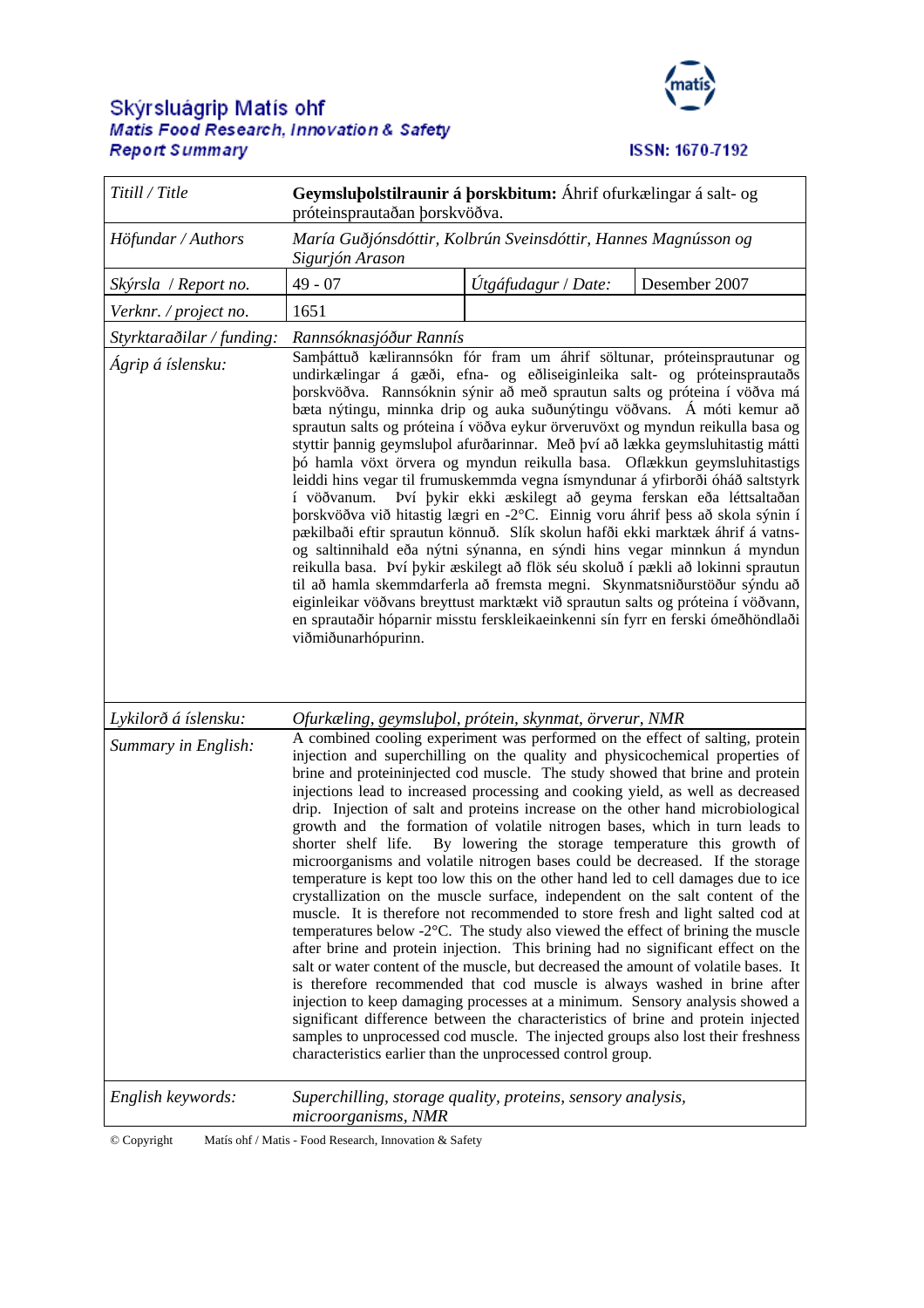# Efnisyfirlit

| 1              |         |       |  |
|----------------|---------|-------|--|
| $\overline{2}$ |         |       |  |
|                | 2.1     |       |  |
|                | $2.2\,$ |       |  |
|                |         | 2.2.1 |  |
|                |         | 2.2.2 |  |
|                | 2.2.3   |       |  |
|                |         |       |  |
|                | 2.3.1   |       |  |
|                | 2.3.2   |       |  |
|                | 2.4     |       |  |
|                | 2.5     |       |  |
|                | 2.6     |       |  |
|                | 2.6.1   |       |  |
|                | 2.6.2   |       |  |
|                | 2.6.3   |       |  |
| 3              |         |       |  |
|                | 3.1     |       |  |
|                | 3.2     |       |  |
|                |         | 3.2.1 |  |
|                |         | 3.2.2 |  |
|                | 3.2.3   |       |  |
|                |         |       |  |
|                | 3.3.1   |       |  |
|                | 3.3.2   |       |  |
|                | 3.4     |       |  |
|                | 3.5     |       |  |
|                | 3.6     |       |  |
|                |         | 3.6.1 |  |
|                |         | 3.6.2 |  |
| 4              |         |       |  |
| 5              |         |       |  |
| 6              |         |       |  |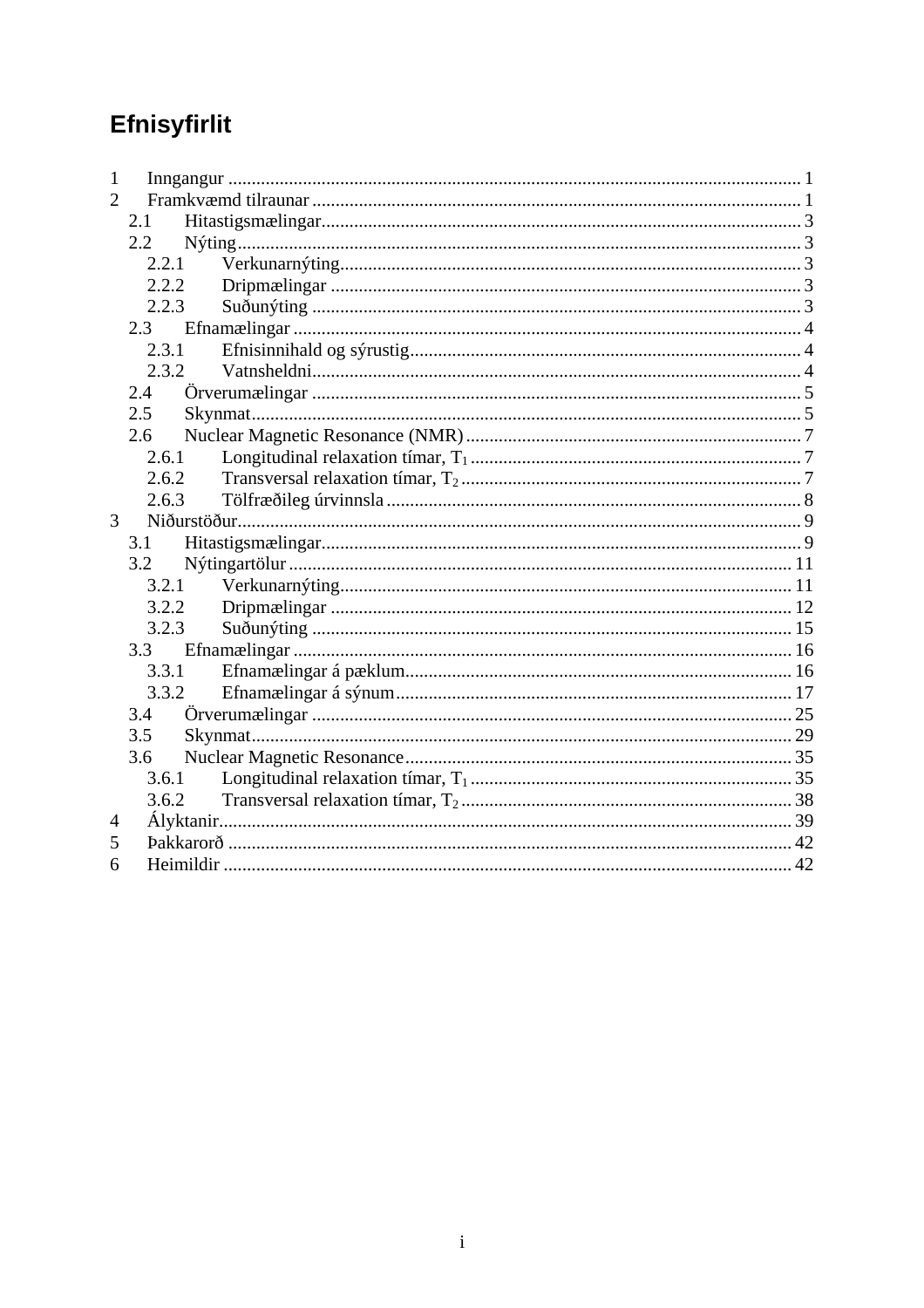### **1 Inngangur**

*Verkefnið er hluti af rannsóknarverkefninu Áhrif undirkælingar á eðliseiginleika þorskvöðva sem styrkt er af Rannsóknasjóði Rannís (verkefni nr. 050206021). Verkið tengist þá verkefnunum Samþætting kælirannsókna (Kælibót), sem styrkt er af AVS rannsóknasjóði í sjávarútvegi og Tækniþróunarsjóði Rannís og Chill-on, sem styrkt er af Evrópusambandinu.* 

Á undanförnum árum hefur magn og verðmæti ferskra fiskafurða sem hlutfall af útfluttum afurðum vaxið mjög hratt. Vegna þessara áherslubreytinga eru fyrirtæki í auknum mæli að flytja hráefni til vinnslu sem og afurðir um langan veg innanlands og einnig milli landa. Þetta lengir virðiskeðjuna og eykur um leið möguleikana á að varan tapi gæðum eða mengist á einhvern hátt. Uppbygging á þekkingu og færni við vinnslu og flutning ferskra afurða hefur ekki fylgt hinni hröðu þróun, sem orðið hefur í útflutningi þessara afurða, þannig að ásættanleg gæði og öryggi afurðanna séu tryggð. Slíkt er þó forsenda fyrir bættri afkomu í greininni og sterkari samkeppnisstöðu á kröfuhörðum mörkuðum, sem greiða hlutfallslega hærri verð en aðrir markaðir fyrir sjávarfang. Aukið geymsluþol fersks fisks getur gefið möguleika á róttækum breytingum í vinnslu og flutningi afurða og aukið þannig arðsemi sjávarútvegs á Íslandi.

Samþáttuð tilraun um kælibót á þorski var framkvæmd á Dalvík hjá Samherja í tveimur lotum þann 19. september 2006 annars vegar (lota 1) og hins vegar var lota 2 tilraunarinnar framkvæmd þann 4. október 2006. Eftir meðhöndlun voru sýnin flutt suður í húsakynni Matís á Skúlagötu í Reykjavík. Þar var þeim komið fyrir við mismunandi geymsluhitastig og eiginleikar sýnanna mældir eftir mismunandi langan geymslutíma í kælihermum, til að ákvarða geymsluþol þorsks miðað við mismunandi meðhöndlun og geymsluhitastig. Framkvæmd fyrri lotu tilraunarinnar er útlistuð nánar í eftirfarandi greinargerð.

### **2 Framkvæmd tilraunar**

Fiskurinn, sem notaður var í tilrauninni, var veiddur með trolli á Halamiðum 674 af Björgúlfi EA-312 þann 15. september 2006. Fiskurinn var fjögurra daga gamall á vinnsludegi tilraunarinnar. Fiskurinn var flakaður og þá meðhöndlaður á þrjá vegu, þ.e. a) sprautaður með próteinum, 2% salti og 2% fosfati (P22), b) sprautaður með próteinum, 4% salti og 2% fosfati (P42)og c) sprautaður með 2% salti og 2% fosfati (S22). Hluti sýnanna úr hópunum var þar að auki pæklaður eftir sprautun til að hreinsa yfirborðið og til að sjá hvort sprautupækillinn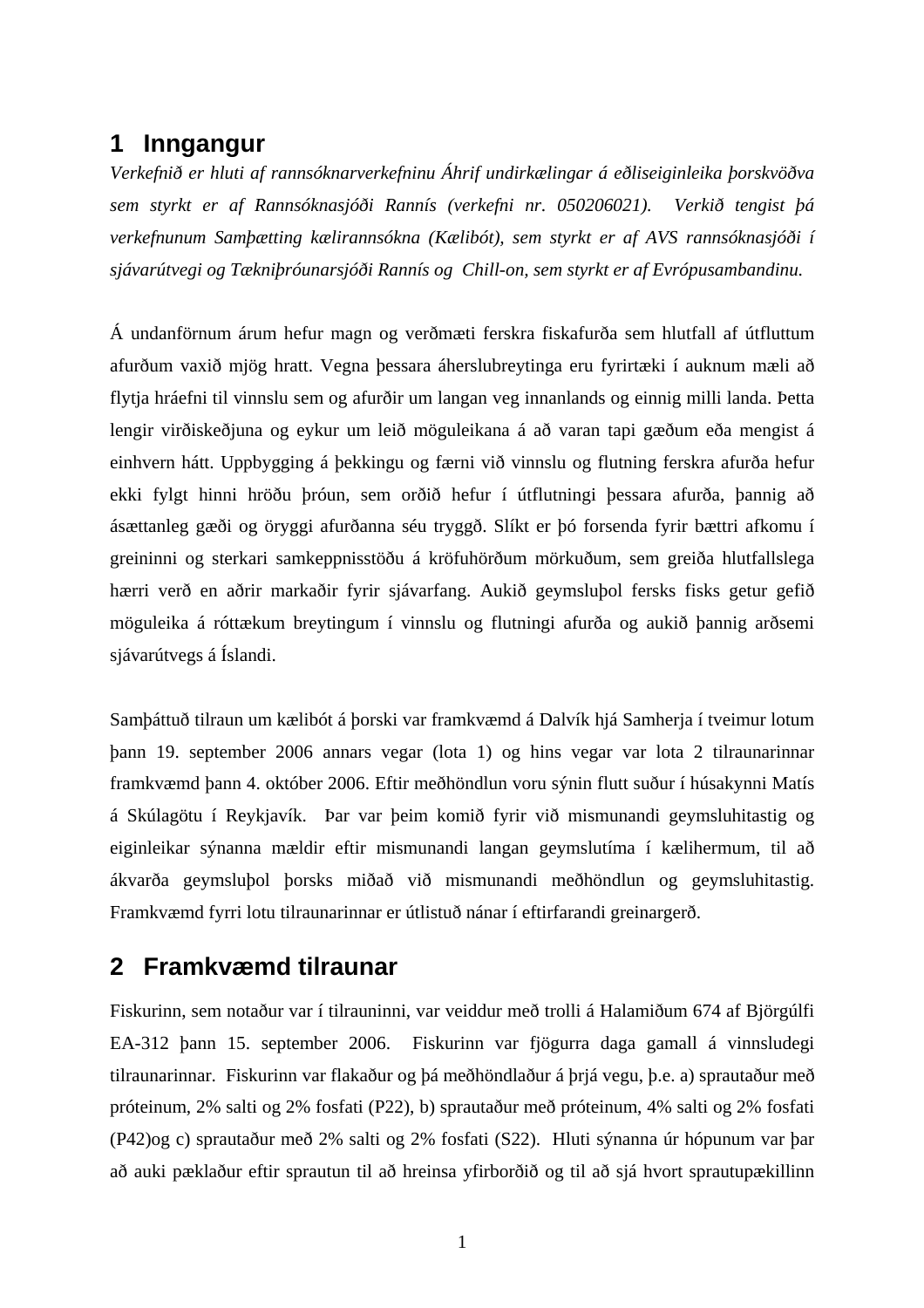læki úr fiskinum. Eftir þessa meðhöndlun voru flökin snyrt og hnakkastykkin skorin frá. Hnakkastykkjunum var svo pakkað í 3 kg frauðplastkassa ásamt kælimottum. Ferskur ómeðhöndlaður fiskur var hafður með í tilrauninni til viðmiðunar og hann snyrtur og pakkaður á sama máta og sprautuðu hóparnir. Sýnin voru þá flutt suður til Reykjavíkur í kældum flutingabíl frá Flytjanda. Tekið var á móti sýnunum í Reykjavík til mælinga deginum eftir verkun og sýnunum þá komið fyrir í kælihermum stilltum á 0°C, -2°C og -4°C. Sýni voru tekin til efna-, eðlis- og örverumælinga á mismunandi tímapunktum yfir tveggja vikna tímabil til að meta geymsluþol afurðanna. Hitasíritum var einnig komið fyrir í völdum kössum til að fylgjast með þeim hitabreytingum sem sýnin verða fyrir við flutning og geymslu. Sjá má yfirlit yfir tilraunaferlið á mynd 1.



**Mynd 1: Yfirlit á meðhöndlun fisks í lotu 1.** 

Hluti fisksýnanna var pæklaður í 8-10 mín eftir sprautun. Þetta var gert til þess að athuga hvort saltið myndi leka út úr vöðvanum strax eftir sprautun eða haldast í honum, en einnig til að sjá hvort frekari salt- og vatnsupptaka ætti sér stað við pæklunina. Fyrirhugað var að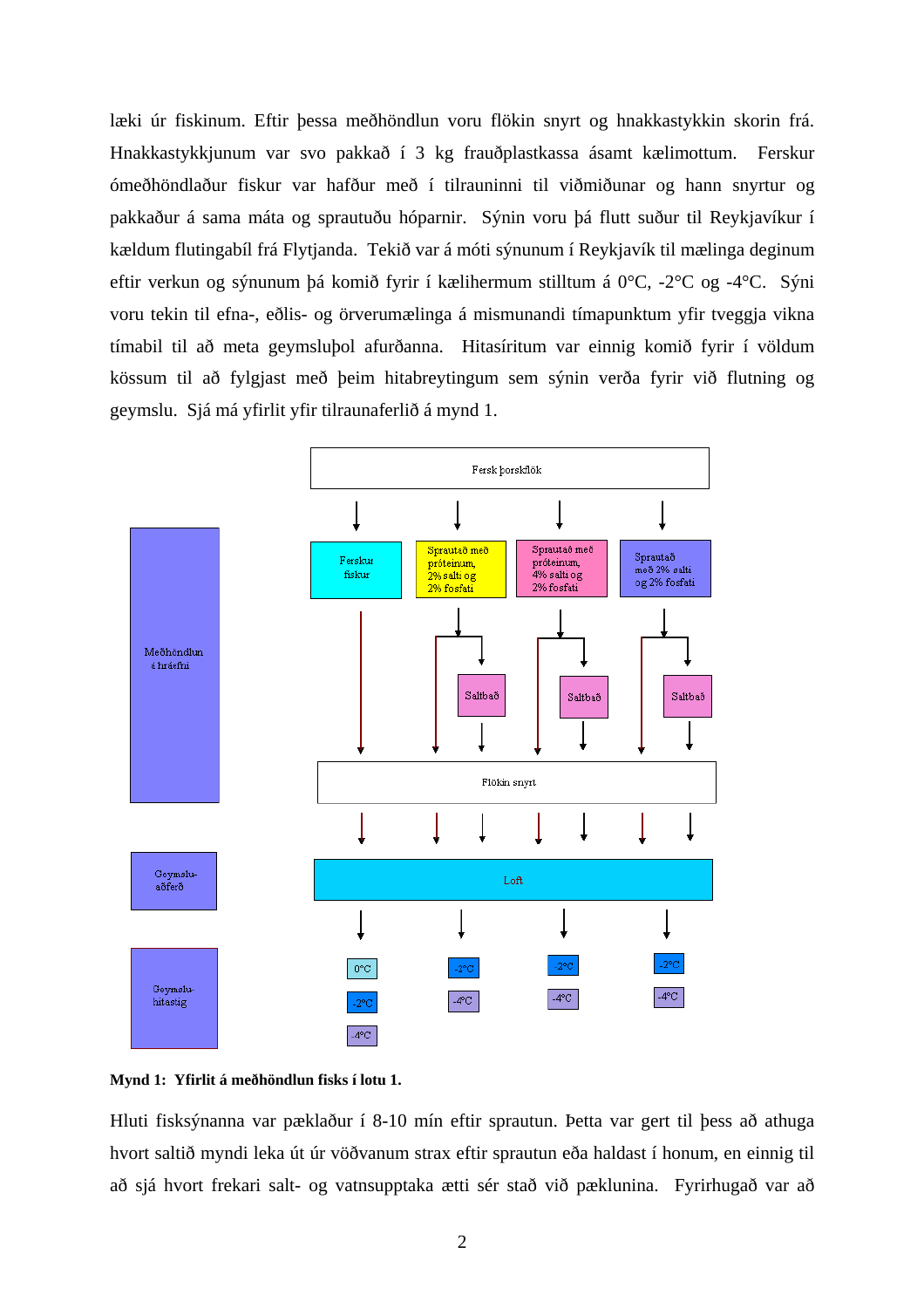saltstyrkurinn í pæklunum yrði jafnsterkur saltstyrk í vöðva sýnanna. Því voru tvö pækilböð útbúin, annað með markstyrk 0,8% salt og hinn með markstyrkinn 1,4% salt. Saltstyrkur pæklanna varð hins vegar tífalt sterkari en fyrirætlað var og þarf að taka tillit til þess í úrvinnslu gagnanna.

### *2.1 Hitastigsmælingar*

Hitasíritunum var komið fyrir í völdum pakkningum, neðst undir þorskbitunum til þess að fylgjast með hitabreytingum í sýnunum. Hitasíritarnir voru af gerðinni Onset TidBit logger (30 mm í þvermál, nákvæmni  $\pm 0.4$ °C, upplausn  $\pm 0.3$ °C). Auk þess var fylgst með lofthitanum í kælihermunum með sama hætti. Skráning hitastigs fór fram á mínútu fresti og lesið var af mælunum í lok tilraunarinnar. Meðalhiti og frávík voru reiknuð fyrir hvern hóp og viðkomandi geymslurými yfir geymslutímann.

### *2.2 Nýting*

### **2.2.1 Verkunarnýting**

Nýting þorskflakanna við sprautun og snyrtingu flakanna í bita var mæld með því að vigta merkt flök fyrir og eftir sprautun og lageringu eftir því sem við átti og eftir snyrtingu flakanna í bita. Nýting við verkunina reiknast þannig sem hlutfallsleg vigt fisks eftir meðhöndlun miðað við vigt þess fyrir meðhöndlun, þ.e.

$$
\eta = \frac{m_1}{m_0} 100 \tag{96}
$$

 $\beta$ bar sem m<sub>0</sub> er þyngd fisks fyrir meðhöndlun og m<sub>1</sub> er þyngd fisks eftir meðhöndlun svo sem sprautun, pæklun eða snyrtingu í bita. Aðeins hnakkastykkin voru notuð til mælinga í tilrauninni.

#### **2.2.2 Dripmælingar**

Við hverja sýnatöku voru þrír merktir þorskbitar úr hverjum hópi vigtaðir og hlutfallslegt drip reiknað miðað við vigt þeirra við pökkun skv. neðangreindri nýtingarjöfnu.

$$
\eta = \frac{m_0 - m_1}{m_0} 100 \qquad \text{[%]}
$$

#### **2.2.3 Suðunýting**

Suðunýting hópanna var mæld með því að gufusjóða þrjá bita úr hverjum hópi við 95-100 °C í 12 mínútur í Convostar ofni (Convotherm, Elektrogeräte GmbH, Eglfing, Þýskaland). Sýnin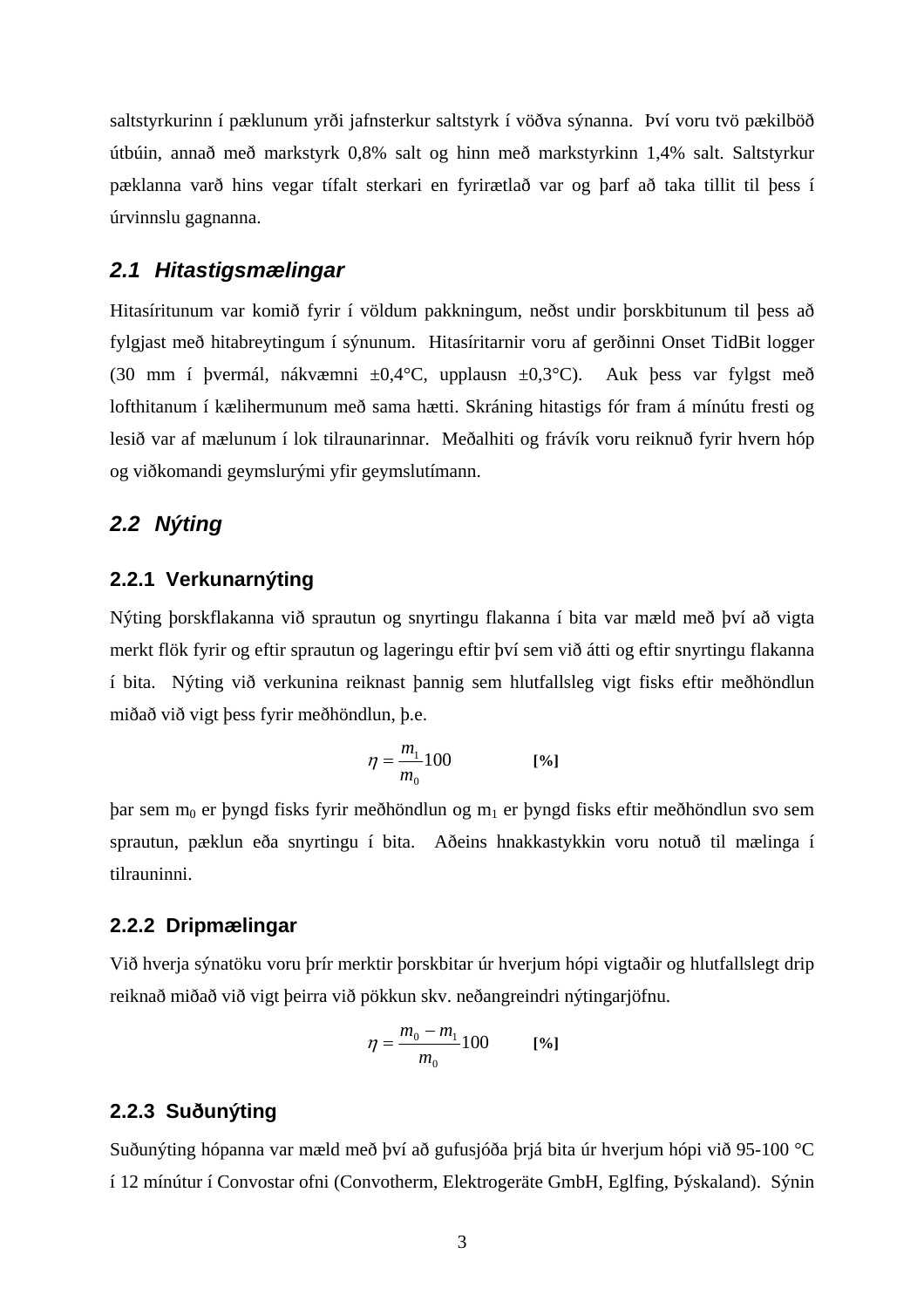voru hituð á grind til þess að umfram vatn gæti runnið frá sýnunum. Sýnin voru þá látin kólna niður fyrir a.m.k. 25 °C við stofuhita áður en þau voru vigtuð (Mettler Toledo SB 16001 DR, ± 0.01 g, Mettler Instruments AG, Greifensee, Sviss).

### *2.3 Efnamælingar*

Sameinuð sýni þriggja flaka úr hverri aðferð voru notuð til efnamælinga. Sýnin voru hökkuð og blönduð saman í matvinnsluvél. Sýni voru tekin á 1. degi, 6.-7. degi og 9.-10. degi eftir verkun.

#### **2.3.1 Efnisinnihald og sýrustig**

Vatnsinnihald sýnanna var metið út frá léttun sýnanna við þurrkun við  $103 \pm 2$ °C í fjórar klukkustundir (ISO 6496, 1999). Saltinnihald var metið með því að mæla klóríð eftir útdrátt úr hökkuðum sýnum með vatni sem inniheldur saltpéturssýru. Klórmagnið er fengið með títrun lausnarinnar með silfurnítrati. (AOAC 976.18,  $17<sup>th</sup>$  ed., 2000). Sýrustig sýnanna var mælt með því að stinga stunguelektróðu (SE 104, Mettler Toledo GmbH, Greifensee, Sviss) beint í hökkuð sýnin við 20 ± 2 °C. Stunguelektróðan var tengd Knick sýrustigsmæli (Portames 913 pH, Knick, Berlin, Þýskaland).

Heildarmagn reikulla basa (TVB-N) og trímethylamín (TMA) var ákvarðað með því að nota gufueimingu að fylgdri títrunaraðferð. TVB-N greining var framkvæmd með beinni eimingu í bórsýru í 15 mínútur (Struer TVN, Kjeldalh-type distillator). Innihald safnflöskunnar er þá títrað með þynntri H<sub>2</sub>SO<sub>4</sub> lausn. Til ákvörðunar á TMA var sama aðferð notuð, að því undanskildu að 20 ml af 35% formaldehýði var bætt við eimingarflöskuna til að hindra fyrsta og annars stigs amín (AOAC 920,03,  $17<sup>th</sup>$  ed., 2000).

#### **2.3.2 Vatnsheldni**

Vatnsheldni sýnanna var mæld með aðferð sem lýst var af Eide og fleirum (1982). Um 2 grömm sýnis eru vigtuð nákvæmlega í glas og þau sett í skilvindu (Sorvall RC-5B, Dupoint Company, USA) í 5 mín við 210g snúningshraða (1300 snún/mín) og hitastig á bilinu 2-5 °C. Vatnsheldni (WHC %) reiknast þá sem hlutfall vatns í sýninu eftir keyrslu og vatns í sýninu fyrir keyrslu.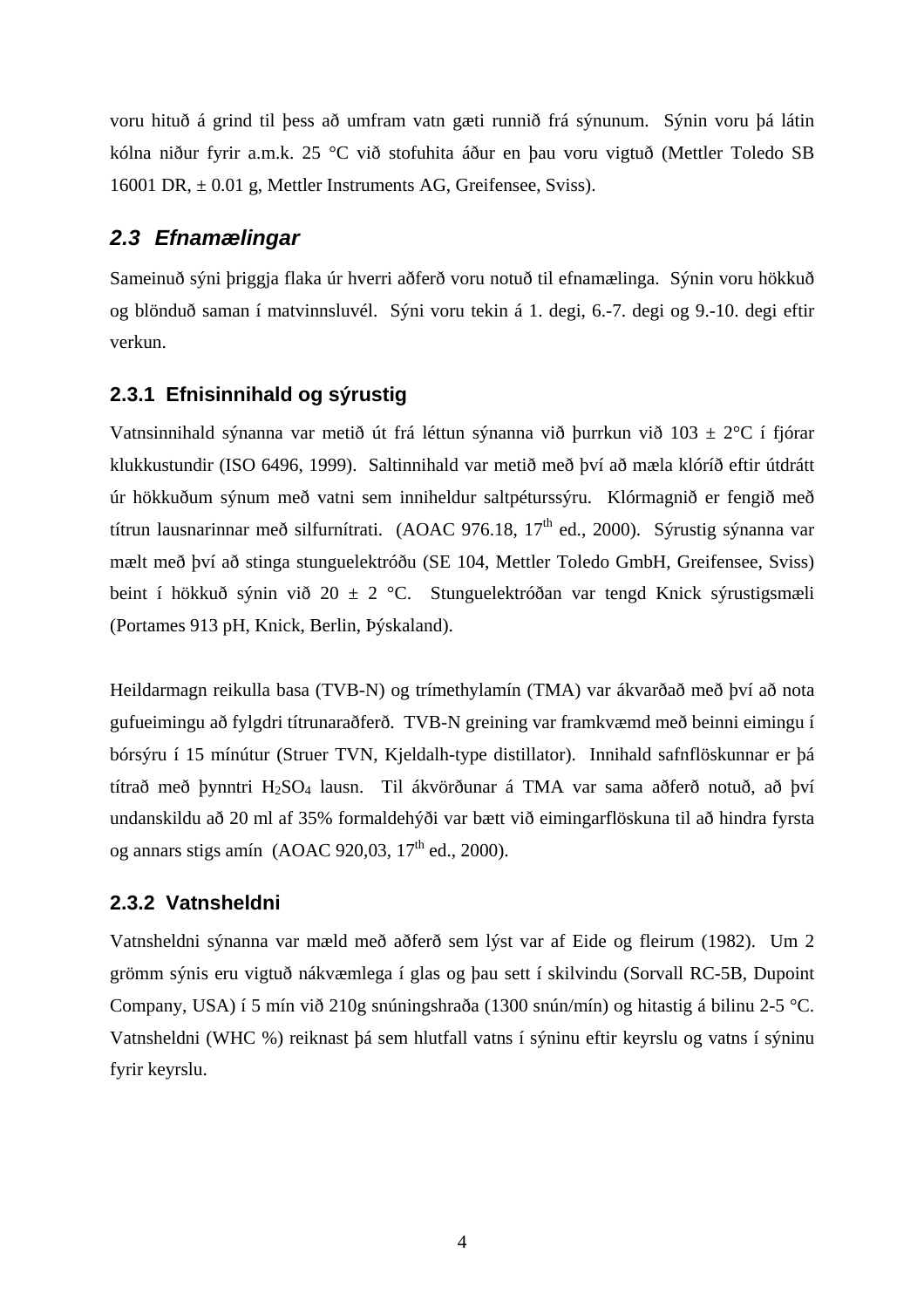### *2.4 Örverumælingar*

Í örverurannsóknum var Maximum Recovery Dilutent (MRD, Oxoid) notaður við blöndun og til þynningar. Upphafsblöndun var gerð þannig að 25 g hakkaðra bita voru sett í 225 g af kældu MRD þynningarvatni. Tífaldar þynningar voru síðan gerðar eins og þurfa þótti.

Talningar á heildarfjölda örvera og fjölda H2S-myndandi örvera voru gerðar á járnagar eins og lýst er skv. Gram o.fl. (1987) með þeirri undantekningu að í stað 0,5% salts var notað 1% salt. Notuð var yfirborðssáning og ræktað við 15°C í 5 daga. Allar kóloníur voru taldar til að finna heildarörverufjölda. Svartar kóloníur eru taldar sérstaklega til að finna fjölda H<sub>2</sub>S-myndandi örvera. Þær mynda H2S úr sodium thiosúlfati og/eða cysteine sem er til staðar í ætinu. Einn aðalskemmdargerill í ísuðum fiski, *Shewanella putrefaciens*, myndar svartar kóloníur á þessu æti. Þessi gerill myndar trímethýlamín (TMA) úr trímethylamín oxíð (TMAO) en fyrra efnið hefur oft verið notað sem mælikvarði um skemmdir á sjávarfiski.

### *2.5 Skynmat*

Þrír sýnahópar (A = próteinlausn Samherja (P22), B = lausn án próteina (S22) og C = ferskur fiskur) voru metnir með skynmati á degi 1, 6 og 9.

Sýnin voru metin eftir myndrænu prófi, QDA aðferð (Quantitative Descriptive Analysis), þar sem skilgreindir matsþættir voru metnir til að lýsa einkennum í bragði, lykt og áferð af þjálfuðum skynmatshópi (Hootman, 1992; Stone and Sidel, 1985). Tólf dómarar sem allir höfðu reynslu í skynmati (ISO, 1993) og þekktu vel aðferðina tóku þátt í skynmatinu. Matsþættir voru 30 og er skilgreining og lýsing þeirra í töflu 1. Þessir matsþættir voru skilgreindir af skynmatshópi í fyrri verkefnum. Hver matsþáttur var metinn eftir styrk eða einkennum á ókvarðaðri línu sem í úrvinnslu var kvörðuð frá 0-100.

Fyrir skynmat voru sýnin soðin, 30-40g fyrir hvern dómara, í álformi í gufuofni við 98°C í 5- 6 mínútur. Sýnin voru metin heit, mest fjögur sýni í einu. Hvert sýni var metið tvisvar sinnum. Skynmatsforritið Fizz var notað við uppsetningu, framkvæmd og úrvinnslu skynmats. *Úrvinnsla* 

Í tölfræðiúrvinnslu voru tilraunahópar bornir saman með geymslutíma. Signal to Noise (SN) greining (Martens and Martens, 2000; Thybo and Martens 2000) var framkvæmd til að draga fram raunhæfa mynd af niðurstöðum. Dómarar, sýni og endurtekningar voru skoðuð og metið hvert framlag þeirra var í greiningu á hópum. QDA-gögn voru leiðrétt fyrir mismunandi notkun á skala samkvæmt aðferð lýst af Thybo & Martens (2000). Skynmatseinkenni (leiðrétt gildi) tilraunahópa voru skoðuð með höfuðþáttagreiningu (Principal Component Analysis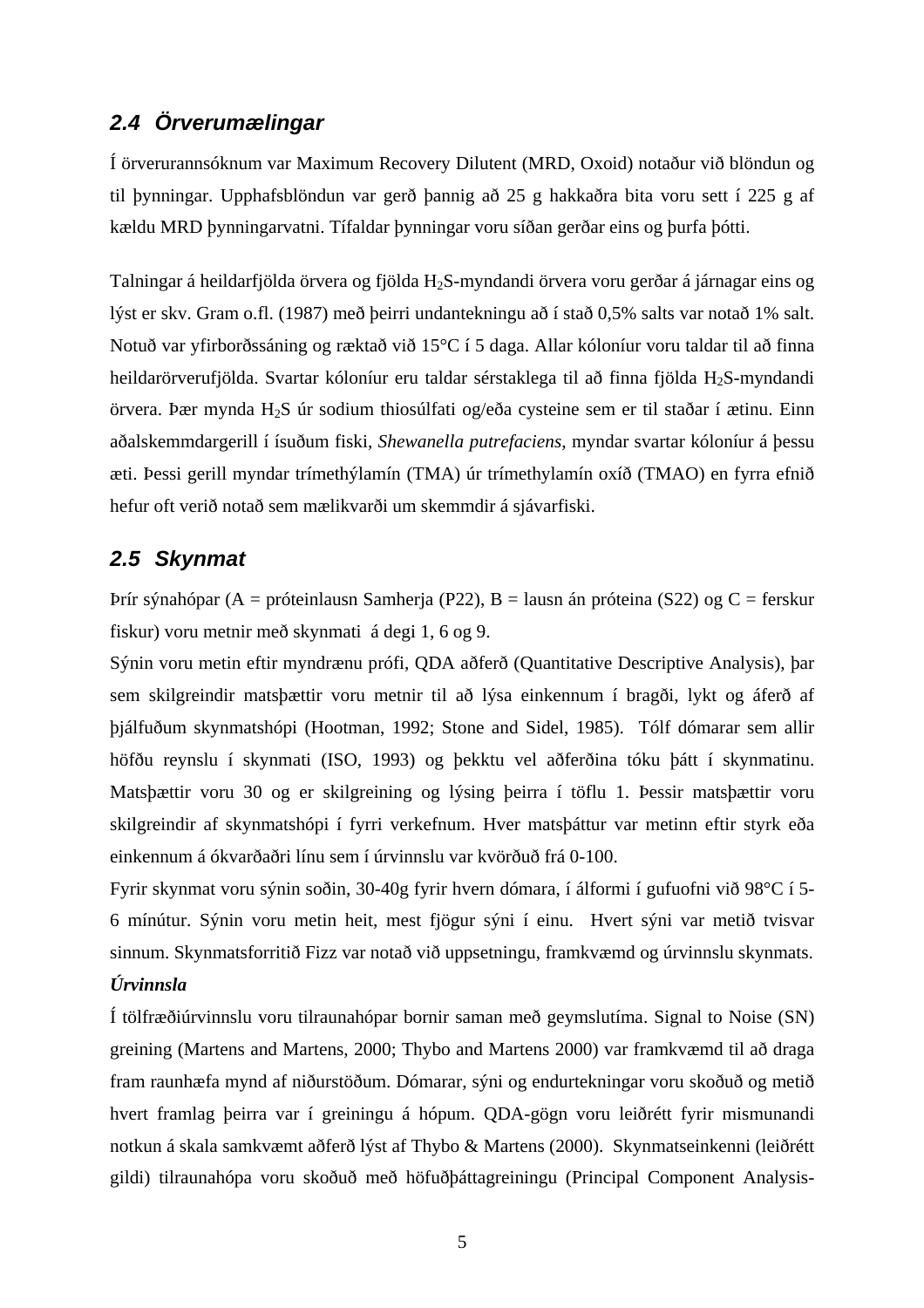PCA) í tölfræðiforritinu Unscrambler ® (Version 8.0, CAMO, Trondheim, Norway). ANOVA og Duncan`s próf voru framkvæmd á leiðréttum gildum í NCSS 2000 (NCSS, Utah, USA) til að greina hvort tilraunahópar væru mismunandi með tilliti til skynmatsþátta (marktækur munur ef p<0,05).

| Matspáttur           | Kvarði (0-100)         | <b>Skilgreining</b>                                  |
|----------------------|------------------------|------------------------------------------------------|
| Lykt                 |                        |                                                      |
| sæt                  | engin   mikil          |                                                      |
| skelfisk, börunga    | engin   mikil          | einkennandi, fersk lykt                              |
| kjötlykt, soðin lúða | engin   mikil          | minnir á soðið kjöt eða lúðu                         |
| vanilla/soðin mjólk  | engin   mikil          | vanilla, sag, timbur, soðin mjólk                    |
| soðnar kartöflur     | engin   mikil          | heitar soðnar kartöflur í potti                      |
| frystigeymslulykt    | engin   mikil          | ísskápa-, frystilykt                                 |
| borðtuska            | engin   mikil          | óhrein, rök borðtuska                                |
| <b>TMA</b>           | engin   mikil          | TMA, harðfiskur, siginn fiskur, amín                 |
| súr                  | engin   mikil          | skemmdarsúr, súr mjólk, ediksýra, smjörsýra          |
| brennisteinn         | engin   mikil          | brennisteinn, eldspýtur, soðið kál                   |
| Útlit                |                        |                                                      |
| litur                | ljós   dökkur          | Ljós: hvítur litur. Dökkur: gulur, brúnn, grár       |
| útlit                | einsleitur   misleitur | t.d blettir, mislitur i kantinn                      |
| hvítar útfellingar   | ekkert   mikið         |                                                      |
| flögur               | ekkert   mikið         | fiskbiti rennur í flögur þegar þrýst er á með gaffli |
| <b>Bragð</b>         |                        |                                                      |
| saltbragð            | ekkert   mikið         |                                                      |
| málmkennt            | ekkert   mikið         | einkennandi málmbragð af ferskum þorski              |
| sætt                 | ekkert   mikið         | einkennandi sætt bragð af ferskum soðnum þorski      |
| kjötbragð            | ekkert   mikið         | minnir á soðið kjöt, kjötsúr                         |
| frystibragð          | ekkert   mikið         | frystigeymsla, ísskápur                              |
| rammt bragð          | ekkert   mikið         |                                                      |
| súrt                 | ekkert   mikið         | skemmdarsúr                                          |
| TMA (sigið)          | ekkert   mikið         | TMA, harðfiskur, siginn fiskur                       |
| óbragð/ýlda          | ekkert   mikið         | styrkur á óbragði (skemmdarbragði/off-flavour)       |
| Áferð                |                        |                                                      |
| mýkt                 | stinnur   mjúkur       | fyrsta bit                                           |
| safi                 | burr   safaríkur       | purr: dregur safa úr munni                           |
| meyrni               | seigur  meyr           | þegar tuggið hefur verið nokkrum sinnum              |
| maukkennt            | lítið   mikið          | maukkennt, molnar                                    |
| kjötkennd munnhrif   | lítið   mikið          | minnir á kjötáferð, vöðvatrefjar                     |
| stamur               | lítið   mikið          |                                                      |
| gúmmíkenndúr         | lítið   mikið          |                                                      |

**Tafla 1:** Matsþættir og skilgreiningar á þeim fyrir þorks.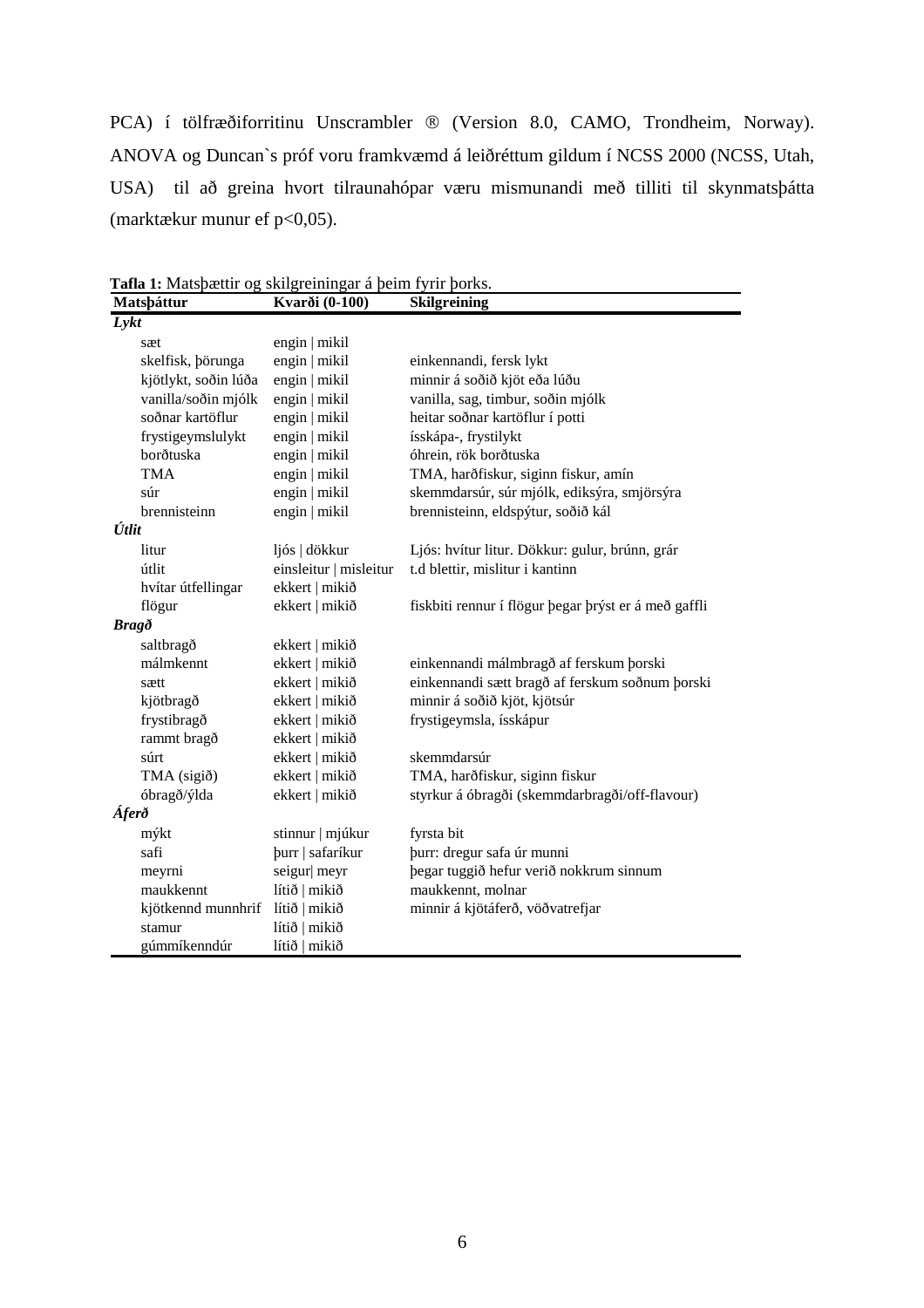#### *2.6 Nuclear Magnetic Resonance (NMR)*

Lágsviðs kjarnaspunatæki af gerðinni Bruker mq 20 (Bruker Optics GmbH, Am Silberstreifen D-76287 Rheinstetten, Þýskaland) með 20 megariða tíðni og 0.47 T segulsvið var notað við NMR mælingar á sýnunum. Fyrir NMR mælingar voru 2 g sýni vigtuð út í 18 mm breið sýnaglös. Fjórar prufur voru teknar fyrir hvern hóp um sig við hvert tilfelli. Til að gæta þess að nákvæmnin sé sem mest og til að bæta tölfræði, voru allar NMR mælingar framkvæmdar þrisvar. Mælingar fóru fram við stofuhita.

#### **2.6.1 Longitudinal relaxation tímar, T<sub>1</sub>**

Longitudinal relaxation tími sýnanna var mældur með s.k. Inversion Recovery (IR) rafpúlsaröð. Mono-exponential nálgun var notuð til að nálga relaxation ferilinn. Þessi stærð er mælikvarði á hreyfanleika vetnisatóma (mobility) í sýnunum. Eftir því sem  $T_1$  lengist því mun minni er hreyfanleiki vatnssameindanna. Þannig hafa t.d. rannsóknir á áhrifum saltinnihalds á hreyfanleika vatns sýnt að  $T_1$  lengist með auknu saltinnihaldi (Erikson et al., 2004; Guðjónsdóttir, 2006). Saltið bindur vatnið og hamlar því hreyfigetu þess.

Sömu tækjastillingar voru haldnar í gegnum tilraunina, en mögnun mótakarans (Receiver Gain, RG) var 70 dB, töf móttökara (Receiver delay, RD) 4 s og fjöldi skanna var 4. Fjöldi mælipunkta fyrir longitudinal mælingar var 30.

#### **2.6.2 Transversal relaxation tímar, T<sub>2</sub>**

Transverse relaxation tímar voru mældir með s.k. Carr-Purcell-Meiboom-Gill (CPMG) rafpúlsaröð. Rannsóknir á kjöti og fiski hafa sýnt að vatn í litlum holrýmum, svo sem milli vöðvafruma, hafi styttri relaxation tíma en vatn í stærri holrýmum í sýnunum. Með því að nálga mælda relaxation ferla með exponential falli af gerðinni

$$
M_{xy} = \sum_{i} A_i \exp\left[-t/ T_2 \right]_i
$$

má gera greinarmun á fjölda vatnshópa í sýninu. Hér er Ai hlutfallslegt magn vatns í vatnshópi,  $T_2$  er transverse relaxation tími hvers vatnshóps og t er tími. Í rannsóknum á fiski er gjarnan tví-exponential nálgun notuð til að lýsa dreifingu vatns um sýnin, þó svo að nálganir með fleiri stærðum eigi stundum betur við. Rannsóknir hafa þá sýnt að þessir hópar vatns samsvari því hvort vatnið er frjálst eða bundið við vöðvaprótein (Di Nola og Brosio, 1983; Erikson et al. 2004 ofl).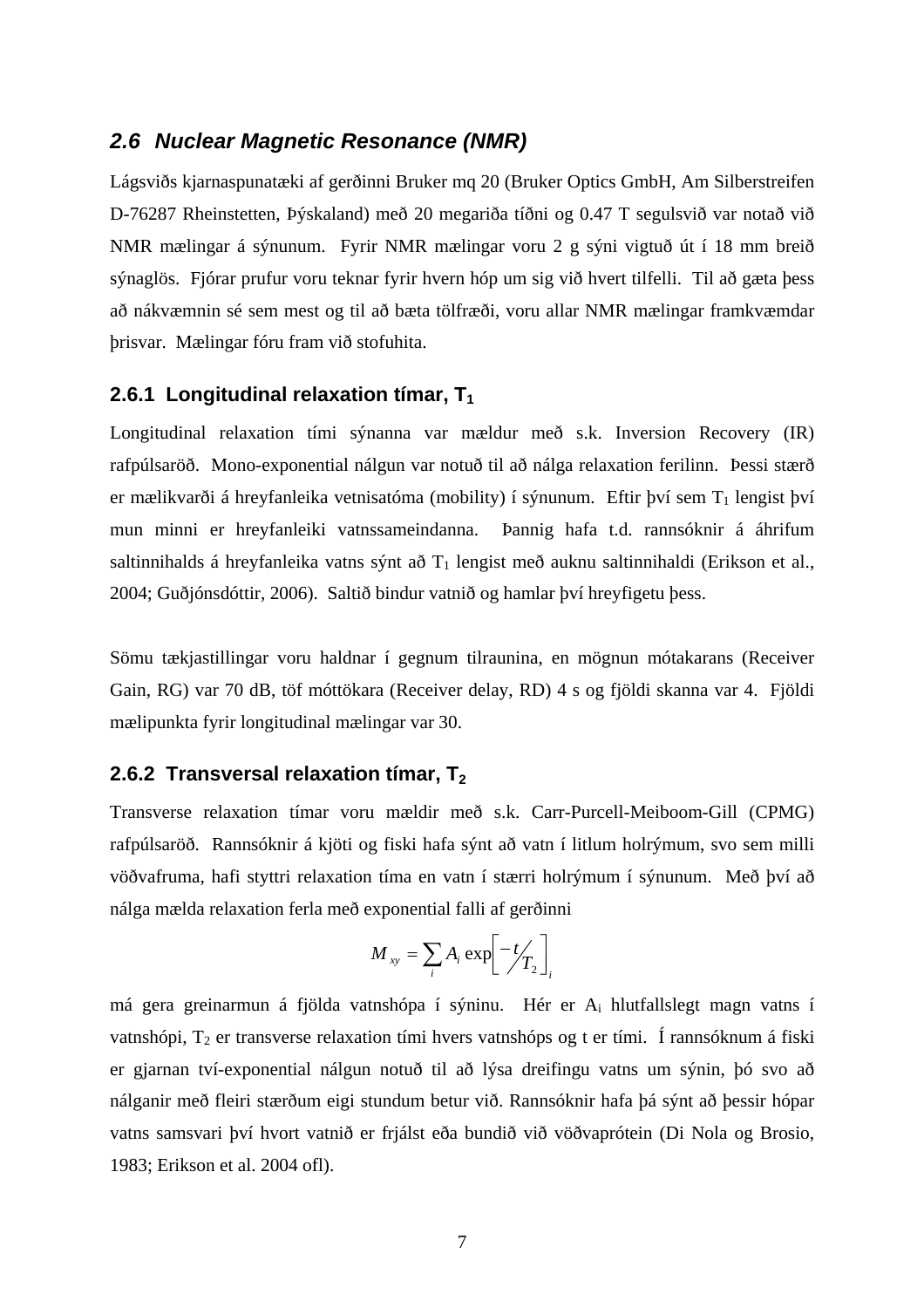Þessi mælistærð gefur þannig til kynna dreifingu vatns í holrými í sýninu og hversu fast bundnar vatnssameindirnar eru við umhverfi sitt, svo sem prótein. Stillingar við mælingar eru  $\beta$ ær sömu og við T<sub>1</sub> mælingar, nema að bandvíddin er þröng (narrow) og fjöldi mælipunkta er nú 200. Bil á milli rafpúlsa var 0.5 ms. Tví-exponential nálgun var notuð til að meta relaxation ferilinn. Gögnin voru normaliseruð til að leyfa samanburð óháð sýnastærð og vatnsinnihaldi.

### **2.6.3 Tölfræðileg úrvinnsla**

Tölfræðileg úrvinnsla gagna var framkvæmd í Microsoft® Office Excel 2003. Niðurstöður úr NMR mælingum eru fengnar úr Bruker Minispec hugbúnaði (Bruker Optics, GmbH, Am Silberstreifen D-76287 Rheinstetten, Þýskaland).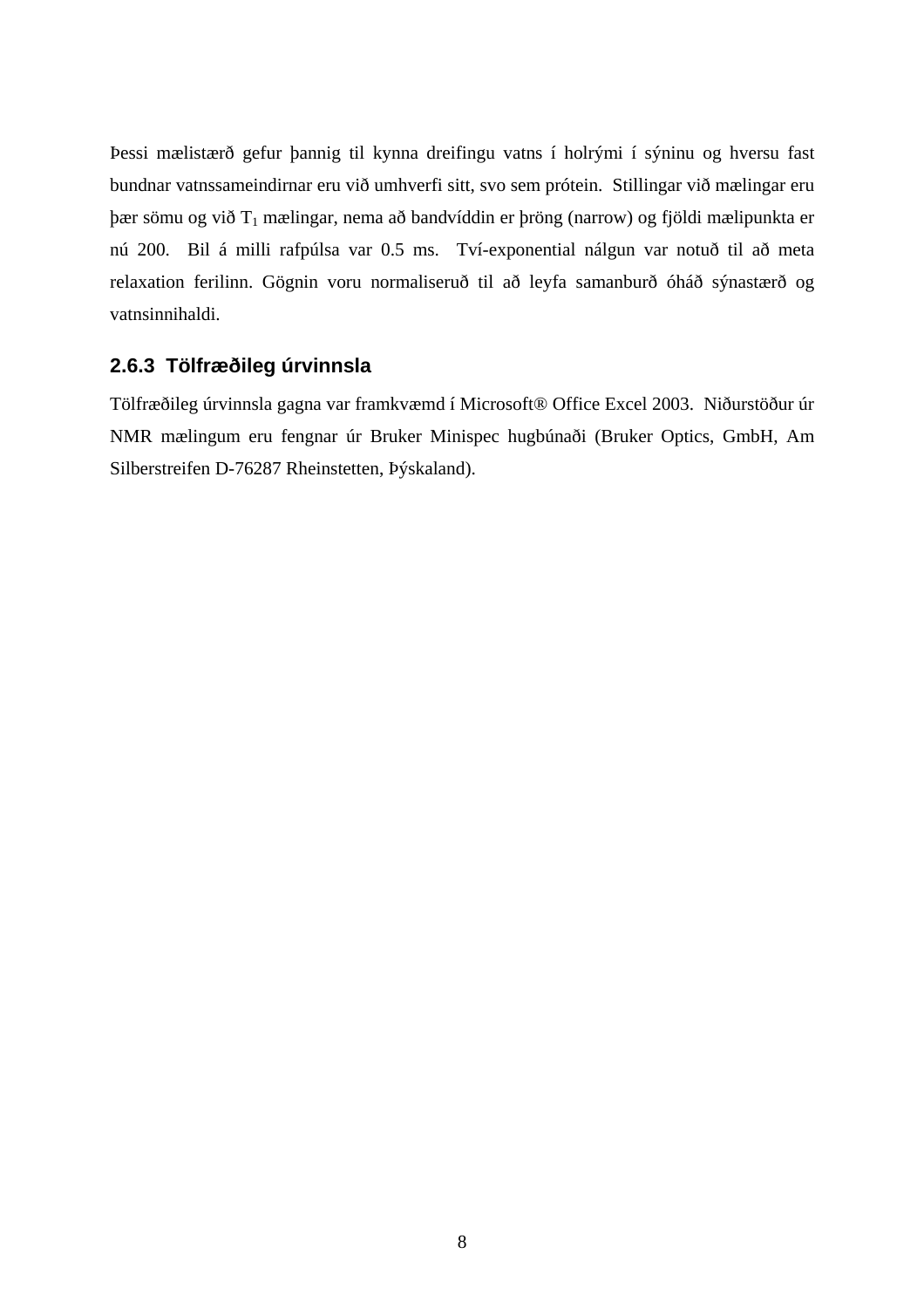### **3 Niðurstöður**

#### *3.1 Hitastigsmælingar*

Sýnin voru pökkuð í frauðplastkassa síðla dags þess 19. september eftir verkun og þau flutt með kældum flutningabíl frá Flytjanda suður frá Dalvík til Reykjavíkur. Tekið var á móti sýnunum um morguninn þann 20. september í Reykjavík og þau sett í kæliherma stillta á 0°C, -2°C og -4°C. Fylgst var með hitastiginu bæði inni í völdum frauðplastkössum auk lofthitans í kælihermunum. Mynd 2 sýnir hitastigsferla lofthitastigsins í hermunum.



**Mynd 2: Lofthitastig í kælihermunum. Um hádegisbil þann 22. september kom í ljós að tveir hermanna hefðu verið stilltir á vitlaus hitastig. Tekið var á það ráð að endurstilla þá þannig að þeir sýndu rétt hitastig miðað við tilraunauppstillingu. Hermarnir voru stilltir á 0°C, -2°C og -4°C.** 

Um hádegisbil þann 22. september kom í ljós að tveir hermanna (0 og -2°C) hefðu verið stilltir á rangt hitastig. Tekið var á það ráð að endurstilla þá þannig að þeir sýndu rétt hitastig miðað við tilraunauppstillingu. Hermarnir voru stilltir á 0°C, -2°C og -4°C. Mæld meðalhitastig í hermunum voru hins vegar -0,7 $\pm$  0,8 °C -2,0 $\pm$  1,2 °C og -4,5 $\pm$  0,3 °C. Mikil mæliskekkja í fyrri tveimur hermunum skýrist af þessari vanstillingu þeirra í upphafi tilraunarinnar og að hitastillingin í þeim var síðar leiðrétt.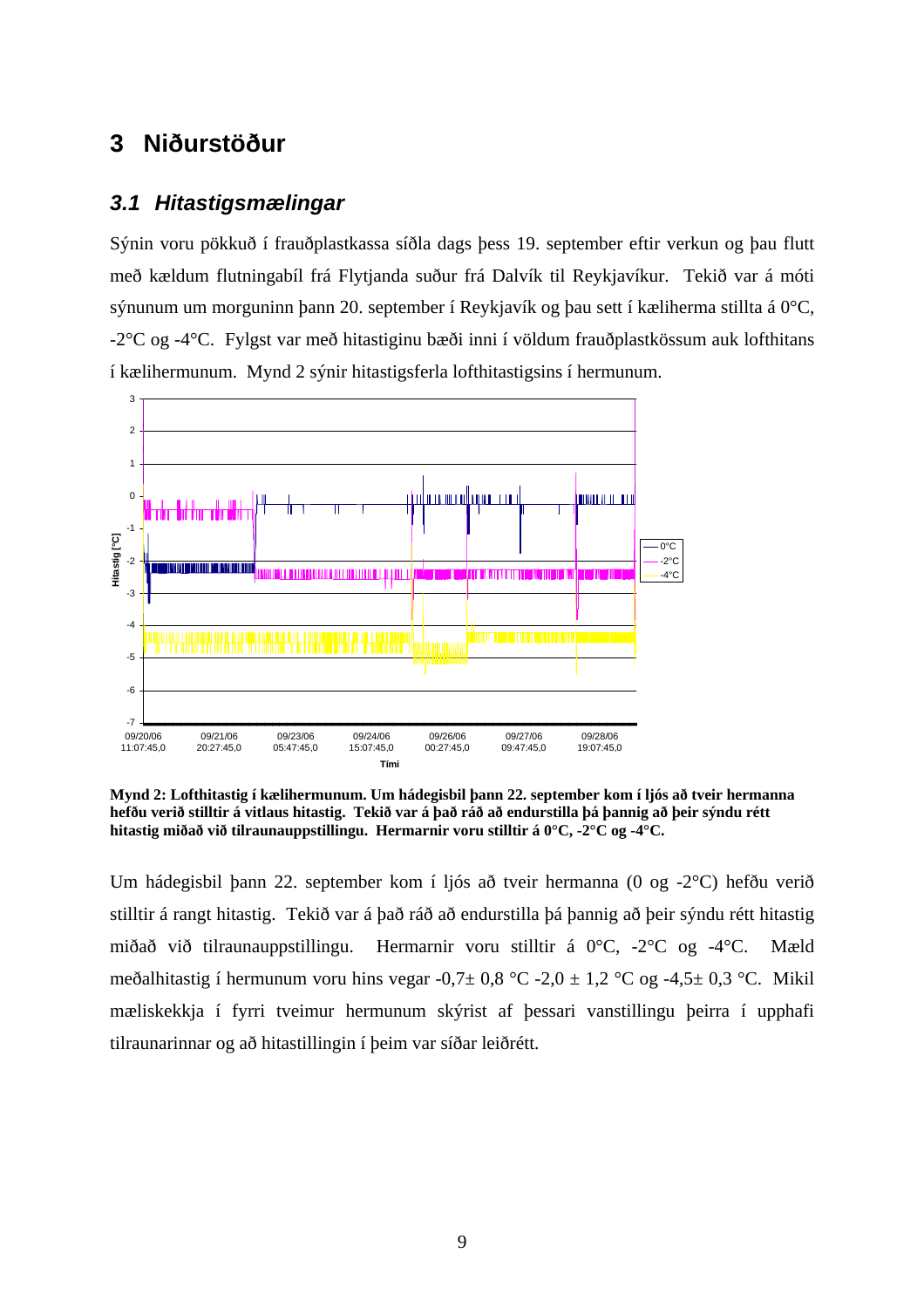

**Mynd 3: Hitastig inni í þremur frauðplastkössum í hermum stilltum á -2°C og -4°C.** 

Á mynd 3 má sjá hitastigið inni í þremur frauðplastkössum allt frá pökkun og í gegnum alla tilraunina. Einn kassinn var geymdur við -2°C, en hinir tveir við -4°C. Á mynd 4 má svo sjá skýrari mynd af hitastiginu í frauðplastkössunum við flutninginn suður.



**Mynd 4: Hitastig í þremur frauðplastkössum við flutninginn.** 

Sjá má þó nokkrar sveiflur í hitastiginu bæði á meðan á flutningi og geymslu stendur. Við flutninginn fer hitastigið niður í allt að -5,5 °C, en sýnin voru sett í frystigeymslu áður en lagt var af stað. Meðalhitastig í flutningabílnum var um 1°C á meðan á flutningi stóð. Hitastigið náði hámarki um morguninn 20. september á meðan sýnin voru flutt úr flutningabílnum og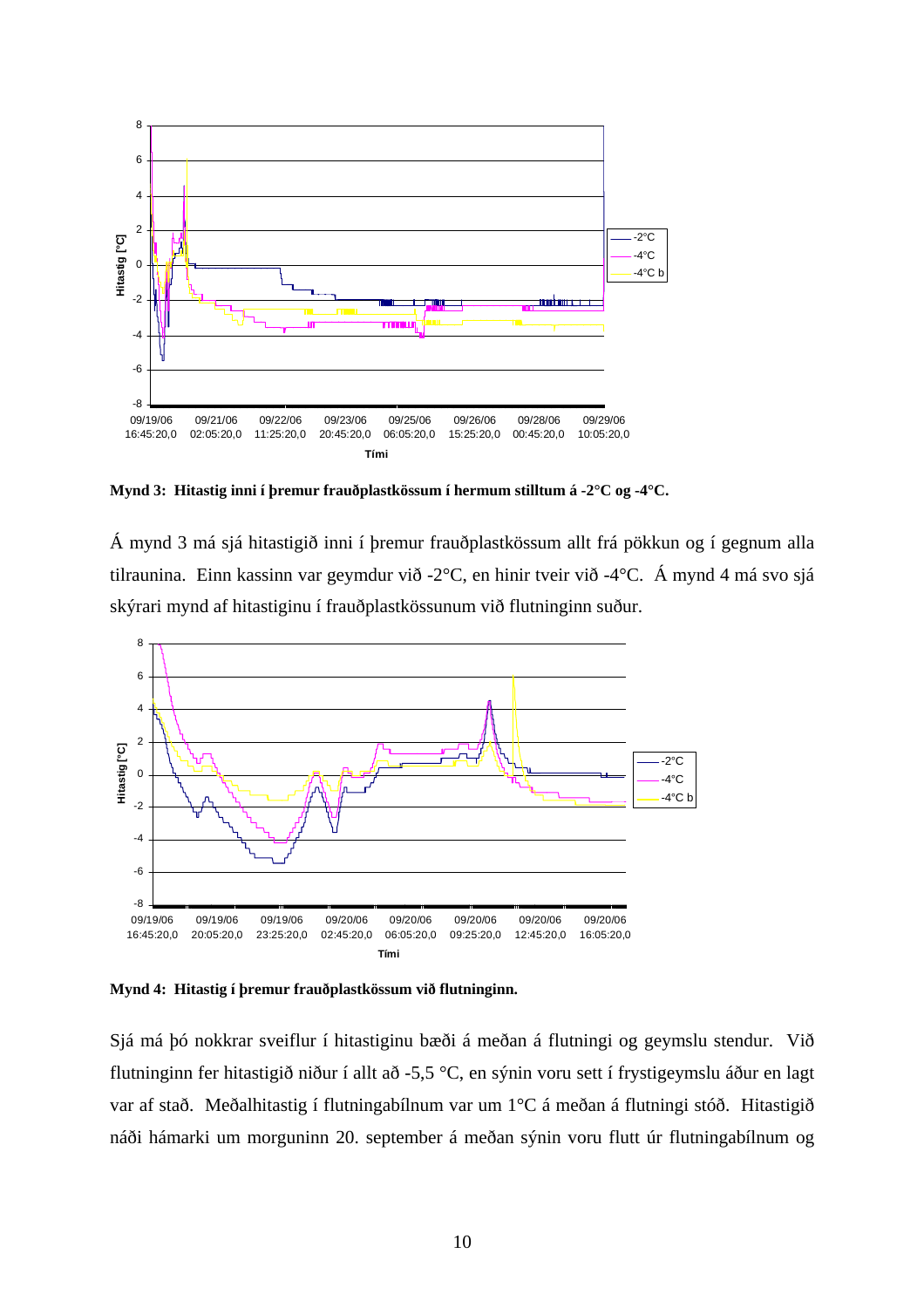inn í kælihermana. Sjá má af mynd 4 að nokkur munur er á mælingum hitanemanna. Þetta kann að skýrast af staðsetningu þeirra við geymsluna og flutninginn.

### *3.2 Nýtingartölur*

#### **3.2.1 Verkunarnýting**

Fylgst var með verkunarnýtingu þorsksins frá flökum til fullunninna snyrtra bita. Merkt flök voru vigtuð fyrir og eftir sprautun og pæklun og eftir að hnakkastykkin úr flökunum höfðu verið skorin frá, en aðeins hnakkastykkin voru notuð í tilrauninni. Niðurstöður tilraunarinnar má sjá í töflu 2 og mynd 5.

**Tafla 2: Nýting við verkun og snyrtingu.** 

| Hópur          | Nýting við sprautu og pæklun |        |      | Nýting við snyrtingu hnakkastykkja | Heildarverkunarnýting |        |             |
|----------------|------------------------------|--------|------|------------------------------------|-----------------------|--------|-------------|
|                | [%]                          | Ovissa | [%]  | Óvissa                             | [%]                   | Ovissa | Fjöldi sýna |
| Ferskur fiskur |                              |        | 59,8 | 2,9                                | 59,8                  | 2,9    | 35          |
| Salt 22        | 113,6                        | 2,5    | 57,6 | 2,8                                | 65,5                  | 3,3    | 24          |
| Salt 22 Bað    | 117,3                        | 2.1    | 56,6 | 2.2                                | 66,4                  |        |             |
| Prótein 22     | 111                          | 2,2    | 59,6 | 3,6                                | 66,1                  |        | 24          |
| Prótein 22 Bað | 110,5                        | 2.5    | 56,4 | 3,8                                | 62,3                  | 3,8    |             |
| Prótein 42     | 112,6                        | 2.1    | 58.6 | 2,2                                | 66                    | 2,4    | 24          |
| Prótein 42 Bað | 114.3                        | 8. ا   | 59.5 |                                    | 67.9                  |        |             |



**Mynd 5: Nýting við sprautun og pæklun.** 

Niðurstöðurnar sýna að flökin þyngjast talsvert við sprautun og pæklun, eða um 10-17 %. Þyngingin er mest í hópnum sem var sprautaður með 2% salti, 2% fosfati og síðan settur í pækilbað (Salt 22 Bað), en minnst var þyngingin í hópnum sem var einnig sprautaður með próteinum, en að öðru leyti meðhöndlaður á sama hátt (Prótein 22 Bað). Ekki er marktækur munur á sýnunum eftir því hvort þau voru pækluð eftir sprautunina eða ekki. Því má gera ráð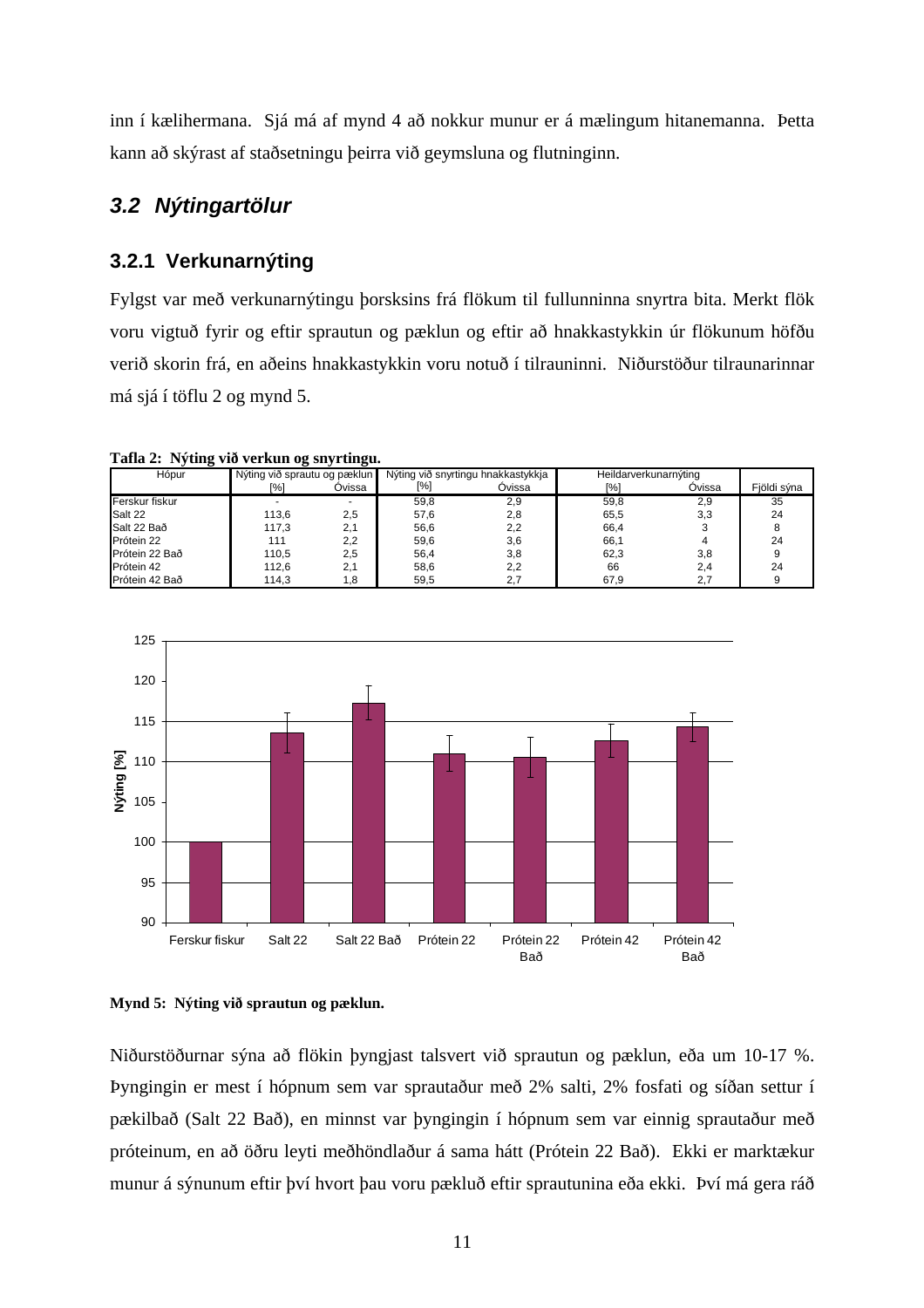fyrir að saltið sem sprautað er í sýnin leki ekki út úr vöðvanum strax eftir sprautun og að heimtur aukast ekki marktækt við pæklunina. Hugsanlegt er að sýnin hafi ekki verið höfð í pæklinum nógu lengi til að salt- og vatnsupptakan breyttist marktækt. Við skurð flakanna niður í hnakkastykki mældist enginn marktækur munur á heimtum eftir hópum, eins og búast mátti við, en meðalnýtingin við skurðinn var 58,3  $\pm$  1,4 %. Meðaltal heildarverkunarnýtingar frá flökum til pakkningar fyrir hópanna var því  $64.9 \pm 2.8$  %.

#### **3.2.2 Dripmælingar**

Dripmælingar voru framkvæmdar við hverja sýnatöku á öllum hópunum. Sýni voru vigtuð við pökkun og aftur við sýnatöku og drip sýnanna reiknað skv. nýtingajöfnu í framkvæmdarkaflanum. Niðurstöður dripmælinga má sjá í töflu 3 og mynd 6.

|                |      |       | Drip [%] |       |         |       |
|----------------|------|-------|----------|-------|---------|-------|
| Sýnatökudagur  | 0°C  | $+/-$ | $-2$ °C  | $+/-$ | $-4$ °C | $+/-$ |
| Ferskur fiskur |      |       |          |       |         |       |
|                | 3,20 | 0,94  | 3,20     | 0,94  | 3,20    | 0,94  |
| 6              | 4,88 |       | 3,19     | 0,39  | 2,62    | 2,86  |
| 9              | 4,19 | 1,20  | 5,22     | 0,85  | 9,13    | 13,66 |
| Salt 22        |      |       |          |       |         |       |
| 1              |      |       | 2,32     | 0,47  | 2,32    | 0,47  |
| 7              |      |       | 3,54     | 2,57  | 6,92    | 3,85  |
| 10             |      |       | 4,05     | 4,47  | 3,12    | 1,28  |
| Salt 22 Bað    |      |       |          |       |         |       |
|                |      |       | 0,95     | 0,31  | 0,95    | 0,31  |
|                |      |       | $-1,43$  | 1,36  | 0,44    | 1,70  |
| Prótein 22     |      |       |          |       |         |       |
| 1              |      |       | 3,02     | 0,83  | 3,02    | 0,83  |
| 7              |      |       | 4,54     | 1,36  | 4,35    | 1,61  |
| 10             |      |       | 4,33     | 0, 16 | 3,83    | 2,96  |
| Prótein 22 Bað |      |       |          |       |         |       |
|                |      |       | $-3,01$  | 0,85  | $-3,01$ | 0,85  |
|                |      |       | $-1,50$  | 0,73  | $-0,45$ | 0,39  |
| Prótein 42     |      |       |          |       |         |       |
|                |      |       | 0,73     | 1,38  | 0,73    | 1,38  |
| 6              |      |       | 3,44     | 0,81  | 2,61    | 0,53  |
| Prótein 42 Bað |      |       |          |       |         |       |
| 1              |      |       | 0,64     | 0,20  | 0,64    | 0,20  |
| 6              |      |       | 2,50     | 0,29  | 0,30    | 2,86  |

**Tafla 3: Drip sýna með geymslutíma við 0°C, -2°C og -4°C.**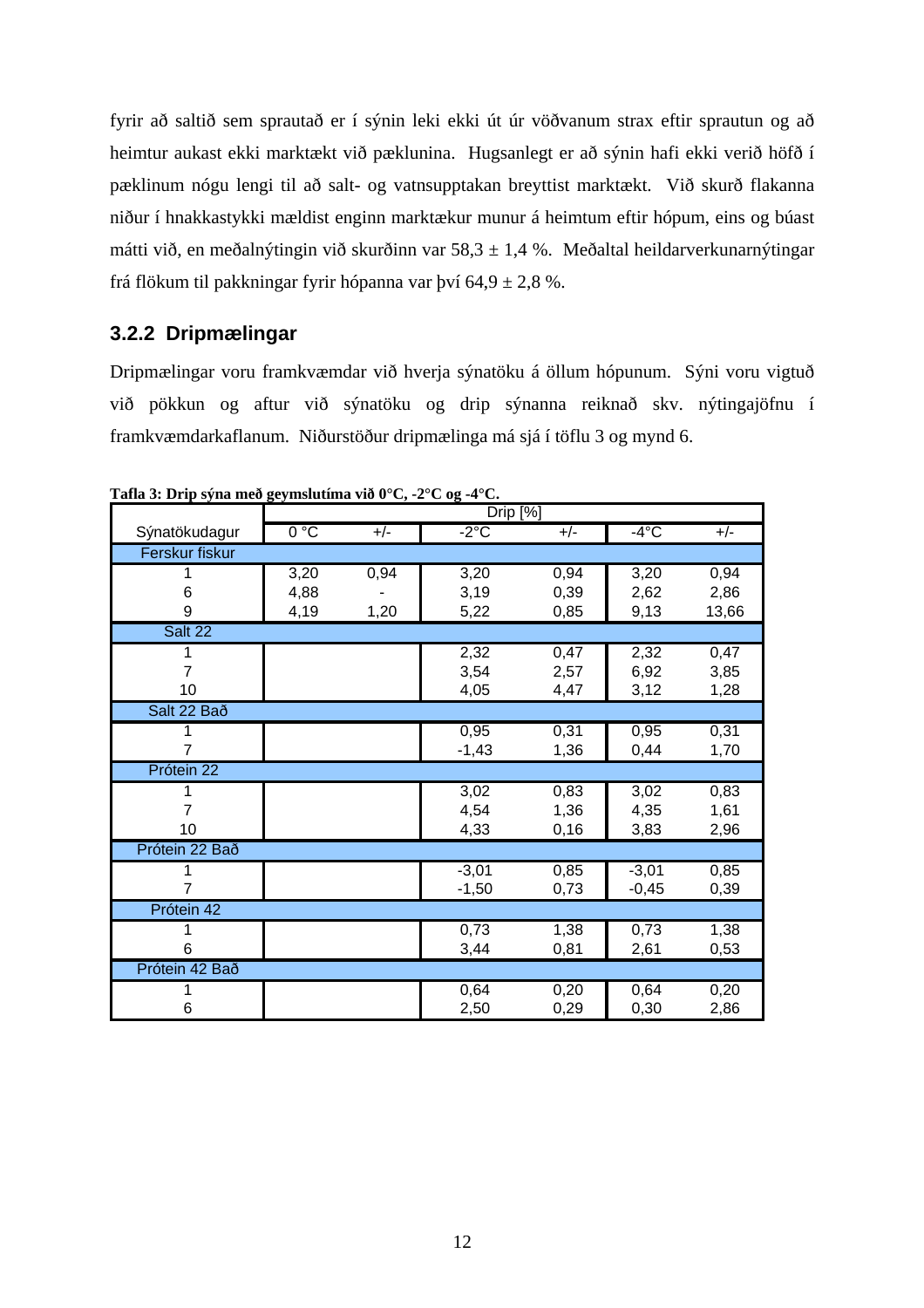

**Mynd 6: Dripniðurstöur a) Fersk fisks m.v. geymsluhitastig, b) í saltsprautuðum hópum m.v. geymsluhitastig og c) í próteinsprautuðum hópum m.v. geymsluhitastig.** 

Skv. mynd 6 má sjá að drip sýnanna eykst hægt með auknum geymslutíma, nema í hópunum sem sprautaðir voru með salti, fosfötum og baðaðir (Salt 22 Bað) en í þessum hópum minnkar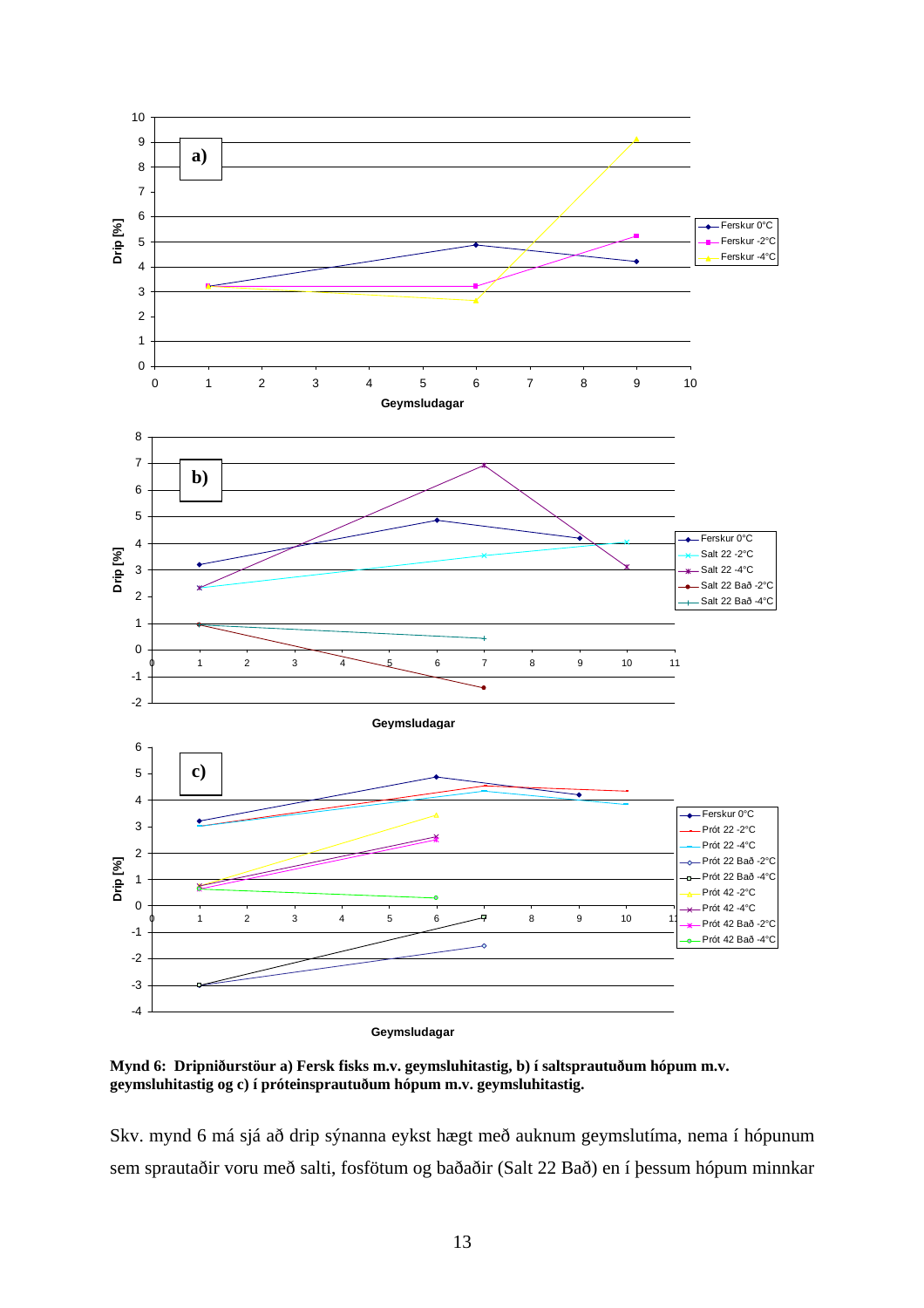drip lítillega með geymslutíma. Lítill munur er á dripi hópanna eftir því hvort þeir voru ómeðhöndlaðir, sprautaðir með salti og/eða próteinum. Hins vegar sést marktækur munur á dripi eftir því hvort sýnin voru sett í pækilbað eftir sprautunina eður ei, en við pæklunina lækkar dripið í öllum hópum marktækt. Mest er þessi lækkun drips í próteinhópunum og þá sér í lagi prótein 22 hópunum óháð geymsluhitastigi (mynd 6c). Þetta bendir til þess að saltið leki að einhverju leyti aftur úr vöðvanum eftir sprautunina, en með því að pækla fiskinn einnig eftir sprautun má koma í veg fyrir þetta vökvatap.

Þegar litið er á drip próteinhópanna má sjá marktæka lækkun drips með auknum saltstyrk (mynd 6c). Vitað er að aukið saltinnihald hafur jákvæð áhrif á heimtur og vatnsheldni fiskvöðva (Offer og Knight, 1988). Úr efnamælingunum, sem sjá má í næsta kafla, sést að saltinnihaldið í ferska fiskinum á fyrsta degi er 0,3%, í próteinsprautaða hópnum P22 er saltinnihaldið 0,4%, en 0,7% í próteinhópnum með sterkari saltlausninni P42. Niðurstöður dripmælinganna eru því í samræmi við þessa kenningu. Ef bornir eru saman hóparnir sem voru einungis sprautaðir með salti, S22 og próteinsprautuðu hóparnir, P22 og P42, má sjá að S22 og P22 eru ekki marktækt frábrugðnir. Próteinsprautaði hópurinn með sterkari pæklinum, P42 er hins vegar með marktækt lægra drip en hinir hóparnir. Þó er saltinnihald hans og S22 svipað á fyrsta vinnsludegi. Það gefur til kynna að próteinin hafa einnig þátt í bindingu vatnsins í vöðvanum í samtvinningi við saltið.

Nokkuð frost reyndist hafa myndast á yfirborði flakabitanna við geymslu þeirra við -4°C og jókst ísmyndunin eftir því sem leið á geymslutímann. Við sýnatöku fór vigtun flakabitanna fram áður en þetta ysta lag íss var þiðið vegna tímaskorts og því eru dripniðurstöður við -4°C lítið marktækar, en búist var við auknu dripi við þetta hitastig vegna frumuskemmda af völdum ískristalla. Þetta er nokkuð sem hafa ber í huga við frekari rannsóknir.

Þá vekur athygli að í hópunum S22 Bað við -2°C og Prótein 22 Bað við -2°C og -4°C mælist drip sýnanna neikvætt, sem gefur til kynna að sýnin hafi tekið upp vatn við geymsluna. Hugsanlegt er að pækillinn úr baðinu hafi ekki fengið að renna almennilega af sýnunum fyrir pökkun og þannig hafi sýnin legið að hluta til í pækli við geymsluna og þannig leitt til frekari vatns- og saltupptöku með tíma við geymsluna. Sé litið á saltmælingar þessara hópa (tafla 6) sést lítil, en marktæk aukning á saltinnihaldi með geymslutíma og styrkir það framsetta kenningu.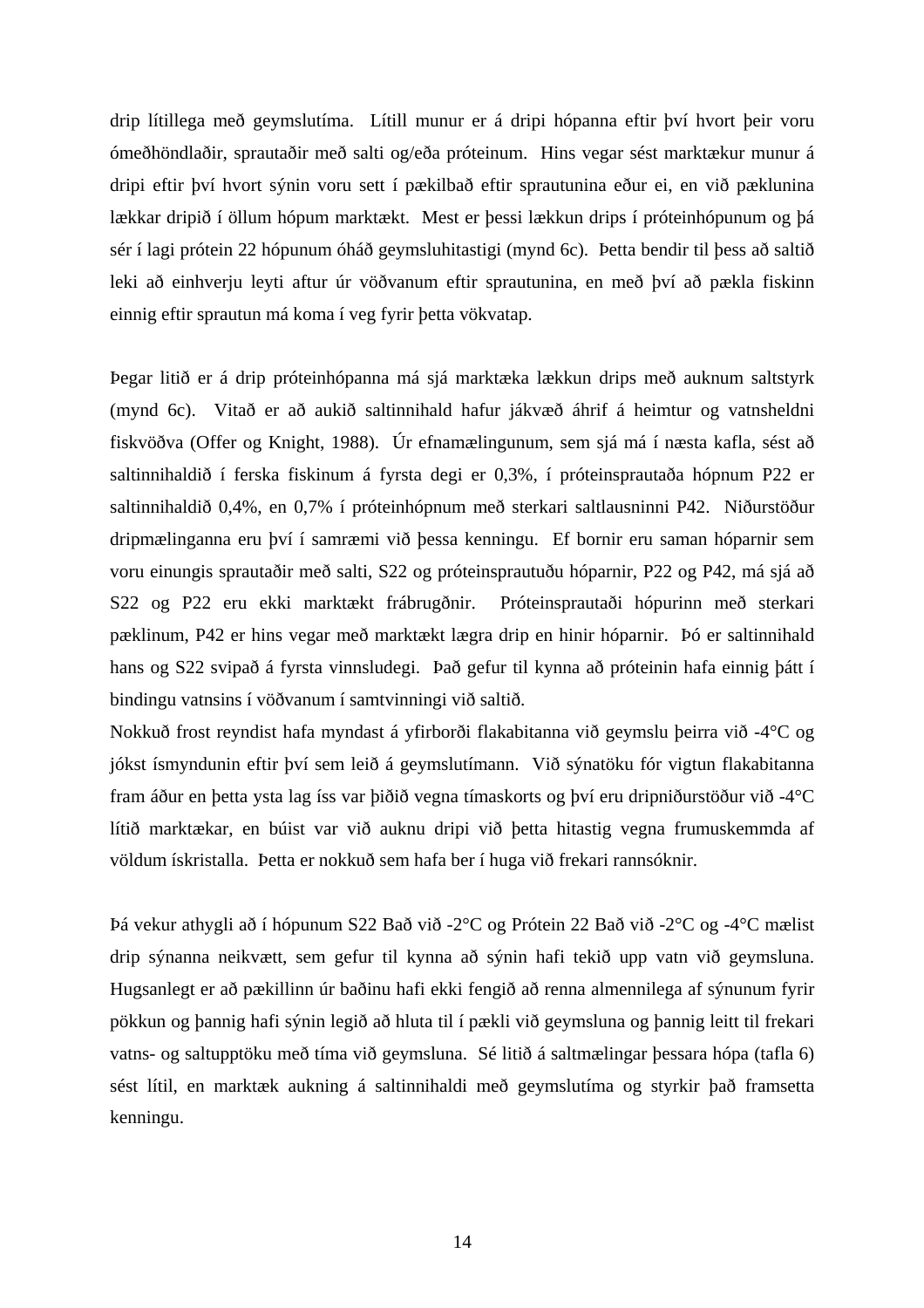### **3.2.3 Suðunýting**

Suðunýting var mæld með því að gufusjóða þrjá flakabita og vigta þá fyrir og eftir suðu. Suðunýting reiknast skv. nýtingarjöfnunni í framkvæmdakaflanum. Niðurstöður suðunýtingarmælinga má sjá í töflu 4 og mynd 7

|                 |       |       | Suðunýting [%] |       |                |       |
|-----------------|-------|-------|----------------|-------|----------------|-------|
|                 | 0°C   | $+/-$ | $-2^{\circ}$ C | $+/-$ | $-4^{\circ}$ C | $+/-$ |
| Ferskur fiskur  |       |       |                |       |                |       |
| D <sub>1</sub>  | 69,40 | 2,40  | 69,40          | 2,40  | 69,40          | 2,40  |
| D <sub>6</sub>  | 70,80 | ,5    | 70,80          | 0,60  | 69,70          | 1,00  |
| D <sub>9</sub>  | 72,70 | 3,10  | 64,80          | 8,10  | 69,90          | 0,40  |
| Salt 22         |       |       |                |       |                |       |
| D <sub>1</sub>  |       |       | 68,60          | 1,30  | 68,60          | 1,30  |
| D7              |       |       | 77,30          | 1,90  | 74,30          | 0,90  |
| D <sub>10</sub> |       |       | 81,30          | 3,20  | 75,20          | 2,70  |
| Salt 22 Bað     |       |       |                |       |                |       |
| D <sub>1</sub>  |       |       | 81,00          | 2,80  | 81,00          | 2,80  |
| D7              |       |       | 81,40          | 5,10  | 79,40          | 3,60  |
| Prótein 22      |       |       |                |       |                |       |
| D <sub>1</sub>  |       |       | 71,10          | 1,80  | 71,10          | 1,80  |
| D7              |       |       | 77,40          | 0,80  | 71,50          | 2,50  |
| D <sub>10</sub> |       |       | 80,70          | 1,70  | 77,50          | 3,10  |
| Prótein 22 Bað  |       |       |                |       |                |       |
| D <sub>1</sub>  |       |       | 73,60          | 3,10  | 73,60          | 3,10  |
| D7              |       |       | 81,60          | 2,70  | 76,80          | 2,50  |
| Prótein 42      |       |       |                |       |                |       |
| D1              |       |       | 71,80          | 1,80  | 71,80          | 1,80  |
| D <sub>6</sub>  |       |       | 74,00          | 2,40  | 71,30          | 0,90  |
| D <sub>9</sub>  |       |       | 76,10          | 4,00  | 71,80          | 1,70  |
| Prótein 42 Bað  |       |       |                |       |                |       |
| D <sub>1</sub>  |       |       | 75,40          | 1,70  | 75,40          | 1,70  |
| D <sub>6</sub>  |       |       | 78,90          | 2,30  | 82,50          | 4,00  |

**Tafla 4: Suðunýting sýna með geymslutíma við 0°C, -2°C og -4°C.** 



**Mynd 7: Suðunýting sýna sem geymd voru við -2°C.**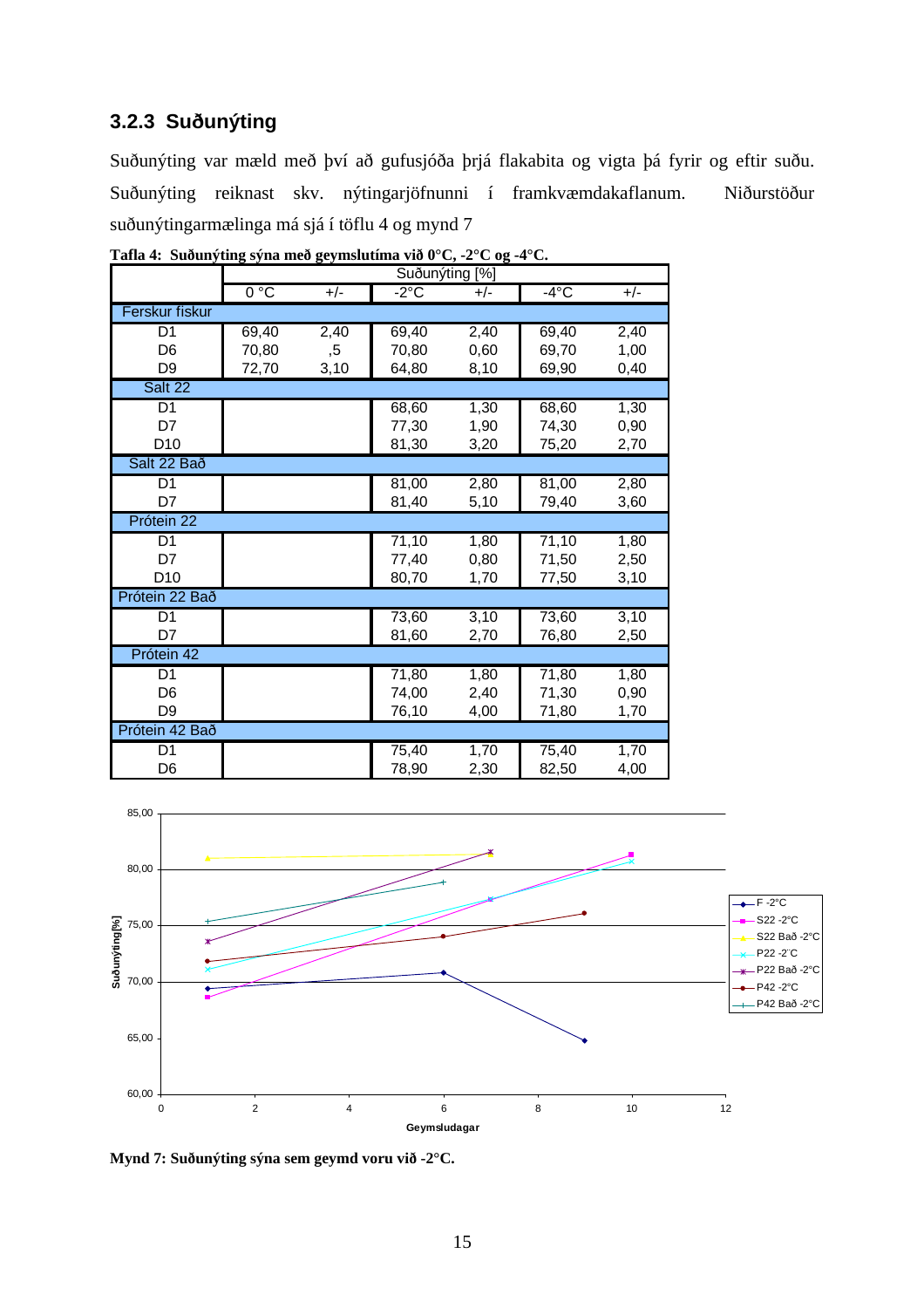Af töflu 4 og mynd 7 má sjá að suðunýtingin eykst lítillega yfir geymslutímann í öllum hópum, að ferska fiskinum undanskildum. Suðunýting ferska fisksins snarminnkar á síðasta sýnatökudegi (degi 9) á meðan suðunýting hinna hópanna eykst áfram. Suðunýtingin er þá einnig hærri í sýnum geymdum við -2°C en við -4°C. Það kann að skýrast af frumuskemmdum í sýnum, vegna ísmyndunar á yfirborðinu við -4°C, sem einnig valda frekari dripi.

Ólíkt dripniðurstöðunum má í suðunýtingarniðurstöðunum sjá að með því að setja sýnin í saltbað eftir sprautun eykst suðunýting þeirra í öllum hópum. Bendir það til þess að suðunýting er nákvæmari aðferð en dripmælingar eingöngu til að meta áhrif söltunar á vatnseiginleika þorsksýna.

### *3.3 Efnamælingar*

Efnamælingar í tilrauninni skiptast í tvennt, annars vegar mælingar á efnainnihaldi marnings og pækla, sem notaðir voru til sprautunar og pæklunar, og hins vegar mælingar á eiginleikum þorsksýnanna með geymslutíma.

### **3.3.1 Efnamælingar á pæklum**

Niðurstöður mælinga á vatns-, salt- og próteininnihaldi ásamt örverutalningum í marningi og pæklum tilraunarinnar má sjá í töflu 5. Uppgefin óvissa er aðferðaskekkja mæliaðferðanna.

| Sýni                                                                                  | Vatn                 | óvissa            | <b>Salt</b>       | óvissa            | Prótein    | óvissa     | Járnagar alls         | Járnagar svartar   |
|---------------------------------------------------------------------------------------|----------------------|-------------------|-------------------|-------------------|------------|------------|-----------------------|--------------------|
| Marningur                                                                             | 83,5                 | 0,4               | 0,2               | 0,1               | 15,6       | 0,4        | 25000                 | 2000               |
| Sprautupæklar<br>Prót+4%salt+2%fosfat<br>Prót+2%salt+2%fosfat<br>Spr. 2%salt+2%fosfat | 91,7<br>93,1<br>94,8 | 0.4<br>0,4<br>0,4 | 3,8<br>2,6<br>3,4 | 0,1<br>0,1<br>0,1 | 2,8<br>2,6 | 0,4<br>0,4 | 6900<br>25000<br>3400 | 50<br>90<br>$<$ 10 |
| Pækilbað<br>Pækilbað 0.8%<br>Pækilbað 1.4%                                            | 91.8<br>87,7         | 0.4<br>0,4        | 8,2<br>12,3       | 0,1<br>0,1        |            |            | 540<br>390            | 10<br>$<$ 10       |

|  |  |  | Tafla 5: Efna- og örveruniðurstöður marnings og pækla. |  |
|--|--|--|--------------------------------------------------------|--|
|  |  |  |                                                        |  |

Marningurinn sem notaður var í tilrauninni var unninn úr afskurði frá vinnslunni. Mæld vatns-, salt- og próteingildi í marningnum eru því í samræmi við mæld gildi í hráefninu (ferskum fiski), en vatnsinnihald um 80-85 % og saltinnihald um 0,2% gefa til kynna gott hráefni (Thorarinsdottir ofl., 2002).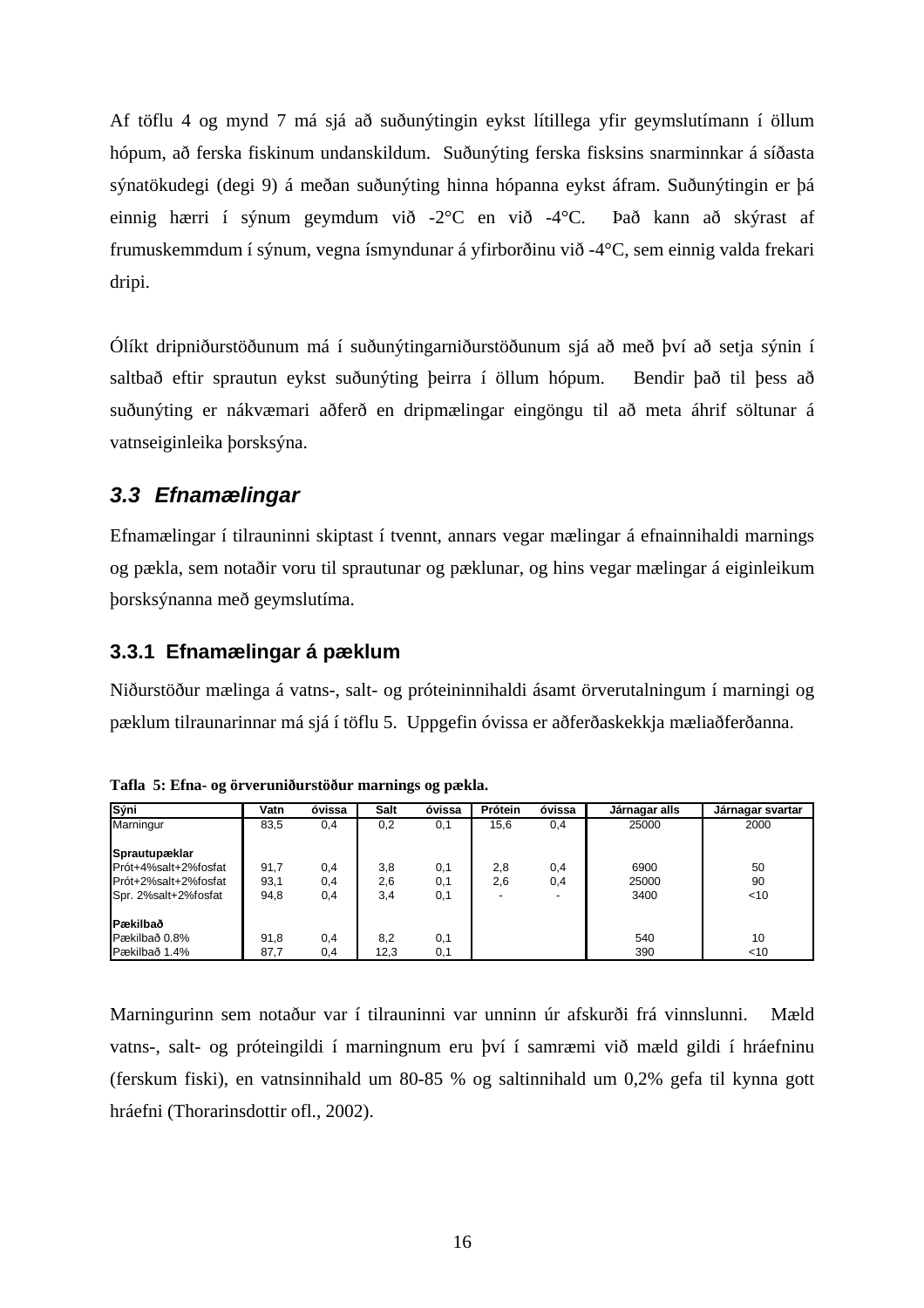Búnir voru til þrír sprautupæklar með a) 18 % marningsinnihaldi, 2% salti og 2% polýfosfati og b) 18 % marningsinnihaldi 4% salti og 2% fosfati sem voru sprautaðir inn í flök. Próteininnihald marningsins er 15,6 % og þar af leiðandi er próteininnihald sprautupæklanna því 2,6-2,8 %. Til samanburðar við þessa próteinpækla var einnig útbúinn saltsprautupækill c) með 2% salti og 2% polýfosfati eingöngu til að hægt væri að meta áhrif próteinsins sérstaklega.

### **3.3.2 Efnamælingar á sýnum**

Mælingar á efnaeiginleikum fisksýnanna fóru fram við komu þeirra til Reykjavíkur degi eftir verkun (degi 1) og svo á 6.-7. degi og 9.-10. degi geymslu. Mælt var vatns- og saltinnihald, vatnsheldni sýnanna og sýrustig, ásamt magni reikulla basa (TVB-N) og trímethylamíns (TMA). Niðurstöður mælinganna má sjá í töflu 6 og myndum 8-12.

|  | Tafla 6: Efnaniðurstöður úr fisksýnum. |  |  |
|--|----------------------------------------|--|--|
|--|----------------------------------------|--|--|

| тана v.   енданюці stovui   ш.  нэкзупшы. |      |        |             |                  |            |      |                 |                  |            |
|-------------------------------------------|------|--------|-------------|------------------|------------|------|-----------------|------------------|------------|
| Sýni                                      | Vatn | óvissa | <b>Salt</b> | óvissa           | <b>WHC</b> | pH   | <b>TVN</b>      | óvissa           | <b>TMA</b> |
| Ferskur fiskur                            |      |        |             |                  |            |      |                 |                  |            |
| D1/Hráefni                                | 82,4 | 0,4    | 0,3         | 0,1              | 86,80      | 6,76 | $\overline{12}$ | 0,7              | 1,21       |
| D6 0°C                                    | 82,2 | 0,4    | 0,3         | 0,1              | 85,60      | 6,8  | 17,2            | 0,7              | 7,30       |
| D90°C                                     | 82,5 | 0,4    | 0,2         | 0,1              | 83,40      | 6,67 | 18,9            | 0,7              | 7,00       |
| $D6 - 2°C$                                | 82,1 | 0,4    | 0,2         | 0,1              | 84,40      | 6,8  | 12,6            | 0,7              | 1,11       |
| D9-2°C                                    | 82,2 | 0,4    | 0,2         | 0,1              | 83,00      | 6,64 | 15,3            | 0,7              | 3,60       |
| D6 $-4^{\circ}$ C                         | 81,7 | 0,4    | 0,4         | 0,1              | 89,80      | 6,86 | 12,7            | 0,7              | 0,76       |
| D9-4°C                                    | 82,8 | 0,4    | 0,2         | 0,1              | 86,00      | 6,56 | 12,7            | 0,7              | 1,60       |
| S <sub>22</sub>                           |      |        |             |                  |            |      |                 |                  |            |
| $\overline{D1}$                           | 84,6 | 0,4    | 0,8         | 0,1              | 98,70      | 6,61 | 8,5             | 0,7              | 0,43       |
| $D7 - 2°C$                                | 84,0 | 0,4    | 0,7         | 0,1              | 99,30      | 6,73 | 27,0            | 0,7              | 18,00      |
| D10-2°C                                   | 84,5 | 0,4    | 0,7         | 0,1              | 99,10      | 6,95 | 42,8            | 0,7              | 36,90      |
| D7 -4°C                                   | 84,4 | 0,4    | 0,8         | 0,1              | 98,80      | 6,80 | 18,9            | 0,7              | 11,10      |
| D10 -4°C                                  | 84,5 | 0,4    | 0,8         | 0,1              | 94,70      | 6,77 | 20,1            | 0,7              | 13,20      |
| S22 Bað                                   |      |        |             |                  |            |      |                 |                  |            |
| D1                                        | 83,8 | 0,4    | 1,5         | 0,1              | 97,40      | 6,52 | 8,1             | 0,7              | 0,13       |
| $D7 - 2°C$                                | 84,1 | 0,4    | 1,5         | 0,1              | 98,80      | 6,75 | 10,0            | 0,7              | 1,24       |
| $D7 - 4°C$                                | 84,3 | 0,4    | 1,7         | 0,1              | 99,40      | 6,61 | 5,2             | 0,7              | 0,35       |
| <b>P22</b>                                |      |        |             |                  |            |      |                 |                  |            |
| D1                                        | 82,9 | 0,4    | 0,4         | 0,1              | 86,30      | 6,67 | 10,8            | 0,7              | 0,89       |
| $D7 - 2°C$                                | 83,7 | 0,4    | 0,6         | 0,1              | 96,20      | 6,82 | 11,3            | 0,7              | 3,90       |
| D10-2°C                                   | 82,6 | 0,4    | 0,2         | 0,1              | 99,00      | 7,05 | 71,1            | 0,7              | 64,50      |
| $D7 - 4°C$                                | 84,5 | 0,4    | 0,6         | $\overline{0,1}$ | 90,30      | 6,72 | 47,7            | 0,7              | 29,10      |
| $D10 - 4$ °C                              | 84,5 | 0,4    | 0,6         | 0,1              | 87,40      | 6,89 | 33,2            | 0,7              | 23,50      |
| P <sub>22</sub> Bað                       |      |        |             |                  |            |      |                 |                  |            |
| D1                                        | 83,2 | 0,4    | 0,9         | 0,1              | 99,00      | 6,75 | 9,9             | 0,7              | 0,16       |
| $D7 - 2°C$                                | 83,4 | 0,4    | 1,1         | 0,1              | 98,40      | 6,63 | 17,3            | 0,7              | 12,00      |
| $D7 - 4°C$                                | 83,7 | 0,4    | 1,1         | 0,1              | 99,20      | 6,65 | 12,1            | 0,7              | 2,30       |
| <b>P42</b>                                |      |        |             |                  |            |      |                 |                  |            |
| D1                                        | 82,9 | 0,4    | 0.7         | 0,1              | 93,70      | 6,67 | 10,1            | 0,7              | 0,59       |
| $D6 - 2°C$                                | 83,6 | 0,4    | 0,8         | 0,1              | 98,80      | 6,65 | 17,1            | 0,7              | 8,90       |
| D9-2°C                                    | 83,6 | 0,4    | 0,6         | 0,1              | 99,70      | 6,89 | 49,5            | 0,7              | 40,10      |
| D6-4°C                                    | 83,3 | 0,4    | 0,7         | 0,1              | 96,40      | 6,63 | 11,6            | 0,7              | 2,10       |
| D9-4°C                                    | 83,9 | 0,4    | 0,9         | 0,1              | 99,50      | 6,74 | 18,8            | 0,7              | 9,40       |
| P42 Bað                                   |      |        |             |                  |            |      |                 |                  |            |
| D1                                        | 83,3 | 0,4    | 1,5         | 0,1              | 98,50      | 6,62 | 8,9             | 0,7              | 0,54       |
| D6 $-2^{\circ}$ C                         | 83,3 | 0,4    | 1,6         | 0,1              | 98,50      | 6,58 | 13,6            | 0,7              | 4,20       |
| $D6 - 4°C$                                | 83,5 | 0,4    | 1,6         | 0,1              | 99,80      | 6,59 | 10,4            | $\overline{0,7}$ | 1,20       |

Niðurstöður mælinga á mismunandi afurðum tilraunarinnar eru sýndar á mynd 8.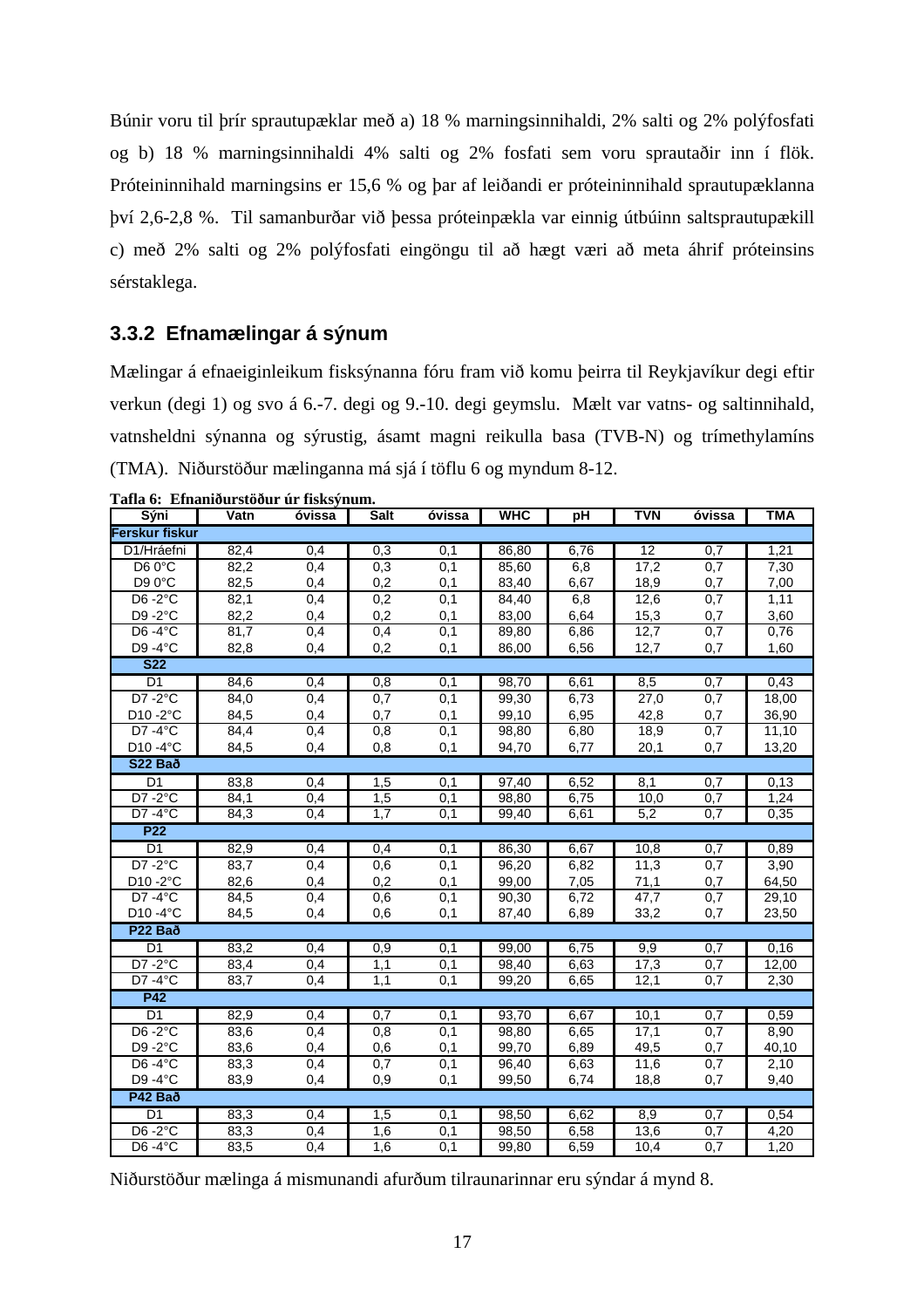Myndin sýnir að vatnsinnihaldið eykst við sprautun salts, fosfata og próteins inn í vöðvann en þó mismikið. Vatnsinnihaldið er mest í sýnum sem voru sprautuð með salti og fosfötum eingöngu, en vatnsmagn í sýnum sprautuðum með próteinpæklum er marktægt lægra. Þetta má skýra með því að vatnsinnihald í próteinsprautupæklunum (a og b) var lægra í samanburði við samanburðarpækilinn (c). Því er eðlilegt að vatnsupptaka er minni við notkun þeirra. Einnig er hugsanlegt að próteinin í pæklunum hafi heftandi áhrif á vatnsupptöku sýnanna. Ekki fannst markverður munur á vatnsinnihaldi sýnanna eftir því hvort sýnin höfðu verið sett í pækilbað eftir sprautunina eða ekki. Þetta er í samræmi við nýtnitölur úr tilrauninni.





Á myndinni má einnig sjá breytingar á sýrustigi fiskvöðvans við mismunandi meðhöndlanir. Skv. myndinni má sjá að sýrustigið lækkar í öllum sprautumeðhöndluðum hópum miðað við hráefnið (ferska fiskinn), en mesta sýrustigslækkunin fæst fyrir hópana sem sprautaðir voru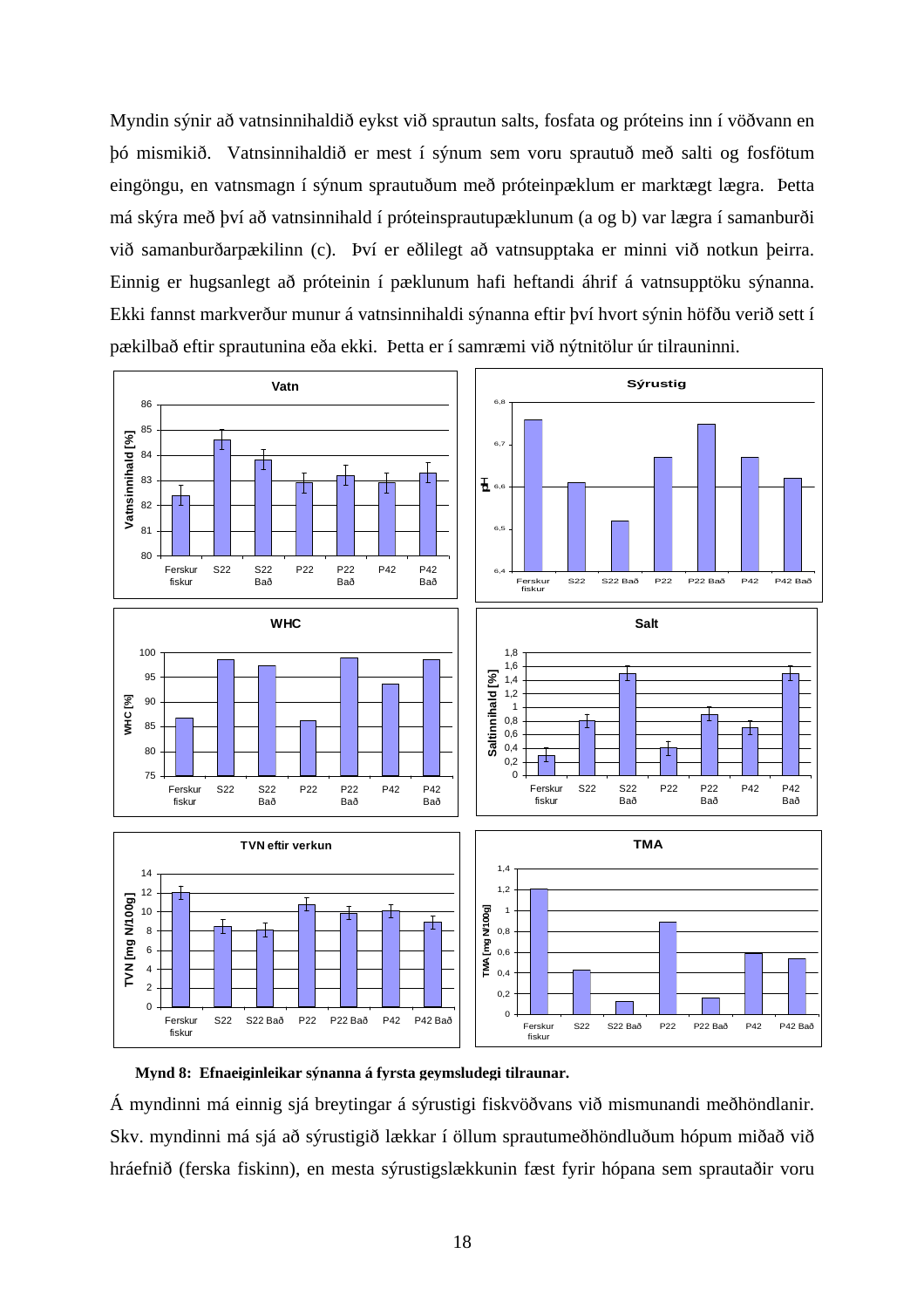með salti og fosfati (S22 og S22 bað). Þessi lækkun sýrustigs með auknum saltstyrk er í samræmi við eldri rannsóknir (Þórarinsdóttir ofl, 2001).

Þegar litið er á breytingum á vatnsheldni (WHC) við sprautun má sjá að vatnsheldnin eykst við sprautun í öllum hópum miðað við hráefnið, nema þeim sem sprautaðir voru með próteinum, 2% salti og 2% fosfati (P22). Saltinnihald þessa hóps er ekki marktækt frábrugðið saltinnihaldi hráefnisins og skýrir það að vatnsheldnin er svipuð í þessum hópum. Einnig má sjá að saltinnihaldið, og þar með einnig vatnsheldnin, jókst í hópunum þegar þeir voru pæklaðir eftir sprautun. Saltið flæðir þá inn í vöðvann enn frekar og bindur meira vatn og eykur þannig vatnsheldnina. Þessi aukning á vatnsheldni gildir þó ekki fyrir þá hópa sem sprautaðir voru með salti og fosfati eingöngu (S22), en flakabitarnir sem voru lagðir í saltbað sýna lægri vatnsheldni en þeir sem voru ekki lagðir í pækil. Þetta er í samræmi við niðurstöður á vatnsinnihaldi þessara hópa, en þekkt er að fylgni er á milli vatns- og saltinnihalds vöðva og vatnsheldni hans (Offer and Knight, 1988). Eins og fyrir vatnsmælingarnar er það hópurinn sprautaður með salti og fosfati eingöngu (S22) sem hefur hæsta vatnsheldni, en vatnsheldnin er minnst í hópnum sprautuðum með próteinum, 2% salti og 2% fosfati (P22). Eins og áður sagði var lægra vatnsinnihald í próteinsprautupæklunum en saltsprautupæklinum, en einnig er hugsanlegt að próteinsprautunin valdi meiri frumuskemmdum en saltsprautunin og minnki þannig vatnsheldnina enn frekar í sýnunum.

Á mynd 8 má einnig sjá magn reikulla basa, TVB-N og TMA, í sýnunum á fyrsta sýnadegi tilraunarinnar. Þar sést að magn TVB-N og TMA lækkar í vöðvanum eftir sprautun og enn meira hjá sýnum sem látin voru í pækilbað líka. Fylgni þessara breyta er sterk neikvæð vensl við vatns- og saltinnihald auk vatnsheldni. Í töflu 5 má sjá fylgni efnabreytanna. Eins og búast mátti við er fylgni vatns- og saltinnihalds með mikla fylgni við vatnsheldni sýnanna.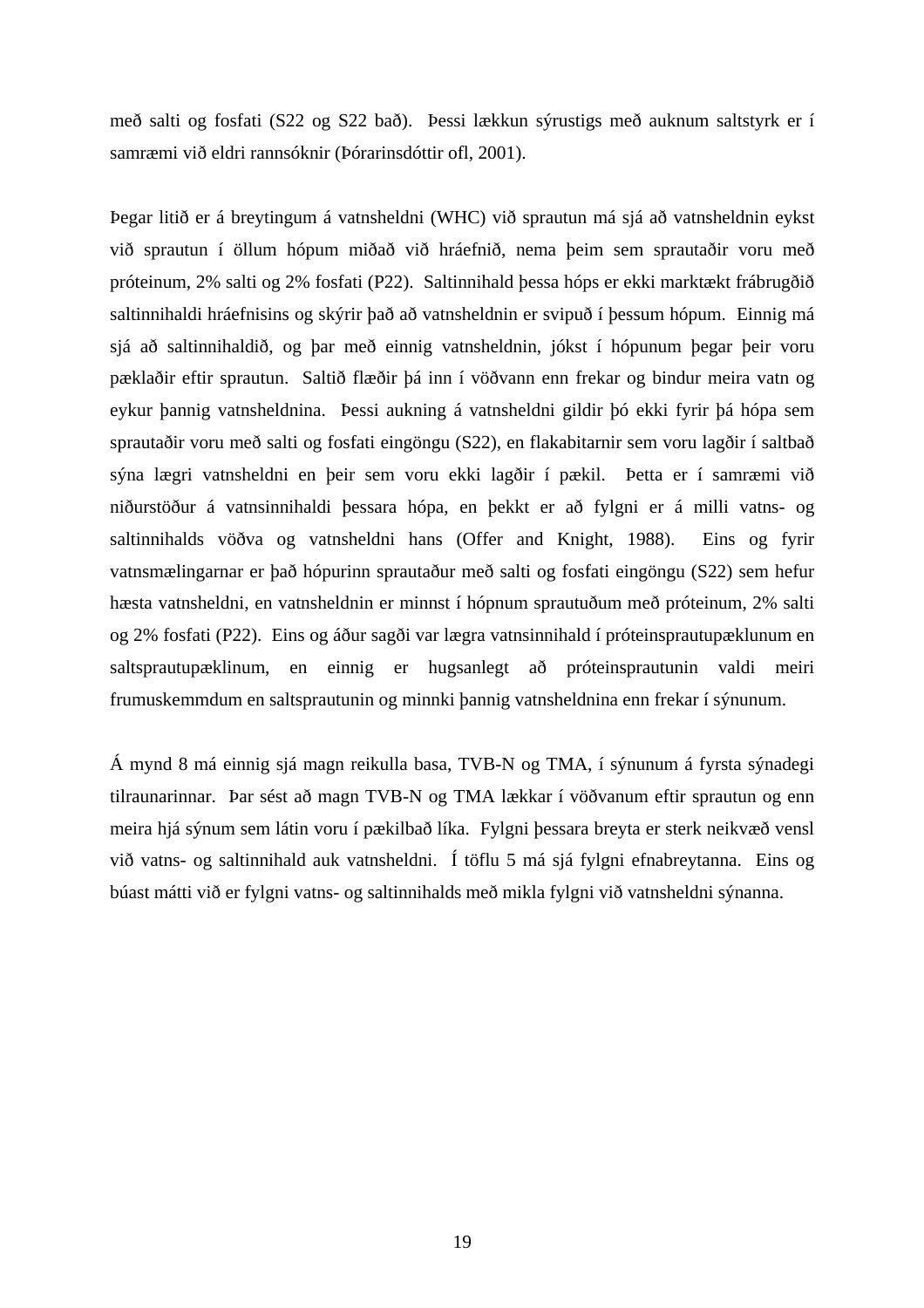**Tafla 5:Fylgni efnamælinga á degi 1 (correlation).** 

|             | Vatn | <b>Salt</b> | <b>WHC</b> | рH         | <b>TVN</b> | <b>TMA</b> |
|-------------|------|-------------|------------|------------|------------|------------|
| Vatn        |      | 0,481195    | 0,703633   | $-0.6733$  | $-0.85536$ | $-0.6465$  |
| <b>Salt</b> |      |             | 0,779247   | $-0,71046$ | $-0.84148$ | $-0.73706$ |
| <b>WHC</b>  |      |             |            | $-0.43799$ | $-0.8419$  | $-0.87639$ |
| pH          |      |             |            |            | 0.842049   | 0.517271   |
| <b>TVN</b>  |      |             |            |            |            | 0.83241    |
| <b>TMA</b>  |      |             |            |            |            |            |

Myndir 9-12 sýna niðurstöður úr efnamælingum á sýnunum yfir geymslutímann. Mynd 9 sýnir breytingar í ferska fiskinum yfir geyslutímann. Sjá má að vatnsinnihald ferska fisksins helst nær óbreytt í gegnum geymslutíma tilraunarinnar. Þetta er í samræmi við mælingar á dripi ferska fisksins. Einnig sést enginn marktækur munur á saltinnihaldi sýnanna eins og búast mátti við, en mældar breytingar á saltinnihaldinu lýsir einungis mun á milli einstaklinga. Hins vegar þegar litið er til vatnsheldni sýnanna fæst mun hærra gildi í sýnum sem geymd voru við -4°C en í hinum fersku sýnunum. Þar sem hluti vatnsins á yfirborði fisksins var frosinn við -4°C telst líklegt að stærra hlutfall af lausu vatni hafi lekið úr sýnunum. Ekki fannst marktækur munur á vatnsheldni milli ferskra fisksýna eftir því hvort þau voru geymd við 0°C eða -2°C.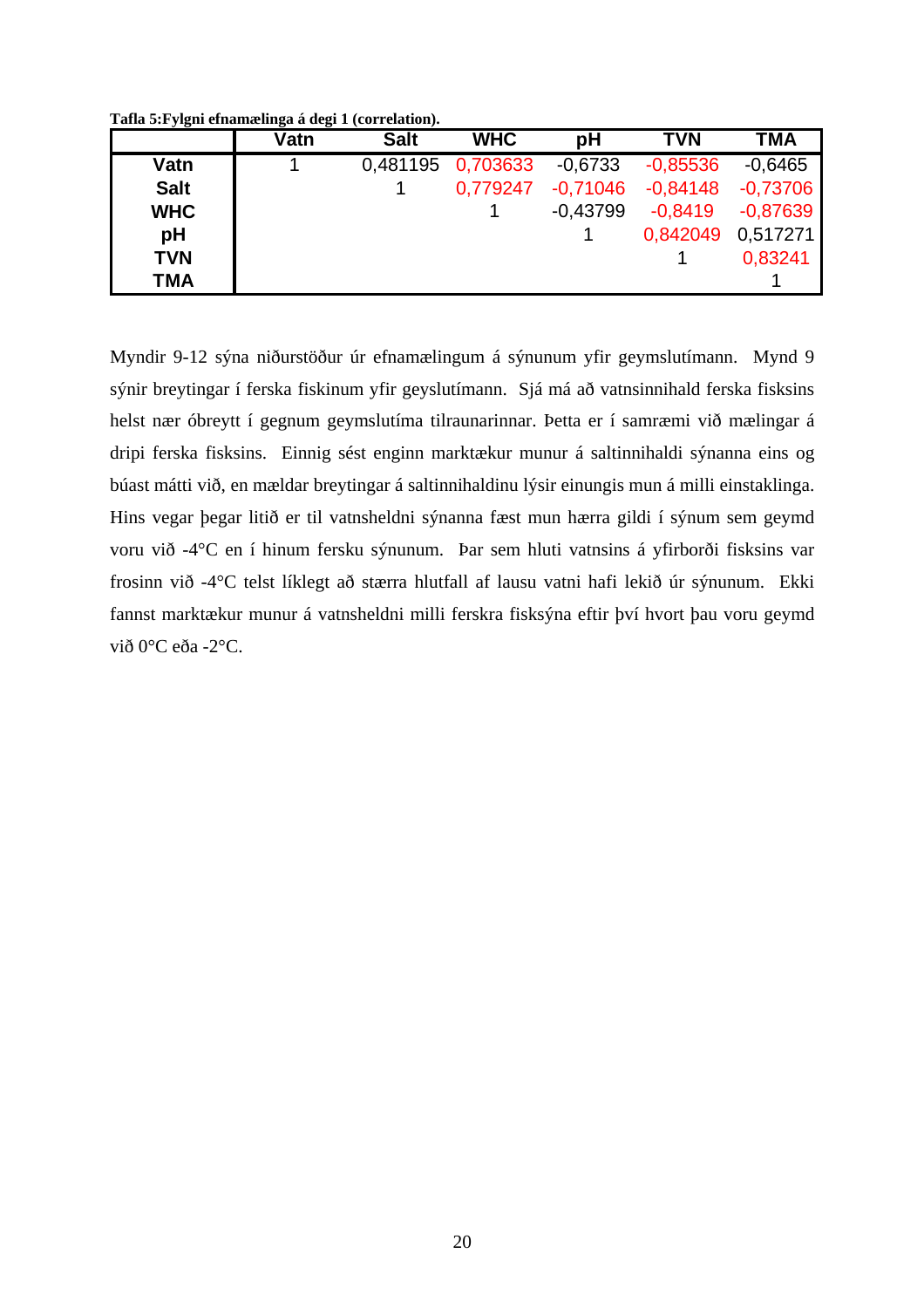

**Mynd 9:Efnaeiginleikar fersks fisks miðað við geymslutíma.** 

Ef litið er á breytingar á sýrustigi sýnanna sést að sýrustigið lækkar um pH 0,2 á geymslutímabilinu við öll geymsluhitastigin. Þetta telst þó ekki nægilega stór munur til að lækkunin teljist marktæk.

Magn reikulla basa, TVB-N og TMA hækkar greinilega með geymslutíma og er aukningin meiri eftir því sem hitastigið er hærra. Æskilegt er að magn reikulla basa sé sem minst, en mælingar á heildarmagni reikulla basa er viðurkennd aðferð til að meta áhrif örveruvaxtar á ferskleika fisks. Því er æskilegra að geyma fiskinn við lægra hitastig út frá sjónarmiði skemmdarferla af völdum reikulla basa. Á hinn bóginn veldur myndun ískristalla við lægri hitastigin frumuskemmdum, en þetta sást vel í sýnum sem geymd voru við -4°C.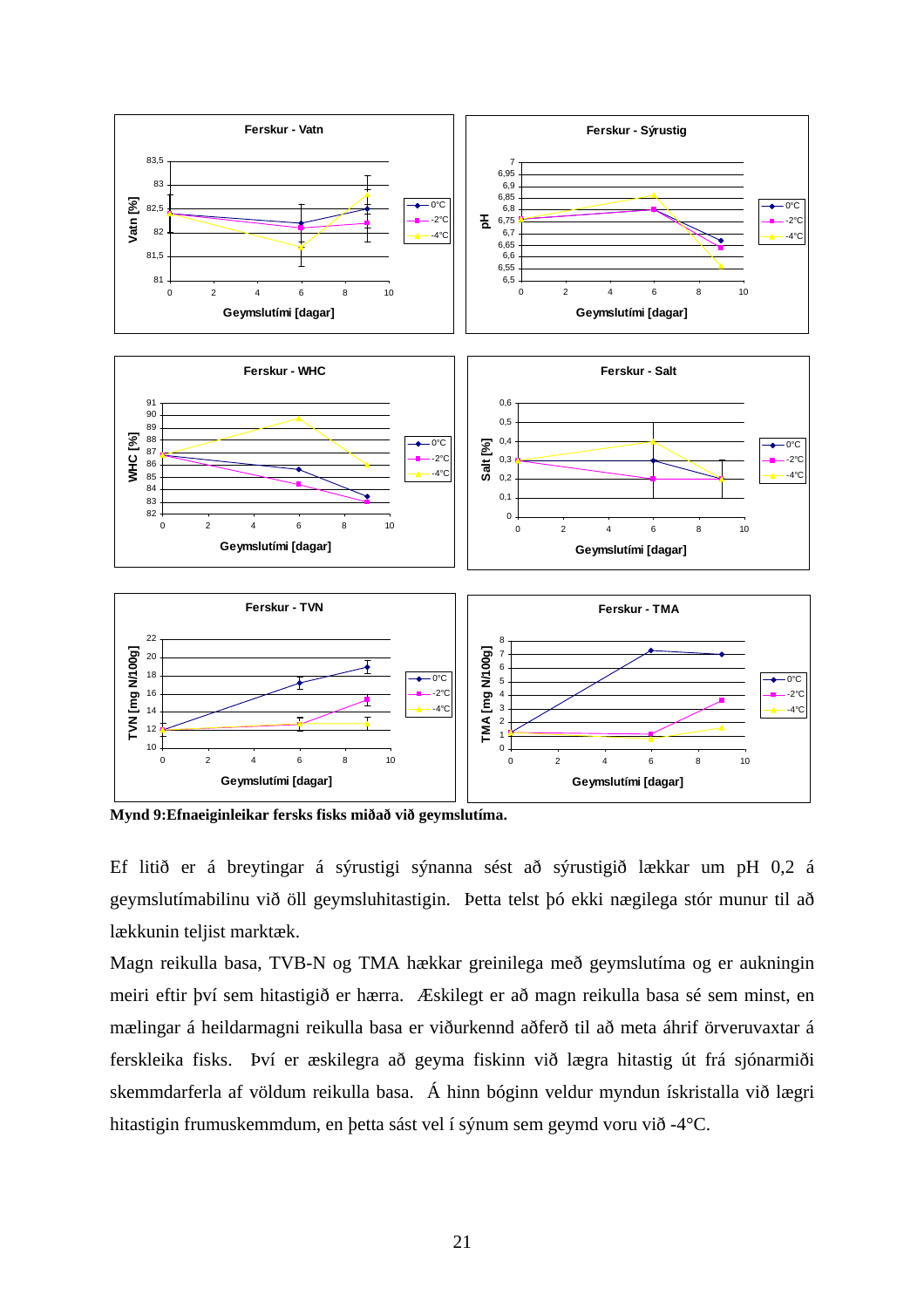

Lítum nú á hegðun sprautuðu hópanna, en niðurstöður efnamælinganna með geymslutíma má sjá á myndum 10-12.

**Mynd 10:Efnaeiginleikar þorsks sem sprautaður var með 2% salti, 2% fosfati (S22) eftir geymslutíma.** 

Breytingar með geymslutíma eru að mestu sambærilegar við breytingar á ferska fiskinum með geymslutíma, að því undanskildu að sýrustigið og vatnsheldni í vöðvanum hækkar marktækt með geymslutíma í sprautuðu hópunum í samræmi við fyrri rannsóknir á geymsluþoli þorsks (Tryggvadóttir ofl., 2005). Sýrustigshækkunin með geymslutíma helst þá í hendur við aukið magn reikulla basa með geymslutíma (Martinsdóttir ofl., 2003).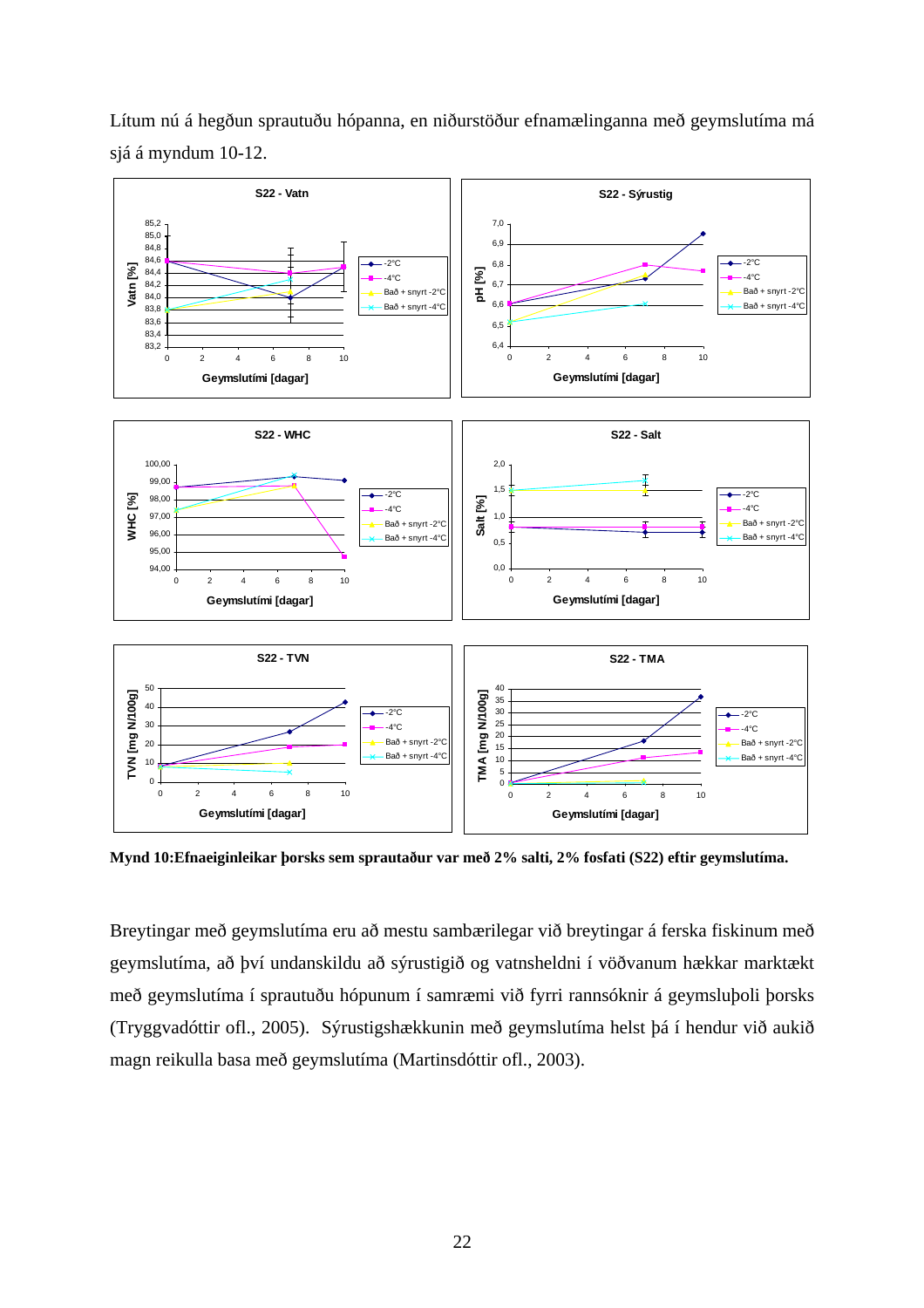

**Mynd 11: Efnaeiginleikar þorsks sem sprautaður var með 2% salti, 2% fosfati og próteinum (P22).** 

Myndir 10-12 sýna að magn reikulla basa hækkar mun hraðar í sprautuðu sýnunum miðað við ferska fiskinn. Samkvæmt reglugerðum Evrópusambandisins er miðað við þröskuldsgildið 35 mg/100g TVB-N við mat á skemmdum fiski. Sjá má á myndum 10-12 að öll sýni úr sprautuhópunum, sem ekki voru pækluð og voru geymd við -2°C fara yfir þetta gildi á 6-8 degi geymslu. Sýni geymd við -4°C fóru hins vegar ekki yfir þetta þröskuldsgildi á tímabilinu, nema í hópnum sprautuðum með próteinum, 2% salti og 2% fosfati (P22) (mynd 11). Ástæður fyrir þessu eru óljósar, en skýrast líklegast á mun á milli einstaklinga. Af myndunum má einnig sjá að aukning reikula basa með geymslutíma er mun minni í sýnum sem skoluð voru í saltbaði eftir sprautun en í sýnum sem fóru ekki í slíkt bað. Mælingarnar sýna einnig að saltið og önnur bætiefni skolist ekki marktækt út við þessa pæklun. Bendir það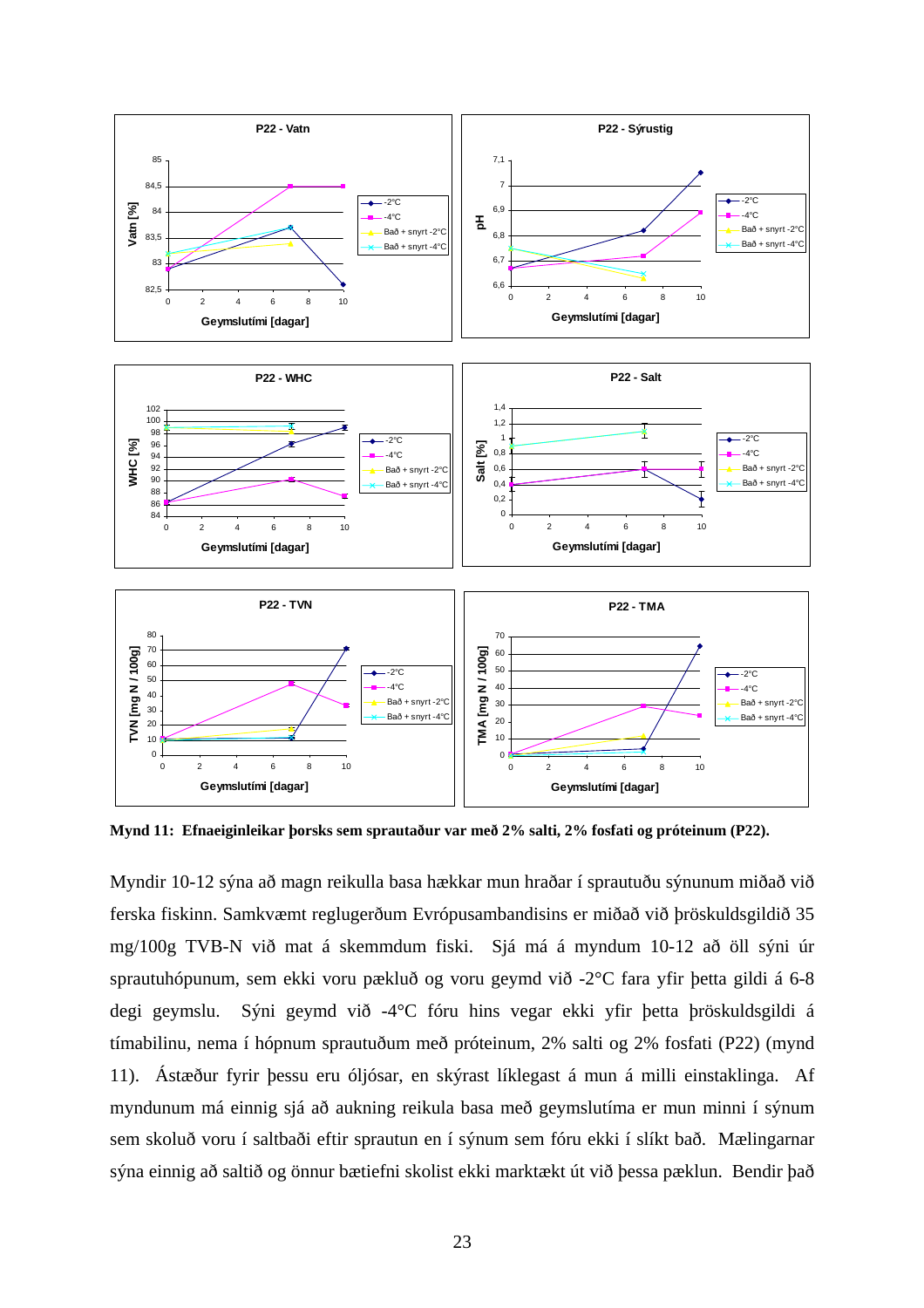til þess að skolun fisks eftir sprautun sé æskileg til að tryggja gott geymsluþol sprautaðra afurða án þess að eðlisefnafræðilegir eiginleikar vörunnar eftir sprautunina tapist.



**Mynd 12: Efnaeiginleikar þorsks sem sprautaður var með 4% salti, 2% fosfati og próteinum (P42).**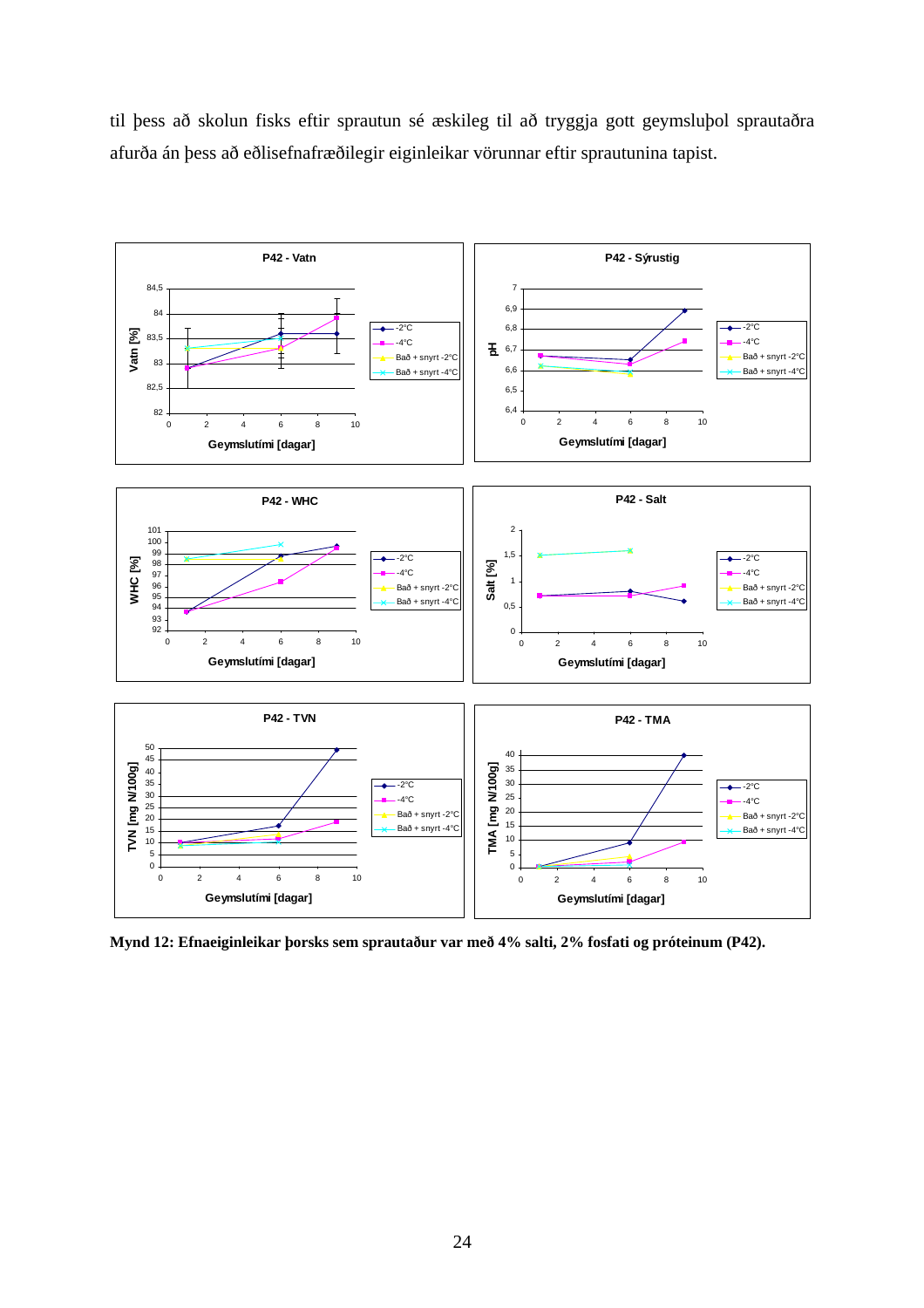### *3.4 Örverumælingar*

Niðurstöður talninga á heildarörverufjölda í tilraunahópunum níu eru sýndar á myndum 13- 15. Aukning á heildarfjölda örvera var þeim mun hægari eftir því sem geymsluhitastigið var lægra eins og við var að búast. Þetta kemur vel fram á mynd 13 sem sýnir þróun á heildarörverufjölda í ferskum (ómeðhöndluðum) flökum yfir 9 daga geymslutíma. Þannig var heildarörverufjöldinn á 9. degi um log 7,5/g í flökum sem voru geymd við 0°C en um log 5,5/g eða 100x lægri í flökum við -4°C. Örverufjölgunin í fersku flökunum var mjög lítil við þetta hitastig yfir geymslutímann.

Á myndum 14 og 15 er sýnd fjölgun örvera í sprautuðum flökum við -2 og -4°C í samanburði við fersk flök við sama geymsluhita. Ljóst er að sprautun aukefna í flökin hafði óæskileg áhrif frá örverufræðilegu sjónarmiði. Þannig var heildarörverufjöldinn í sprautuðu flökunum við -2°C á 9. degi um log 7,5/g eða álíka mikill og örverufjöldinn var í fersku flökunum við 0°C á sama degi. Örverufjöldi í fersku flökunum við -2°C á 9. degi var rúmlega log 6/g. Ekki kom fram munur á örverufjölda milli sprautuðu hópanna (mynd 14). Við -4°C var örverufjölgunin enn hægari en við -2°C (mynd 15). Almenna athygli vekur þó að töluverð aukning varð á heildarörverufjöldanum í sprautuðu flökunum við þetta lága geymsluhitastig. Á 9. degi var örverufjöldinn mestur í flökum sem sprautuð höfðu verið með próteini, 4% salti og 2% fosfati (P42) eða rúmlega log 7/g.



**Mynd 13: Heildarörverufjöldi á járnagar í ferskum flökum við mismunandi hitastig.**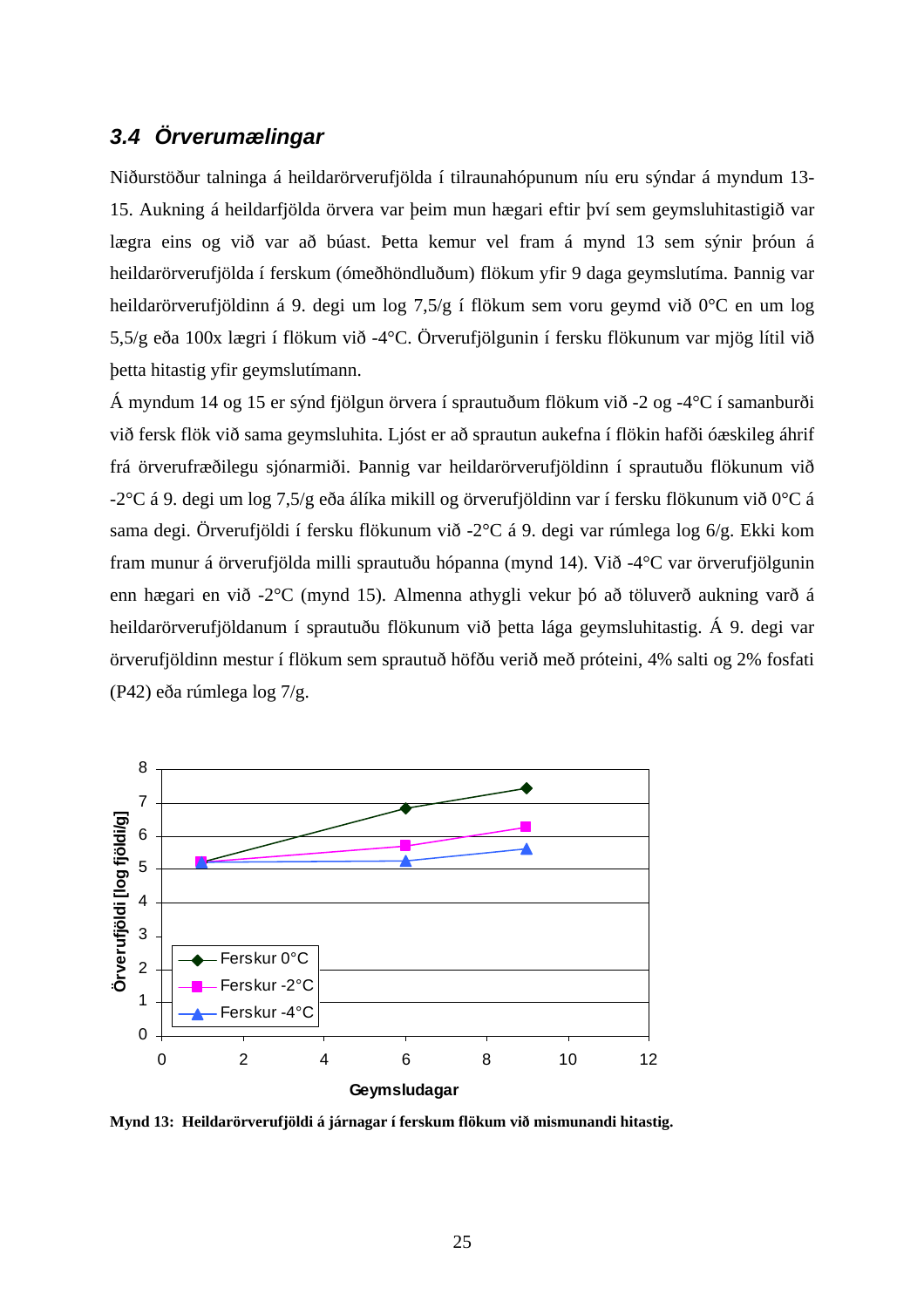

**Mynd 14: Heildarörverufjöldi á járnagar í sprautum flökum við -2°C. P: Prótein, S: Salt, F: Fosfat.** 



**Mynd 15: Heildarörverufjöldi á járnagar í sprautum flökum við -4°C. P: Prótein, S: Salt, F: Fosfat.** 

Niðurstöður talninga á H2S-myndandi örverum eru sýndar á myndum 16-18. Fjöldi þeirra var í öllum tilfellum lægri en heildarörverufjöldinn. Þannig var fjöldi H2S-myndandi örvera í fersku flökunum um log 4,5/g á 9. degi við öll geymsluhitastigin (mynd 16) en á sama tíma var heildarfjöldinn á bilinu log 5,5 (-4°C) til 7,5/g (0°C). Munurinn var því allt að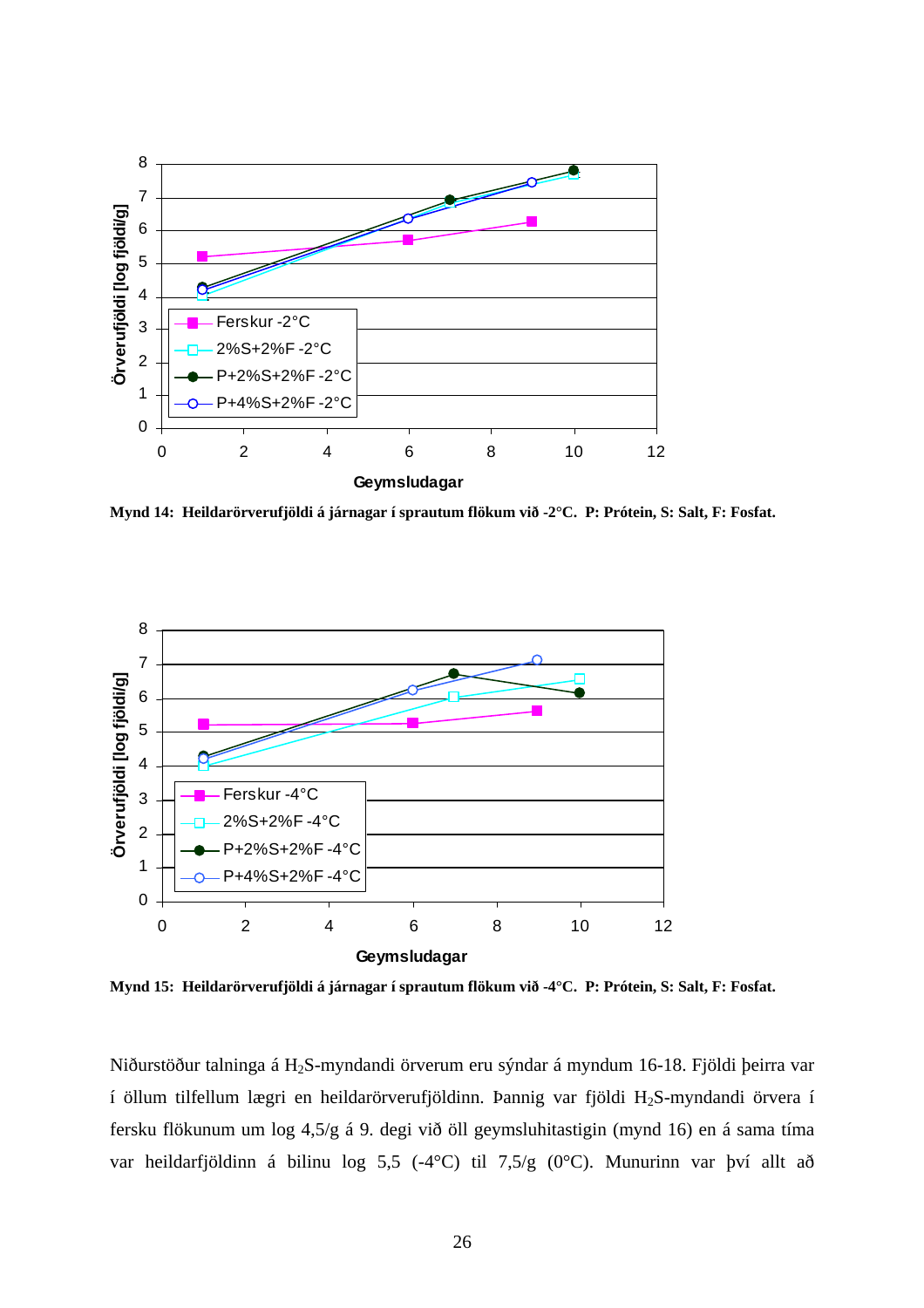þúsundfaldur. Í sprautuðu flökunum var fjöldi þeirra á 9. degi log 4,5-5,5/g (myndir 17 og 18) meðan heildarfjöldi í sömu hópum var á bilinu log 6-8/g. Áhrif mismunandi geymsluhitastigs á vöxt H2S-myndandi örvera voru ekki jafn afgerandi og fram kom við heildarörverutalningar. Eins og áður kom fram var ekki greinanlegur munur á fjölda þeirra í ferskum flökum á 9. degi en á 6. degi var fjöldinn þó lægstur við -4°C (mynd 16). Þá var fjöldi H<sub>2</sub>S-myndandi örvera í fersku og sprautuðu flökunum um log 4,5-5,5/g við bæði -2 og -4°C á 9. degi. Á 10. degi var þó fjöldinn í tveimur af sprautuðu hópunum á bilinu log 5-6/g við -2°C en log 4-5/g við -4°C (myndir 17 og 18).



**Mynd 16: H2S-myndandi örverur á járnagar í ferskum flökum við mismunandi hitastig.** 



**Mynd 17: H2S-myndandi örverur á járnagar í sprautum flökum við -2°C. P: Prótein, S: Salt, F: Fosfat.**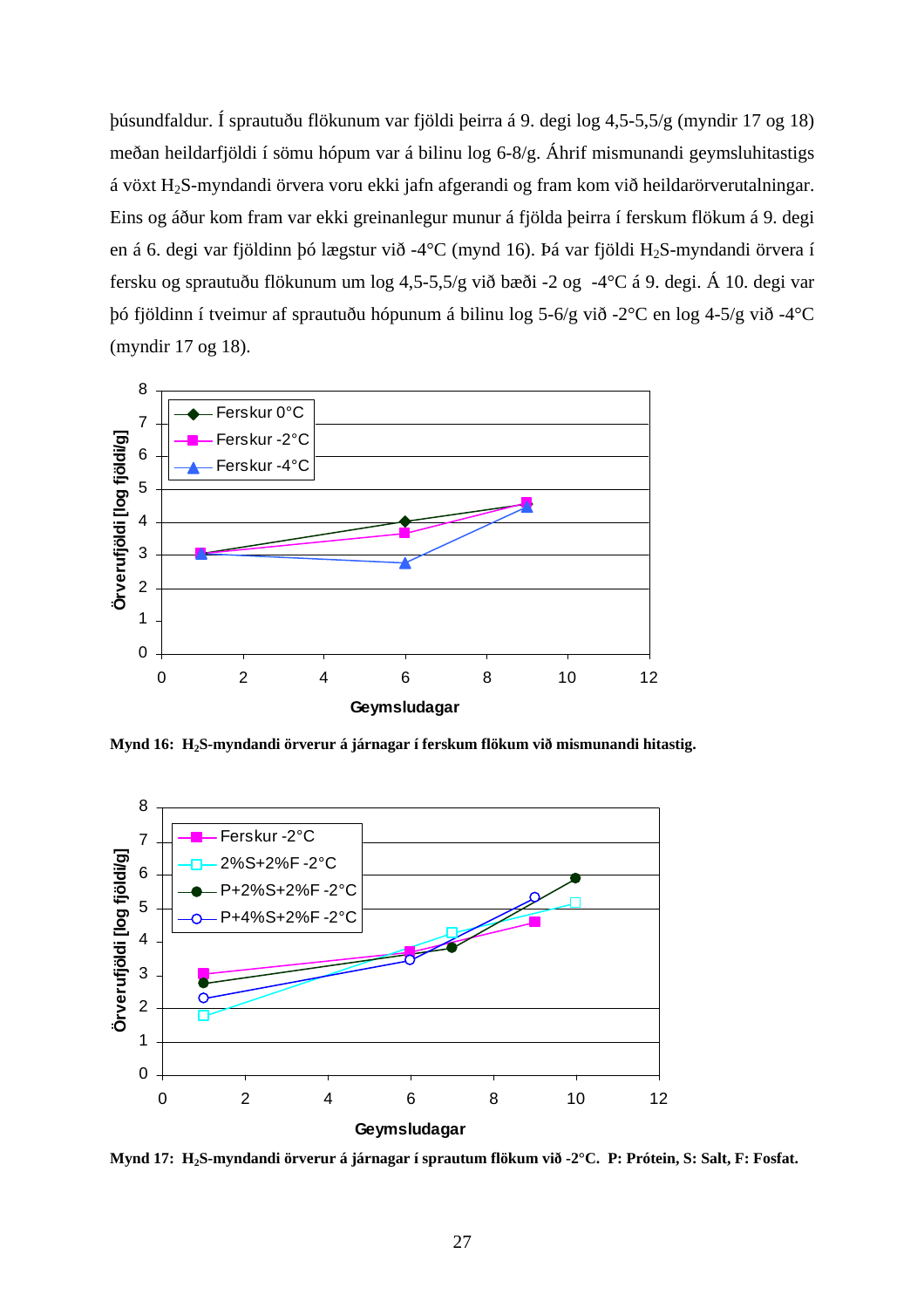

**Mynd 18: H2S-myndandi örverur á járnagar í sprautum flökum við -4°C. P: Prótein, S: Salt, F: Fosfat.**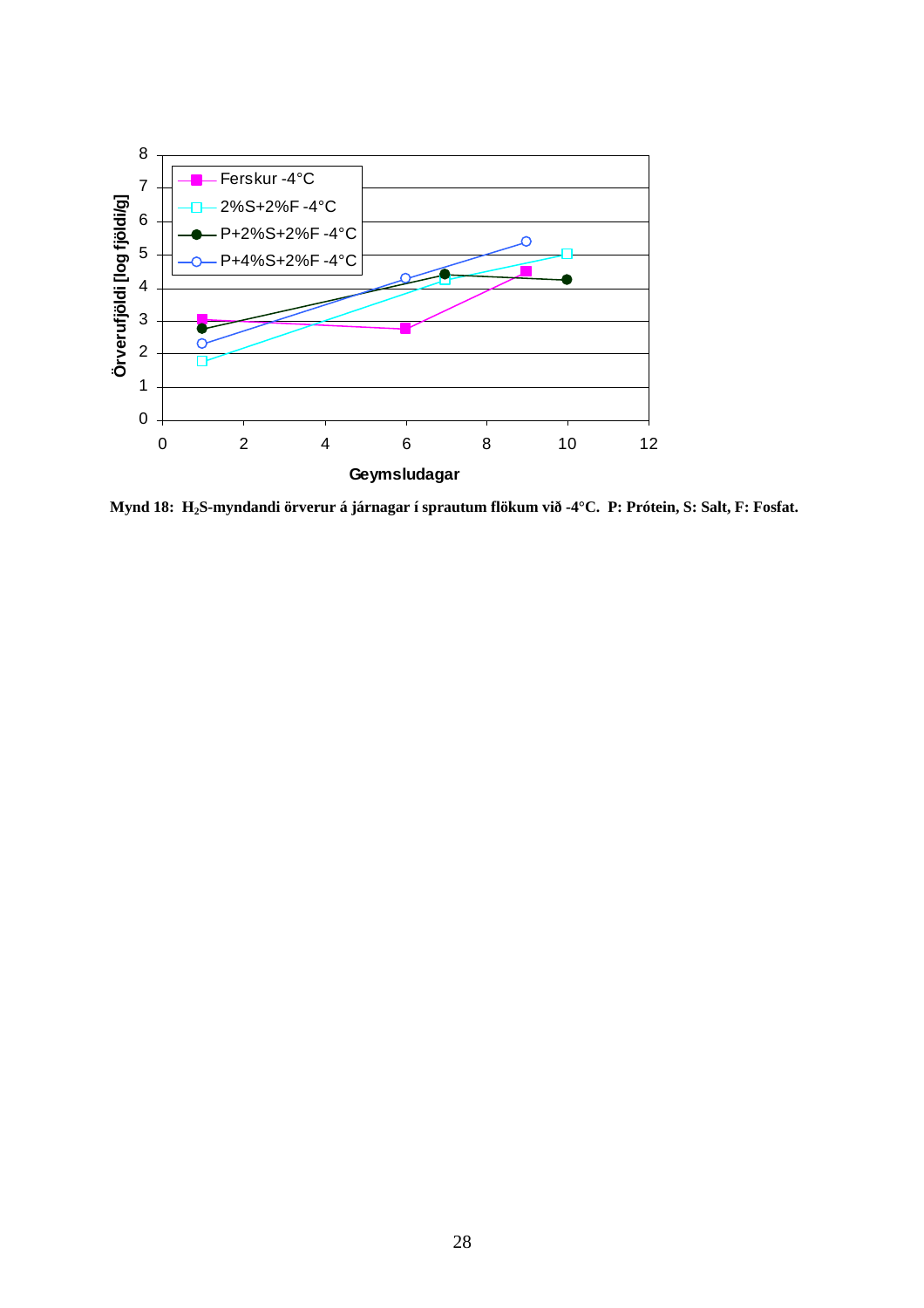### *3.5 Skynmat*

Greining var gerð á leiðréttum gildum skynmats út frá módeli byggðu á 10 skynmatsdómurum, 9 sýnahópum og 30 skynmatsþáttum. PCA höfuðþáttagreining á meðalgildum sýndi að 87% breytileika gagnanna voru skýrð með fyrstu 2 höfuðþáttunum (Mynd 19) þar sem fyrsti höfuðþáttur (67%) er útskýrður af ferskleika og skemmdareinkennum. Við upphaf geymslutímans er sýnahópunum lýst með lyktar- og bragðeinkennum einkennandi fyrir ferskan þorsk, eins og sæt lykt og bragð, kjötkennd lykt, bragð og áferð auk málmenndu bragði. Sýnahópur C (ferskur fiskur) virðist halda þessum einkennum, á meðan hópar A (P22) og B (S22) er lýst með skemmdareinkennum við lok geymslutímans, eins og TMA-lykt og -bragði, súrri lykt og bragði og borðtuskulykt. Ennfremur virðaðst þessi skemmdareinkenni einkenna hóp A (P22) meira en hóp B (S22). Annar höfuðþáttur (20%) útskýrist að mestu af áferðarþáttum þar sem sýnahópar A (P22) og B (S22) virtust hafa mýkri og safaríkari áferð á fyrri hluta geymslutímans samanborið við sýnahóp C (ferskur fiskur).

Hópur C (ferskur fiskur) er því frábrugðinn hópum A (P22) og B (S22) einsog fram kemur á mynd 19, og munurinn er marktækur (Tafla 7) fyrir flesta skynmatsþætti sérstaklega á degi 9 fyrir ferskleikaþætti. Hópur A (P22) var þó oftar marktækt frábrugðinn hópi C (ferskum fiski) á degi 9, samanborið við hóp B (S22). Almennt var sýnahópur C (ferskur fiskur) ekki eins flögukenndur, mjúkur, meyr, maukkenndur og sýnahópar A (P22) og B (S22), en hafði kjötkenndari munnhrif og bragð. Auk þess hafði hópur C (ferskur fiskur) áberandi hærri gildi á fyrsta degi fyrir skelfisk/þörunga og kjötlykt, sem og málmkennt bragð á degi 1 og 6 samanborið við hópa A (P22) og B (S22). Ekki kom fram mikill munur á hópum A (P22) og B (S22), en B (S22) hópur var þó ívið saltari og flögukenndari en hópur A (P22). Auk þess hafði A hópur (P22) lægri gildi fyrir ferskleikaeinkenni og hærri gildi fyrir skemmdareinkenni á degi 9 þó munurinn væri ekki marktækur.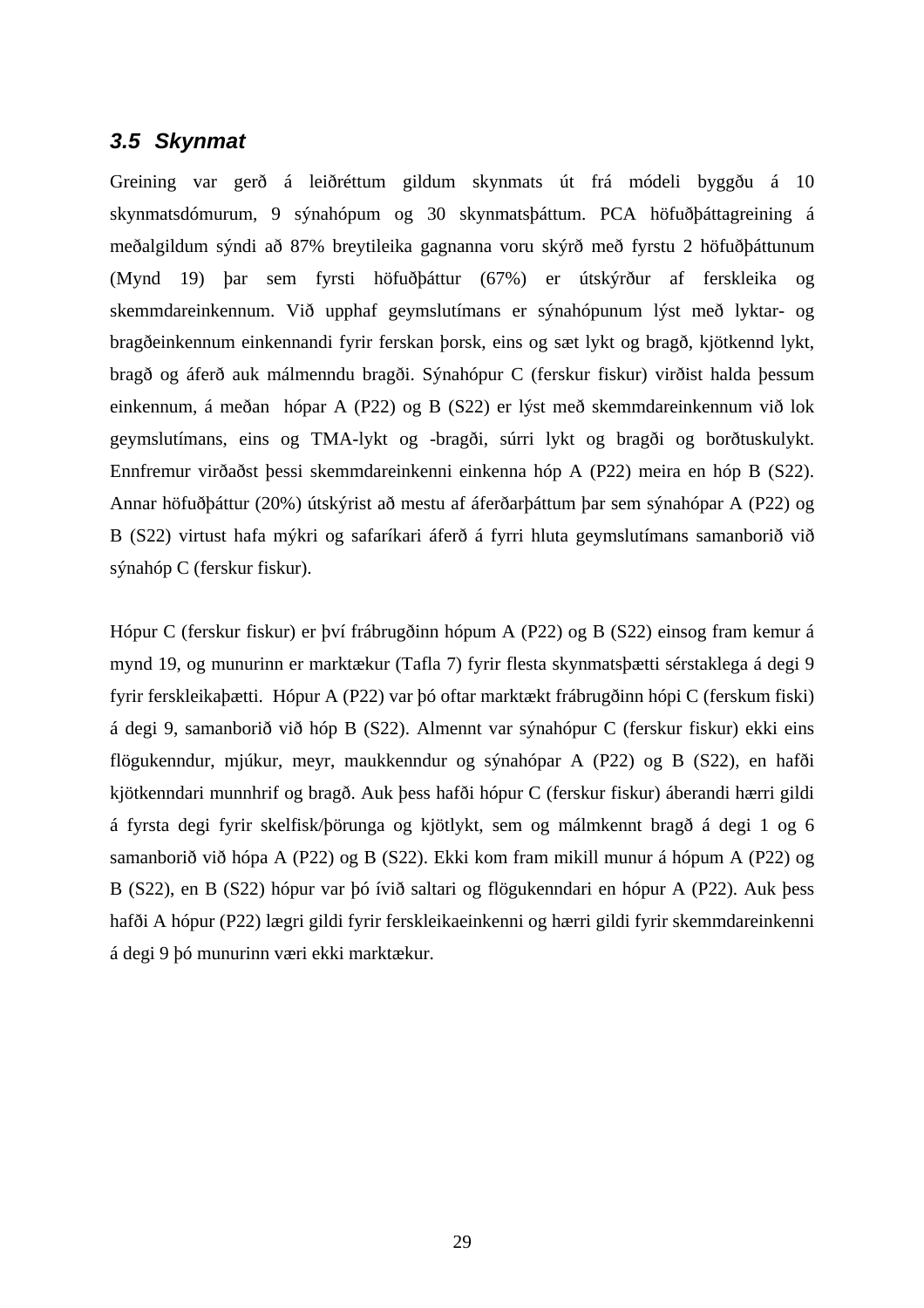

**Mynd 19. Höfuðþáttagreining; Meðaltöl yfir dómara og endurtekningar, leiðrétt gildi skynmats. í T1; meðaltöl yfir dómara og endurtekningar, leiðrétt gildi skynmats. a) Scores (sýni A, B og C: D=geymsludagur), b) correlation loadings (skynmatsþættir: Á = áferð, B = bragð, L = lykt, Ú = útlit).**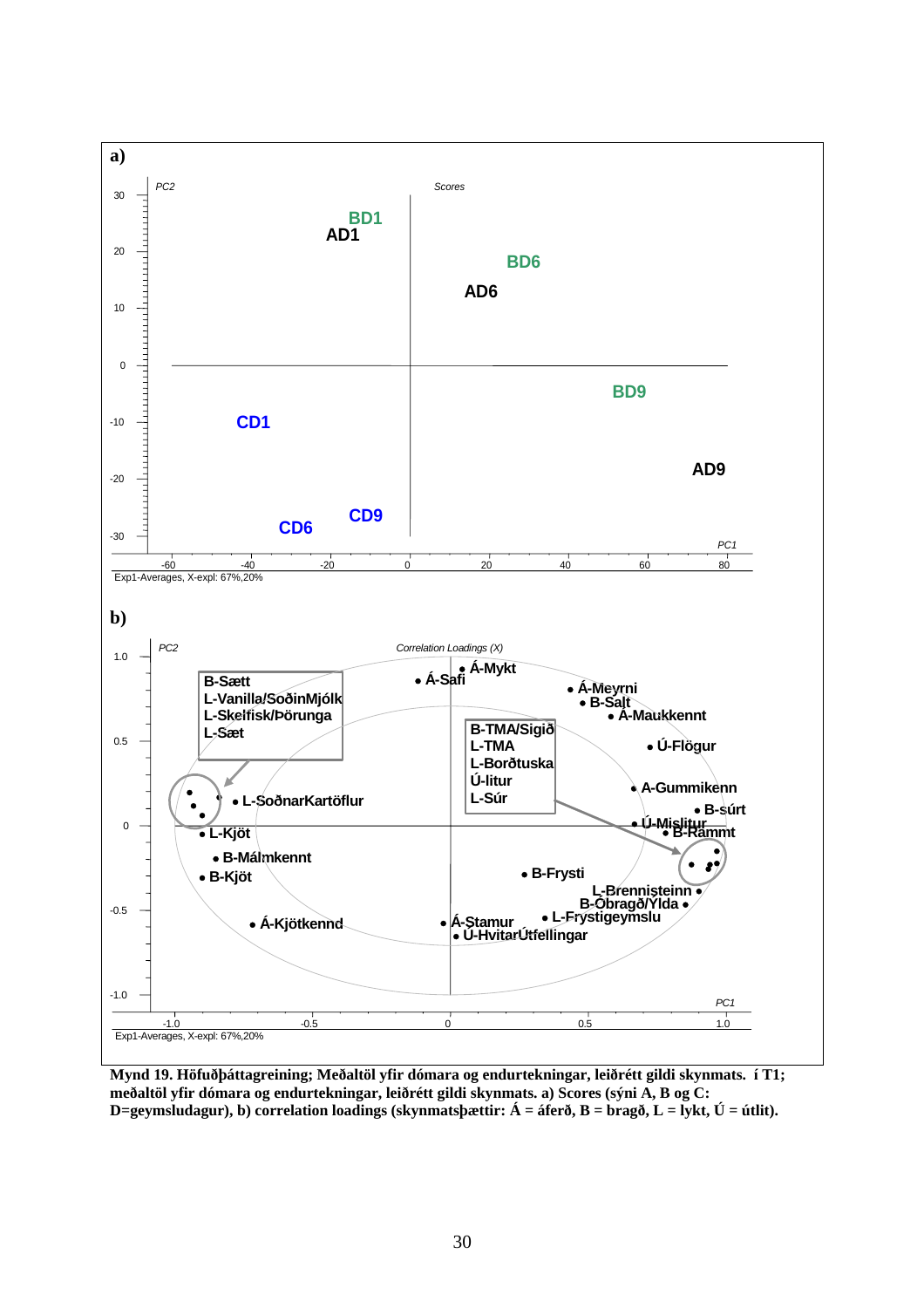| Lykt<br>Hópur              | Sæt                       | Skelfisk/b.                | Kjöt                     | Vanilla/s.Mj. Soðn.Kart.  |                          | Frystig.                | Bordtuska          | <b>TMA</b>                           | Súr                | Brennist.       |
|----------------------------|---------------------------|----------------------------|--------------------------|---------------------------|--------------------------|-------------------------|--------------------|--------------------------------------|--------------------|-----------------|
|                            | $36^{ac}$                 | $24^{bc}$                  | 20 <sup>a</sup>          | $24~^{\rm a}$             | 26 <sup>a</sup>          |                         | $1^{cd}$           | 0 <sup>e</sup>                       | $2^{cde}$          | $0^{\text{ce}}$ |
| AD1                        | $32h$ <sup>bdf</sup>      |                            |                          |                           |                          | $\boldsymbol{0}$        | $11\,^{\rm bc}$    | $13~^{\rm bc}$                       | 9 <sup>bd</sup>    | $3^{cd}$        |
| AD <sub>6</sub>            |                           | $28^{bc}$                  | 20                       | 26                        | $35$ $^{\rm a}$          | $\overline{2}$          |                    |                                      |                    |                 |
| AD <sub>9</sub>            | 12 <sup>g</sup>           | $6$ $^{\rm de}$            | 4 <sup>b</sup>           | 10 <sup>b</sup>           | 9 <sup>b</sup>           | 3                       | 34 <sup>a</sup>    | 51 <sup>a</sup>                      | 29 <sup>a</sup>    | 12 <sup>a</sup> |
| B <sub>D</sub> 1           | $41$ <sup>ab</sup>        | 26 <sup>b</sup>            | 12                       | 23 <sup>a</sup>           | 19 <sup>a</sup>          | $\overline{0}$          | $2^{cd}$           | 0 <sup>e</sup>                       | $1$ cde            | $0^{\circ}$     |
| B <sub>D6</sub>            | $29$ cef                  | $26^{bc}$                  | 22                       | 26                        | 30 <sup>a</sup>          | $\mathbf{2}$            | 19 <sup>ab</sup>   | 21 <sup>b</sup>                      | $14^{bc}$          | 3 <sup>c</sup>  |
| BD <sub>9</sub>            | $18~^{\rm fg}$            | $14^{cd}$                  | 6 <sup>b</sup>           | 17                        | 17                       | $\mathbf{2}$            | $24\,$ $^{\rm ab}$ | 43 $a$                               | $20\ ^{\rm ab}$    | $10\ ^{\rm ab}$ |
| CD1                        | $46$ $^{\rm a}$           | $41$ $^{\rm a}$            | $25~^{\rm a}$            | 29 <sup>a</sup>           | 25 <sup>a</sup>          | 3                       | $1^{cd}$           | 0 <sup>e</sup>                       | $0\ ^{\rm df}$     | $0^{\circ}$     |
| CD <sub>6</sub>            | 44 $^{ac}$                | $34hb$                     | 28 <sup>a</sup>          | 32 <sup>a</sup>           | 36 <sup>a</sup>          | $\mathbf{1}$            | $2^{cd}$           | 3e                                   | $3$ cde            | $2^{cd}$        |
| CD <sub>9</sub>            | $36$ $^{\rm ac}$<br>$***$ | $22^{bc}$<br>$***$         | $20\,$ $^{\rm a}$<br>*** | $24$ <sup>a</sup><br>$**$ | $28\,$ $^{\rm a}$<br>*** | $\overline{\mathbf{c}}$ | $10^{cd}$<br>***   | $8\,$ $^{\rm cde}$<br>$\ast\ast\ast$ | $5^{$ cde<br>$***$ | $3^{ce}$<br>*** |
| P-gildi<br>Útlit           |                           |                            |                          |                           |                          |                         |                    |                                      |                    |                 |
| Hópur                      | Litur                     | Mislitur                   | HvitarÚtf.               | Flögur                    |                          |                         |                    |                                      |                    |                 |
| AD1                        | 26hb                      | 29                         | 18                       | 37h                       |                          |                         |                    |                                      |                    |                 |
| AD <sub>6</sub>            | 41                        | 38                         | 18                       | 54                        |                          |                         |                    |                                      |                    |                 |
|                            | 39 <sup>a</sup>           |                            |                          |                           |                          |                         |                    |                                      |                    |                 |
| AD <sub>9</sub><br>BD1     | 26 <sup>b</sup>           | 36                         | 21<br>15                 | 52<br>53                  |                          |                         |                    |                                      |                    |                 |
|                            |                           | 23                         |                          | 68 <sup>a</sup>           |                          |                         |                    |                                      |                    |                 |
| B <sub>D6</sub>            | 34                        | 31                         | 15                       |                           |                          |                         |                    |                                      |                    |                 |
| B <sub>D</sub> 9           | 30                        | 32                         | 17                       | $60a$                     |                          |                         |                    |                                      |                    |                 |
| CD1                        | 25 <sup>b</sup>           | 24                         | 16                       | 37 <sup>b</sup>           |                          |                         |                    |                                      |                    |                 |
| CD <sub>6</sub>            | 31                        | 27                         | 19                       | 39 <sup>b</sup>           |                          |                         |                    |                                      |                    |                 |
| CD <sub>9</sub><br>P-gildi | 26<br>$\approx$           | 29                         | $28\,$                   | $39hb$<br>***             |                          |                         |                    |                                      |                    |                 |
|                            |                           |                            |                          |                           |                          |                         |                    |                                      |                    |                 |
|                            |                           |                            |                          |                           |                          |                         |                    |                                      |                    |                 |
| <b>Bragð</b><br>Hópur      | Salt                      | Málmkennt                  | Sætt                     | kjöt                      | Frysti                   | Rammt                   | Súrt               | TMA/si.                              | Óbragð/ý.          |                 |
| AD1                        | $34$ ab                   | $42^{ac}$                  | 40 <sup>a</sup>          | 19 <sup>ac</sup>          | $\overline{4}$           | 6                       | $\mathbf{2}$       | $1^{cd}$                             | 1 <sup>b</sup>     |                 |
| AD <sub>6</sub>            | $22~^{\rm bc}$            | $32~^{\rm{ce}}$            | $23\,$ $^{\rm bdf}$      | $13\,$ $^{\rm cd}$        | $\mathbf{2}$             | 6                       | 9                  | $12$ $^{\rm b}$                      | $11\,^{\rm b}$     |                 |
| AD <sub>9</sub>            | $12^{bc}$                 | $7^{def}$                  | $14$ $^{\rm ef}$         | 3 <sup>def</sup>          | $\tau$                   | 6                       | 9                  | 22 <sup>a</sup>                      | 45 <sup>a</sup>    |                 |
| B <sub>D</sub> 1           | $38$ $^{\rm a}$           | $34$ bcd                   | $36$ <sup>ab</sup>       | 14                        | 3                        | 3                       | $\mathbf{1}$       | 0 <sup>cd</sup>                      | 0 <sup>b</sup>     |                 |
| B <sub>D6</sub>            | $34$ ab                   | $27$ ce                    | $24~^{\mathrm{bdf}}$     | $14^{cd}$                 | $\mathbf{2}$             | 9                       | 7 <sup>a</sup>     | 11 <sup>b</sup>                      | 10 <sup>b</sup>    |                 |
| B <sub>D</sub> 9           | $29$ <sup>ab</sup>        | $11$ def                   | $17$ <sup>cde</sup>      | $7^{ce}$                  | $\mathbf{2}$             | $13$ $^{\rm a}$         | 9                  | 22 <sup>a</sup>                      | 30 <sup>a</sup>    |                 |
| CD1                        | 7 <sup>d</sup>            | 55 <sup>a</sup>            | 41 <sup>a</sup>          | $24\,$ $^{\rm abd}$       | $\overline{2}$           | $1\,$ $^{\rm b}$        | $\mathbf{1}$       | $0^{\rm \; cd}$                      | 3 <sup>b</sup>     |                 |
| CD <sub>6</sub>            | 12 <sup>d</sup>           | $52$ <sup>ab</sup>         | 42 <sup>a</sup>          | 29 <sup>a</sup>           | 4                        | 4                       | $1\,$ $^{\rm b}$   | $1^{cd}$                             | $3\,$ $^{\rm b}$   |                 |
| CD <sub>9</sub>            | $4^d$                     | $23$ bcd                   | $29$ <sup>acd</sup>      | $17$ $^{\rm ac}$          | $\overline{\mathbf{c}}$  | $\,8\,$                 | 3                  | $6^{bc}$                             | 12 <sup>b</sup>    |                 |
| P-gildi                    | ***                       | ***                        | ***                      | ***                       |                          | $\ast$                  | ***                | ***                                  | ***                |                 |
| Áferð                      |                           |                            |                          |                           |                          |                         |                    |                                      |                    |                 |
| Hópur                      | Mýkt                      | Safi                       | Meyrni                   | Maukkennt Kjötk.M.hr.     |                          | Stamur                  | Gummik.            |                                      |                    |                 |
| AD1                        | $80\,$ $^{\rm a}$         | 66 <sup>a</sup>            | $78\,$ $^{\rm a}$        | $61\ ^{\mathrm{ab}}$      | 13                       | 11                      | $\,2$              |                                      |                    |                 |
| AD <sub>6</sub>            | $79$ <sup>ab</sup>        | 61                         | 79 <sup>a</sup>          | 63 <sup>a</sup>           | $10\ ^{\rm b}$           | 6                       | $\overline{c}$     |                                      |                    |                 |
| AD9                        | 65                        | 58                         | 72                       | 48                        | 14 <sup>b</sup>          | $11\,$                  | 4                  |                                      |                    |                 |
| BD1                        | $77$ $^{\rm ab}$          | $65~^\mathrm{a}$           | 75 $a$                   | $56^{ab}$                 | 15                       | $\boldsymbol{7}$        | 3                  |                                      |                    |                 |
| BD <sub>6</sub>            | $77$ <sup>ab</sup>        | 58                         | 80 <sup>a</sup>          | $54$ $^{\rm ab}$          | 8 <sup>b</sup>           | $11\,$                  | 5                  |                                      |                    |                 |
| BD9                        | $63^{bc}$                 | 60                         | 75                       | $48\,$                    | 8 <sup>b</sup>           | 10                      | $\overline{c}$     |                                      |                    |                 |
| CD1                        | 67                        | 61                         | 69                       | 41                        | $24$ $^{\rm a}$          | 12                      | 3                  |                                      |                    |                 |
| CD <sub>6</sub>            | $56~^{\rm cd}$            | 56                         | $62$ $^{\rm b}$          | $29$ $^{\rm d}$           | 27 <sup>a</sup>          | 12                      | $\mathbf{1}$       |                                      |                    |                 |
| CD <sub>9</sub><br>P-gildi | 58 <sup>cd</sup><br>***   | $50\,^{\rm b}$<br>$\pm\pm$ | 62 <sup>b</sup><br>***   | $38^{bc}$<br>***          | $25~^{\rm a}$<br>***     | 10                      | $\mathbf{1}$       |                                      |                    |                 |

**Tafla 6**. Meðaltöl skynmatsþátta (Skali 0-100), fyrir hópa A, B og C (D = geymsludagur). Ef bókstafir við hópa innan dálks eru ekki eins er marktækur munur á hópum (p<0,05)

 $*$  p  $< 0.05$ 

\*\*  $p < 0.01$ 

\*\*\* p < 0,001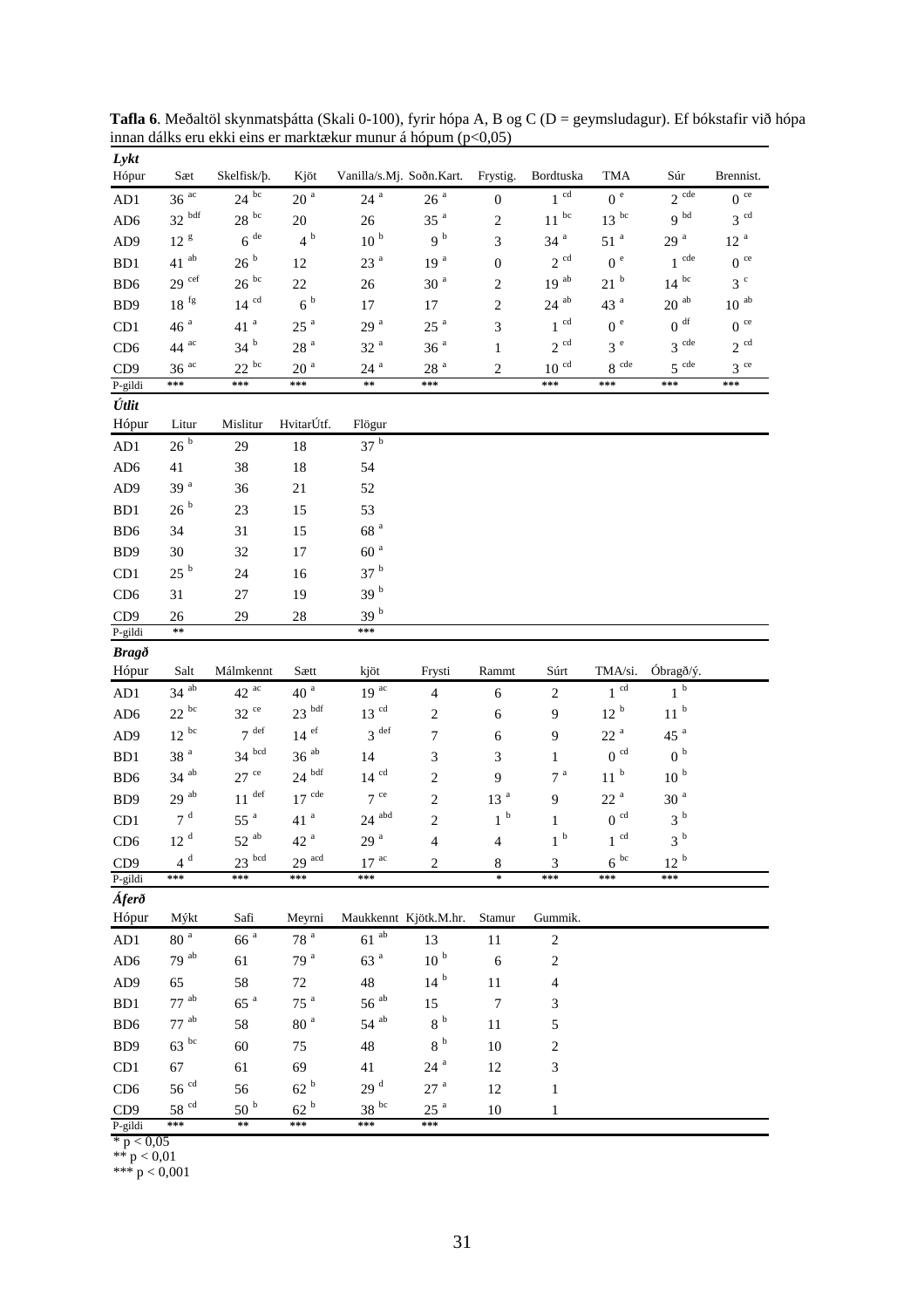Myndir 20 til 23 sýna hvernig hópar A (P22), B (S22) og C (ferskur fiskur) breytast með tilliti til nokkurra skynmatsþátta. Á mynd 20 má sjá að sæt lykt einkennir hóp C allan geymslutíman, meðan hópar A og B hafa bæði lægri gildi fyrir sæta lykt við upphaf geymslutímans og hún er vart greinileg við lok geymslunnar. Skelfisk/Þörungalykt er töluvert meira einkennandi fyrir hóp C samanborið við A og B í upphafi geymslutímans, og við lok geymslunnar er þessi lykt enn merkjanleg í hóp C. TMA og súr lykt er ekki merkjanleg í neinum hópanna við upphaf geymslunnar og vart greinileg í hópi C við lok geymslunnar. Hinsvegar er TMA lykt þegar merkjanleg í hópi B á degi 6, og komin langt yfir þau mörk sem venjulega er miðað við ákvörðun á hámarks geymsluþoli í skynmati á degi 9 fyrir hópa A og B. Venjulega eru skemmdareinkenni einsog TMA og súr á bilinu 20-30 á QDA skalanum við lok geymsluþols. Við þau mörk finna flestir skynmatsdómar greinileg einkenni skemmdar. Súr lykt er merkjanleg á degi 9 fyrir hópa A og B, og er nokkuð greinilegri fyrir hóp A.

Hópur A virðist hafa nokkuð dekkri lit á degi 6 og 9 samanborið við hópa B og C samkvæmd mynd 21, en hópur B er nokkuð flögukenndari á öllum sýnatökudögum samborið við hópa A og C.

Á mynd 22 sést að salt er vart greinanlegt í hópi C, þar sem einkunnir liggja um og undir 10 stigum á QDA-skalanum. Bæði A og B hópar eru nokkuð saltir í upphafi geymslu, en saltbragð viriðst lækka með geymslutíma, sérstaklega fyrir hóp A. Hugsanlega ástæða þessa er mismunandi saltstyrkur í sýnum. Málmkennt bragð er töluvert meira í sýnahópi C samanborið við A og B við upphafi geymslu, en minnkar nokkuð jafnt með geymslutíma fyrir hópana þrjá. Sætt bragð er svipað í upphafi geymslutímans í hópunum þremur, en það minnkar töluvert í hópum A og B á degi 6 og 9. Kjötbragð er lítið af öllum hópum við upphaf geymslutímans, en er meira áberandi á 6 degi í hópi C og minnkar svo aftur. Kjötbragð er vart greinanlegt í hópi A og B á degi 6 og 9. TMA-bragð er ekki greinanlegt í hópi C, og er rétt merkjanlegt í hópum A og B á degi 9. Samanborið við TMA-lykt eru gildin mjög lág og skýrast af því að þeir skynmatsdómarar sem fundu greinilega TMA-lykt smökkuðu ekki sýnin. Skynmatsdómarar virtust hinsvegar vera sammála um að óbragð/ýldubragð væri komið af hópum A og B á degi 9, og þá sér í lagi hópi A.

Á mynd 23 sést hve hópar A og B eru frábrugðnir hópi C í nokkrum áferðaþáttum. Hópar A og B haf mýkri og maukkenndari áferð en hópur C, sérstaklega á geymsludegi 1 og 9, en munurinn hefur minnkað töluvert á degi 9. Hópur C hefur aðeins kjötkennd munnhrif, en þessa einkenni á ekki við um hópa A og B.

.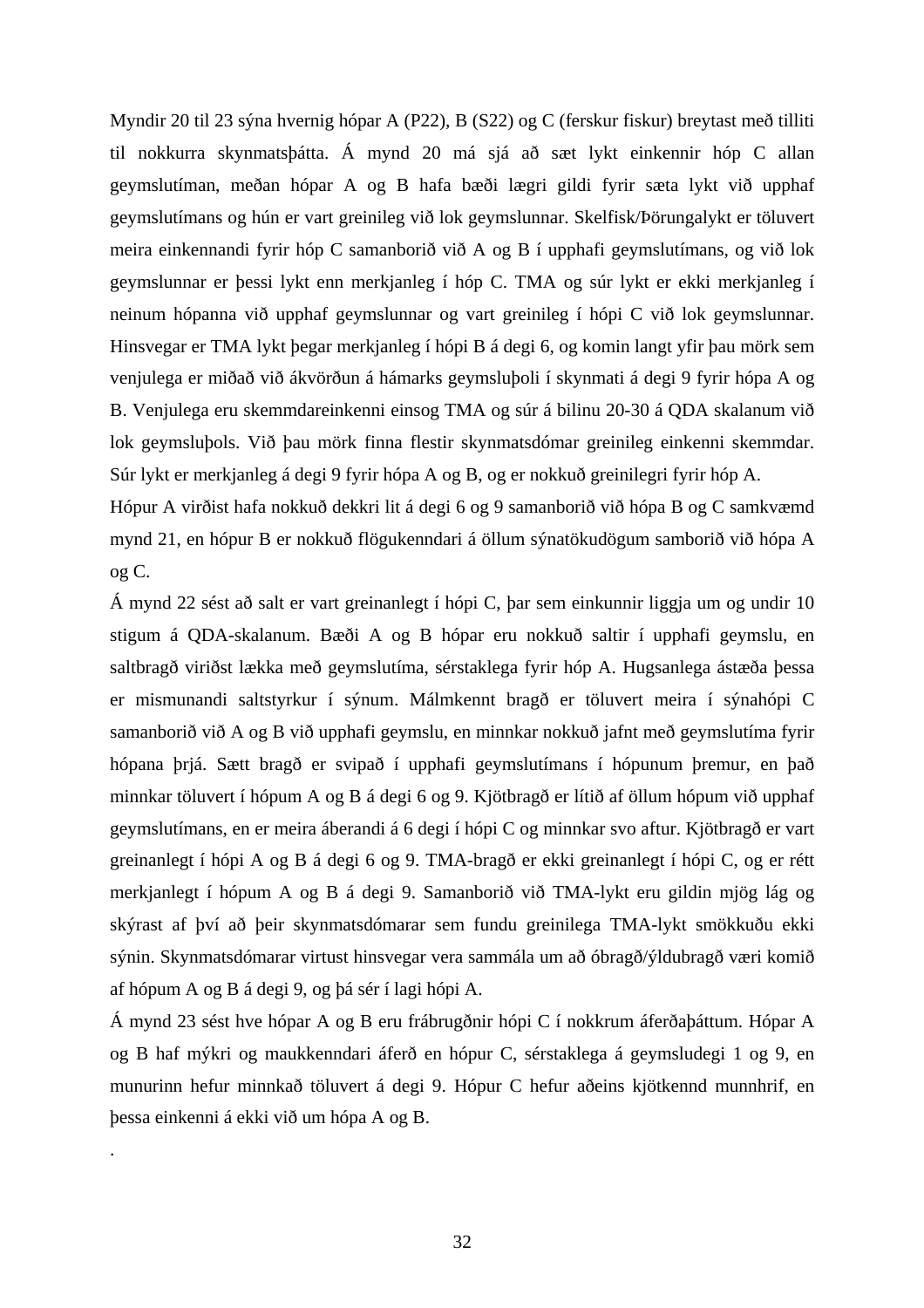

**Mynd 20**. Skynmatsþættir – Lykt (L). Hópar A, B og C metnir á degi 1, 6 og 9. Meðaltöl 10 dómara og sýnaendurtekninga. Lóðréttur ás: QDA einkunnir (0-100). Láréttur ás: geymsludagar.



**Mynd 21**. Skynmatsþættir – Útlit (Ú). Hópar A, B og C metnir á degi 1, 6 og 9. Meðaltöl 10 dómara og sýnaendurtekninga. Lóðréttur ás: QDA einkunnir (0-100). Láréttur ás: geymsludagar.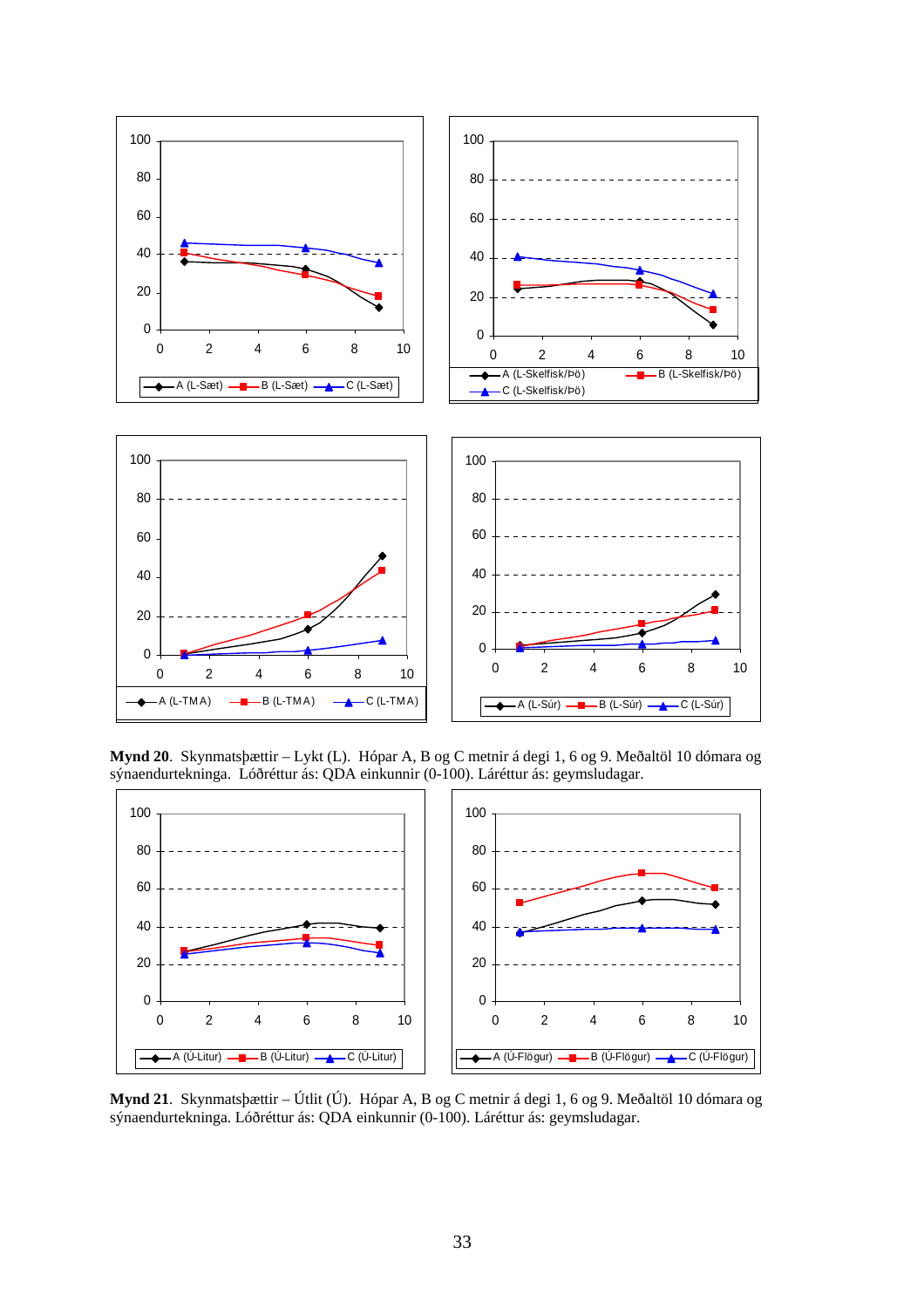

**Mynd 22**: Skynmatsþættir – Bragð (B). Hópar A, B og C metnir á degi 1, 6 og 9. Meðaltöl 10 dómara og sýnaendurtekninga. Lóðréttur ás: QDA einkunnir (0-100). Láréttur ás: geymsludagar.



**Mynd 23**: Skynmatsþættir – Áferð (Á). Hópar A, B og C metnir á degi 1, 6 og 9. Meðaltöl 10 dómara og sýnaendurtekninga. Lóðréttur ás: QDA einkunnir (0-100). Láréttur ás: geymsludagar.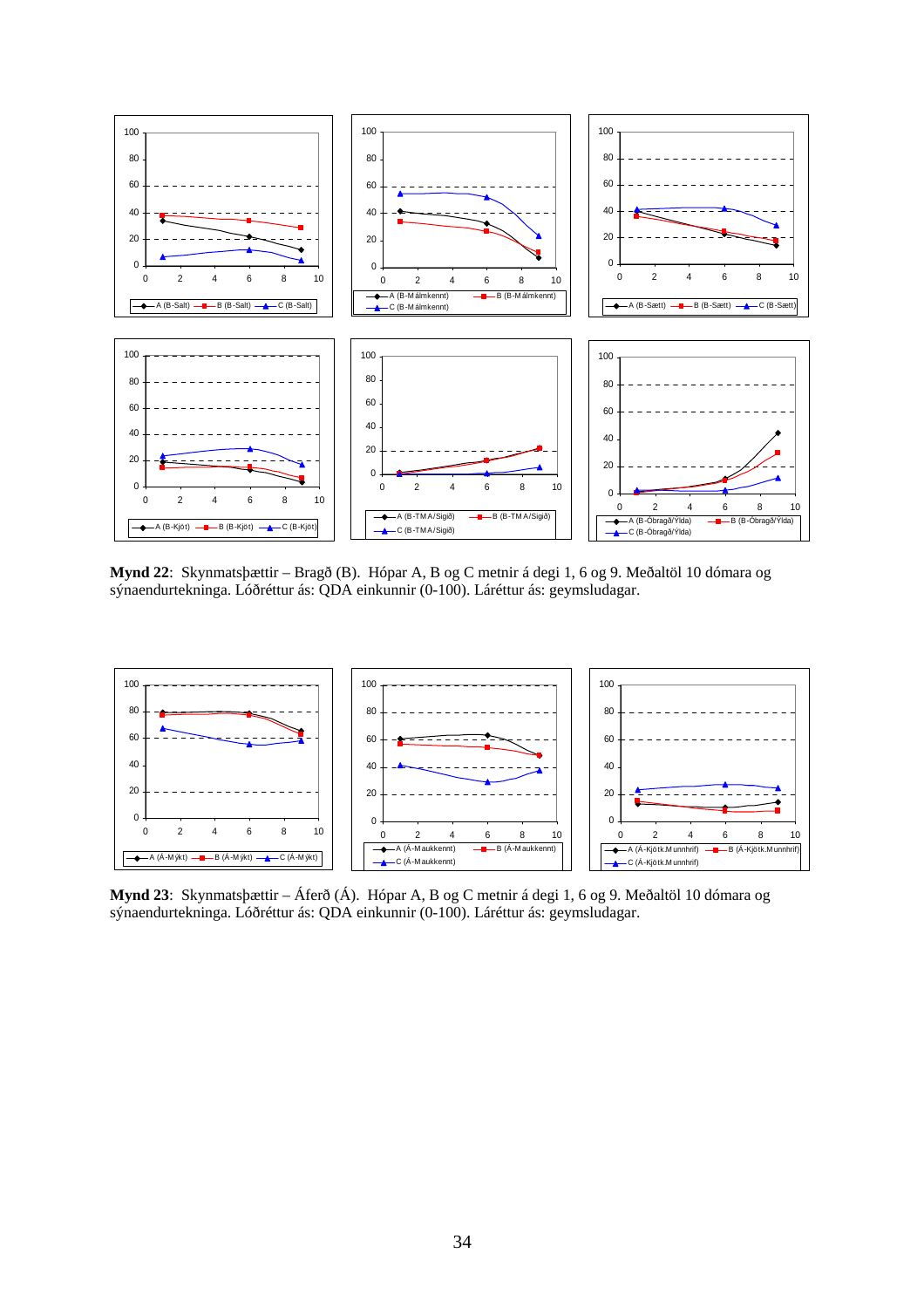#### *3.6 Nuclear Magnetic Resonance*

Relaxation tímar sýnanna voru mældir við öll sýnatökutilfelli. Sýnahópunum, sem voru settir í pækilbað, var þó sleppt. Tvær tegundir NMR-mælinga fóru fram, annars vegar mæling á longitudinal relaxation tímum sýnanna og hins vegar á transversal relaxation tímum þeirra. Báðar þessar mælingar fóru fram við stofuhita.

#### **3.6.1 Longitudinal relaxation tímar, T1**

Niðurstöður fyrir longitudinal relaxation tíma, T1, hópanna má sjá á myndum 24-27.



**Mynd 24: Longitudinal relaxation tími, T1 á fyrsta degi geymslu.** 

Á mynd 24 má sjá mæld  $T_1$ –gildi hópanna fjögurra á fyrsta geymsludegi tilraunarinnar. Samkvæmt myndinni lengist relaxation tíminn við söltunina, sem bendir til þess að hreyfigeta vatnssameindanna í sýnunum heftist eftir því sem saltmagnið er meira. Hér vekur þó athygli að hópurinn sprautaður með próteinum, 4% af salti og 2% fosfati (P42) er ekki marktækt frábrugðinn hinum próteinhópnum (P22) og er mun lægri en saltinnihaldið gæfi vísbendingar um. Hins vegar kom fram í efnaniðurstöðunum hér á undan að vatnsinnihaldið í próteinsprautupæklinum var mun lægra en í saltsprautupæklinum, sbr. 82,9 % vatn í próteinpækluðu sýnunum báðum (P22 og P42), en 84,6% vatn í saltsprautaða hópnum (S22). Það er því augljóst að vatnsinnihald sýnanna er ráðandi þáttur í mælingum á hreyfileika vatnsins, fram yfir hvaða bætiefni eru í vatnslausninni, þó svo að þau hafi áhrif einnig. Þessi niðurstaða helst einnig í hendur við mælingar á vatnsheldni þessara hópa.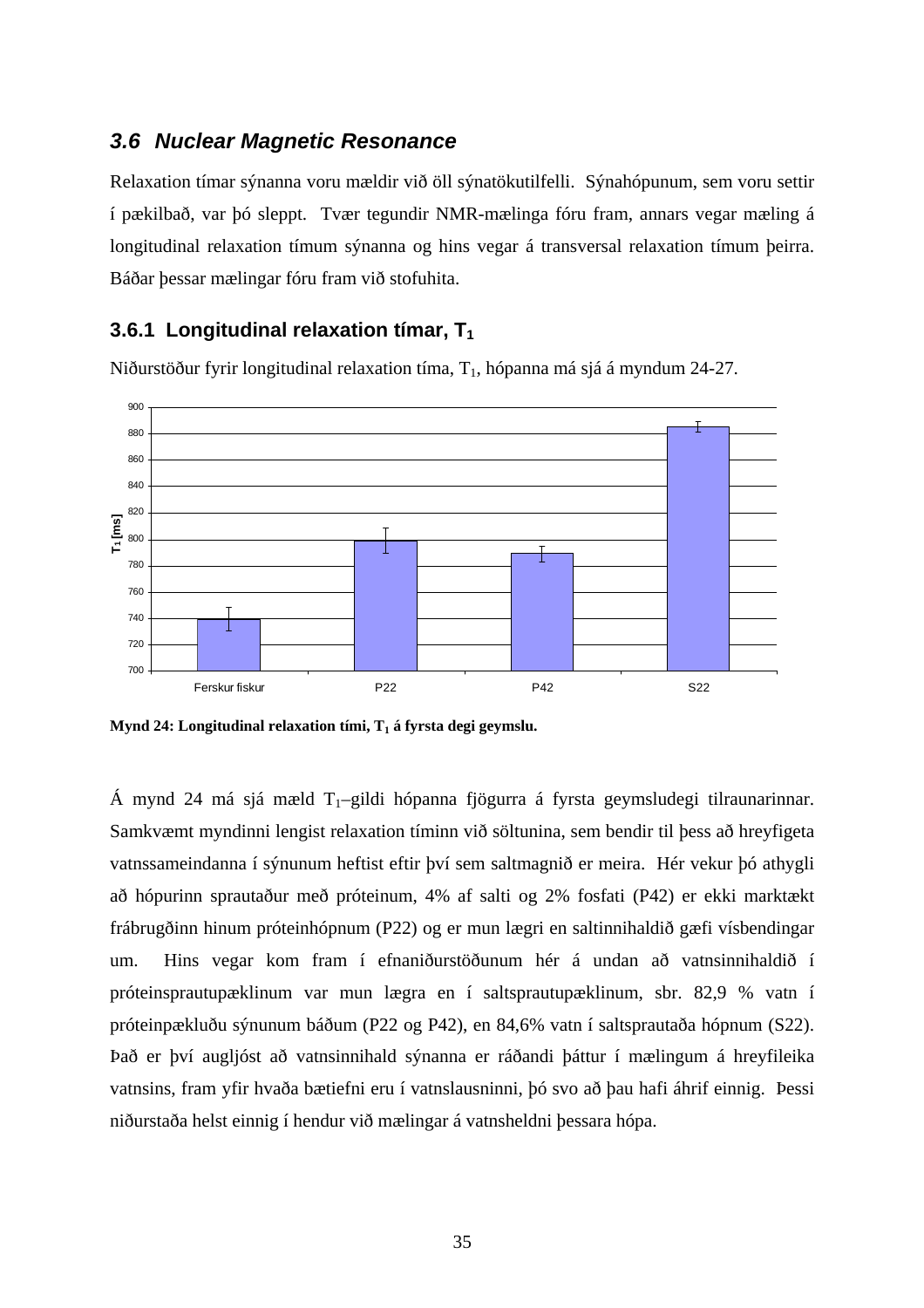

**Mynd 25: T1 í ferskum fiski eftir geymslutíma.** 

Mynd 25 sýnir þróun  $T_1$  í ferskum fiski yfir geymslutímann. Sjá má þó nokkurn mun eftir því við hvaða hitastig sýnin eru geymd. Á 6. degi geymslu reyndist vera  $T_1$  vera styttstur í sýnum geymd við -4°C, en lengstur í sýnum geymd við 0°C. Bendir þetta til þess að hreyfigeta vatnssameindanna er mest í sýnunum geymd við -4°C. Hugsanlegt er að frostskemmdir á frumunum í sýninu valdi þessari auknu hreyfigetu, en greinileg ísskán var utan á sýnunum sem geymd voru við -4°C. Hegðun hópanna á 9. degi geymslu er hins vegar erfiðari að túlka. Vatnsinnihaldið í fiskinum, sem geymdur var við -4°C, er mun hærra á 9. degi en á 6. degi. Þetta er líkast til aðeins spurning um mismunandi efnasamsetningu einstaklinga í samsettum sýnunum, en mæling sem þessi er mjög viðkvæm fyrir efnasamsetningu sýnanna. Þar sem mælingar voru ekki fleiri, er erfitt að draga ályktun um nákvæma hegðun vatnsins í sýnunum.

Mynd 26 sýnir sambærilegar breytingar  $T_1$  með geymslutíma í próteinsprautuðu hópunum, P22 og P42 sem geymdir voru við -2°C og -4°C. Aftur má sjá lengri T<sub>1</sub> gildi við -2°C en við -4°C á 6. degi, líkt og á mynd 25. Hér má þó sjá lengingu á  $T_1$  með geymslutíma líka, sem gefur til kynna minnkaða hreyfigetu vatnsins eftir því sem líður á geymslutímann. Þetta er í samræmi við að við geymsluna þornar fiskurinn vegna drips. Vatnið sem losnar við drip er lauslega bundið vatn, á meðan fastara bundið vatn helst lengur inni í vöðvanum. Vatnsheldnin eykst því einnig með geymslutímanum í próteinsprautuðu sýnunum, en jákvæð fylgnin á milli vatnsheldni og  $T_1$  gilda skýrir líklega umrædda hegðun  $T_1$  niðurstaðanna.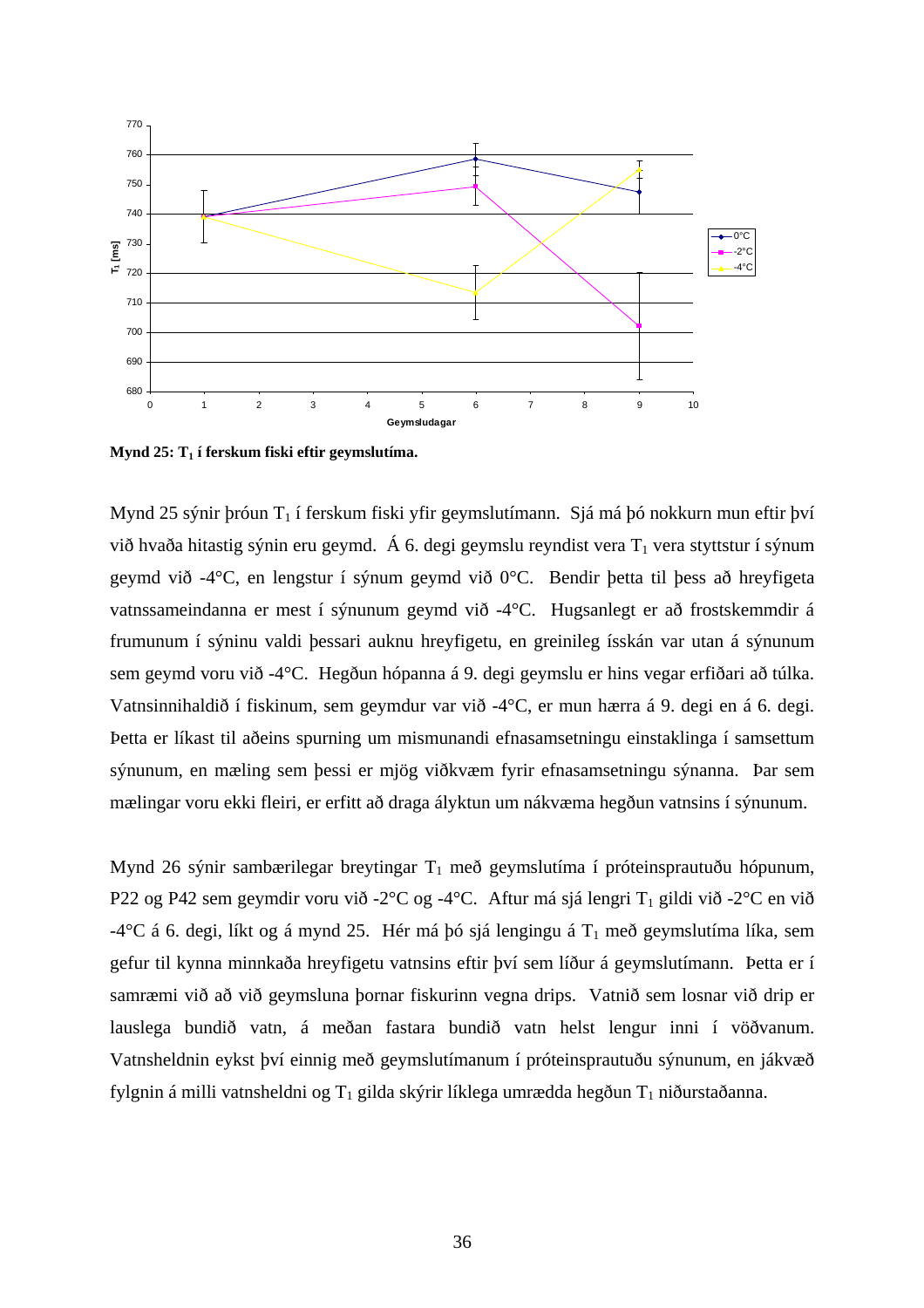

**Mynd 26: T1 í próteinsprautuðum hópum (P22 og P42).** 



Mynd 27: T<sub>1</sub> í saltsprautuðum hópum (S22).

Mynd 27 sýnir aftur á móti T<sub>1</sub>-gildin í saltsprautaða hópnum (S22). Eins og í hinum hópunum er fylgnin á milli vatnsheldni sýnanna og T<sub>1</sub>-gildin sterk í sýnunum. Hér má þó sjá lækkun í  $T_1$  með geymslutíma, sem gefur til kynna aukningu í hreyfigetu vatnsins, sem er í andstöðu við hegðun hinna hópanna. Ástæður fyrir þessu eru óljósar.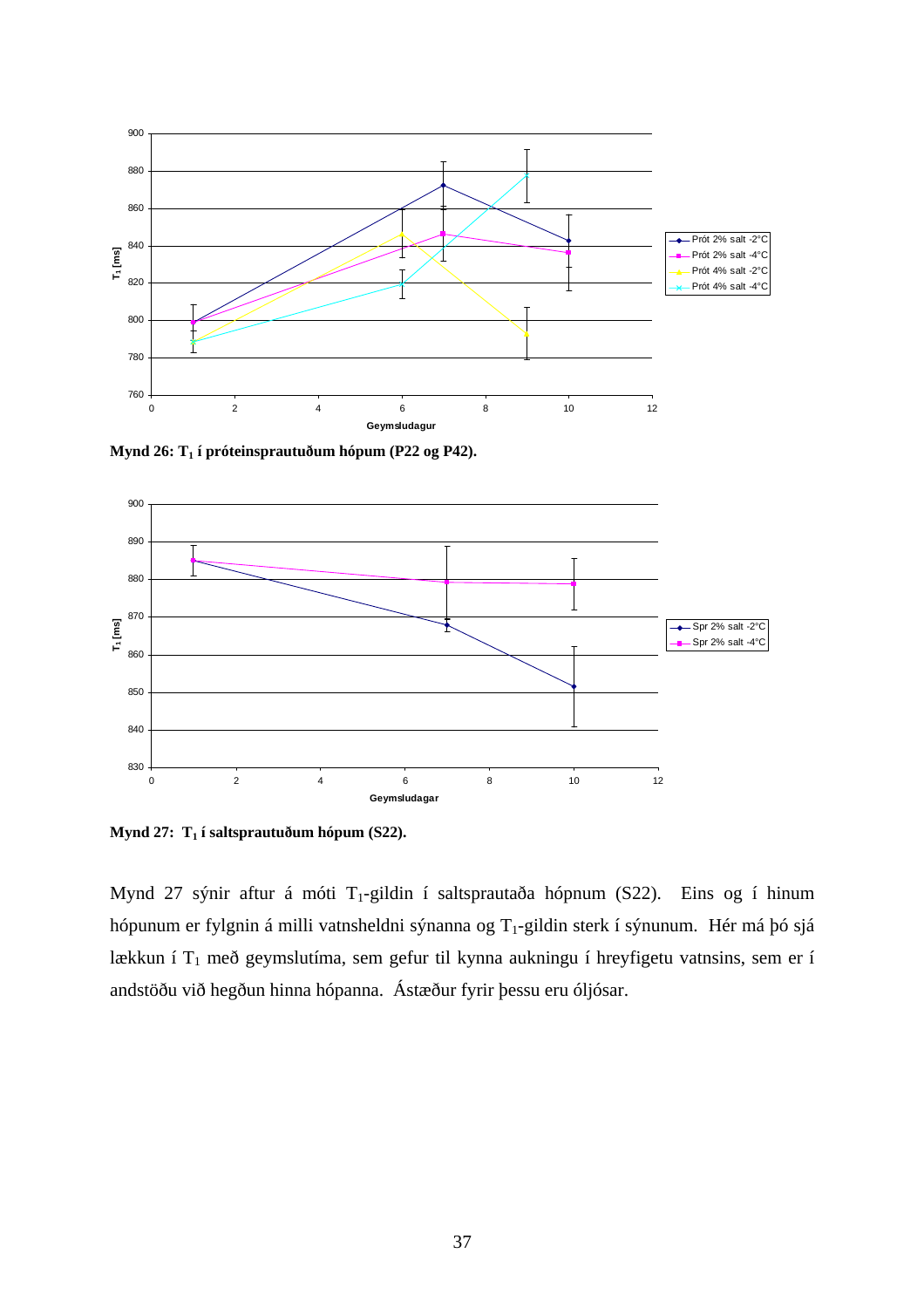### **3.6.2 Transversal relaxation tímar, T<sub>2</sub>**

Transversal relaxation tímar sýnanna voru mældir við stofuhita. Niðurstöður þessara mælinga má sjá á myndum 28-30. Mælistærðin T<sub>21</sub> lýsir hegðun fastlega bundins vatns, þ.e. vatns innan í frumum eða bundið við prótein, en T<sub>22</sub> lýsir hins vegar hegðun lausara bundins vatns, svo sem vatns á milli fruma í vöðvanum. Eftir því sem  $T_2$  er styttri er vatnssameindirnar meira bundnar.



Mynd 28: Styttri transversal relaxation tími, T<sub>21</sub> mældra hópa á degi 1.



Mynd 29: Lengri transversal relaxation tími, T<sub>22</sub> mældra hópa á degi 1.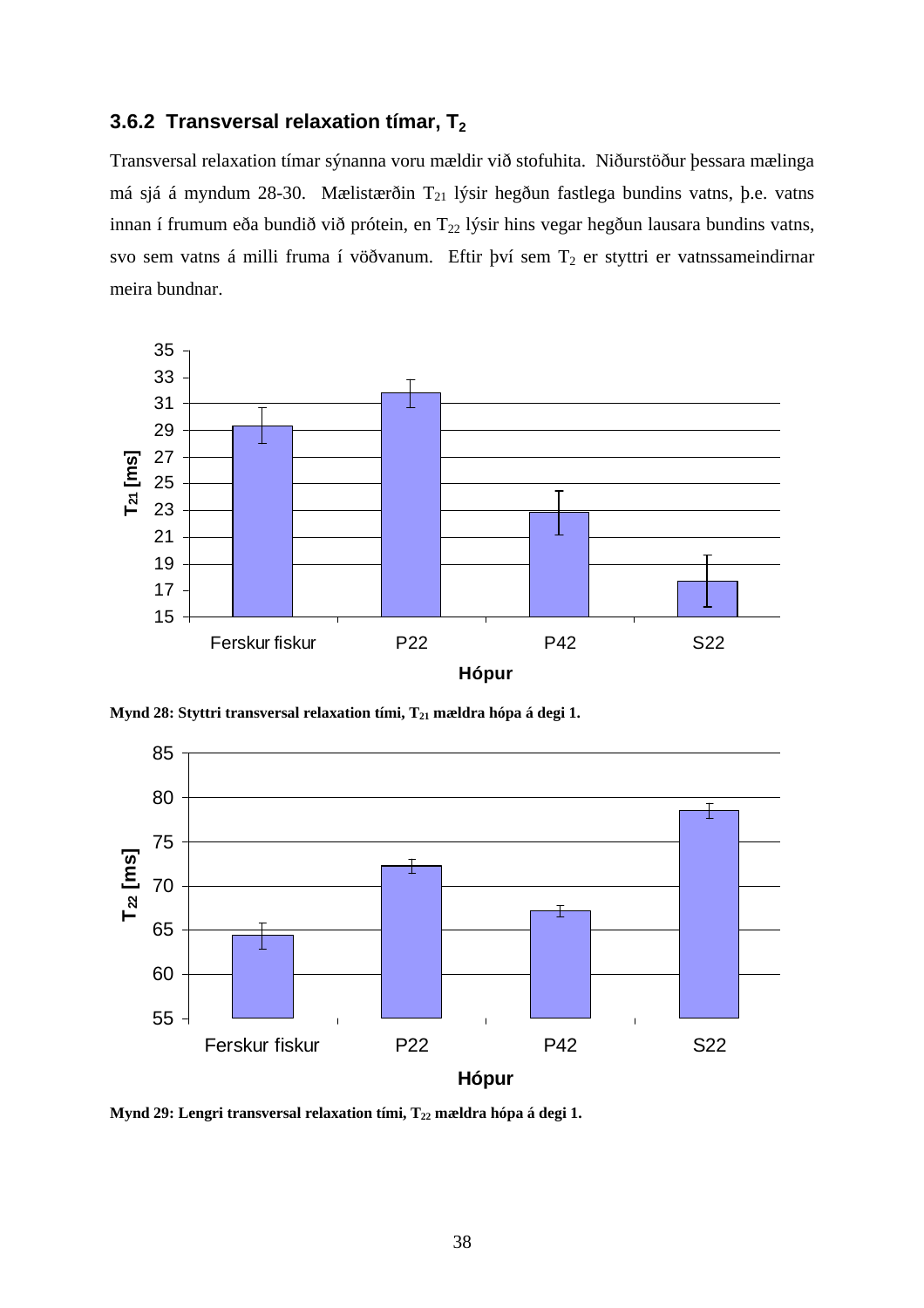Af myndum 28 og 29 má sjá að hreyfanleiki vatns inni í frumunum minnkar við sprautun og meira eftir því sem saltinnihaldið er hærra. Þetta er í samræmi við það að við sprautunina flæðir vatn út úr frumunum út á milli frumanna og því eykst hreyfanleiki vatnsins í millifrumuvökvanum í staðinn (mynd 29). Vatnið sem eftir verður er hins vegar sterkara bundið við prótein ofl., sem gerir flæði þess út úr frumunum erfiðari.



**Mynd 30: Normaliseruð dreifing vatns um sýnin á degi 1. A1 norm lýsir magn þess vatns sem er fastlega bundið í sýninu en A2 norm magn þess vatns sem er lauslega bundið í sýninu.** 

Mynd 30 sýnir hlutfallslegt magn vatns inni í frumunum og utan þeirra. Sjá má af myndinni að eftir því sem saltinnihaldið eykst minkar hlutfallslegt magn vatns inni í frumunum. Próteininnihaldið virðist ekki hafa afgerandi áhrif á flæði vatnsins við sprautumeðhöndlun, heldur er það fyrst of fremst saltinnihaldið sem hefur áhrif á flæði vatns um sýnin.

### **4 Ályktanir**

Í tilrauninni voru bornir saman fjöldi hópa fersks og sprautumeðhöndlaðs þorskvöðva í samþáttaðri kælitilraun. Mælingar á hitastigi með hitasíritum sýndu miklar hitasveiflur við flutning og geymslu sýnanna, en þetta er algengt vandamál í meðhöndlun ferskra matvæla í dag. Mælingar á hráefninu, pæklum og íbótarefnum, sem notuðu voru við tilraunina, sýndu að hráefnið var af ágætum gæðum og að hreinlætis hafi verið gætt við framkvæmd tilraunarinnar. Hráefnið reyndist þó fjögurra daga gamallt við framkvæmdina og má áætla að það hafi marktæk áhrif á geymsluþol afurðanna í verkefninu.

Nýting sýnanna og heimtur voru metnar í gegnum allan ferilinn allt frá vinnslu við sprautun og pæklun, við skurð í bita, geymslu auk suðu til að leggja mat á kosti þess að sprauta salti og próteinum í vöðvann. Verkunarnýting við sprautun sýndi þannig að vöðvinn þyngdist um 10-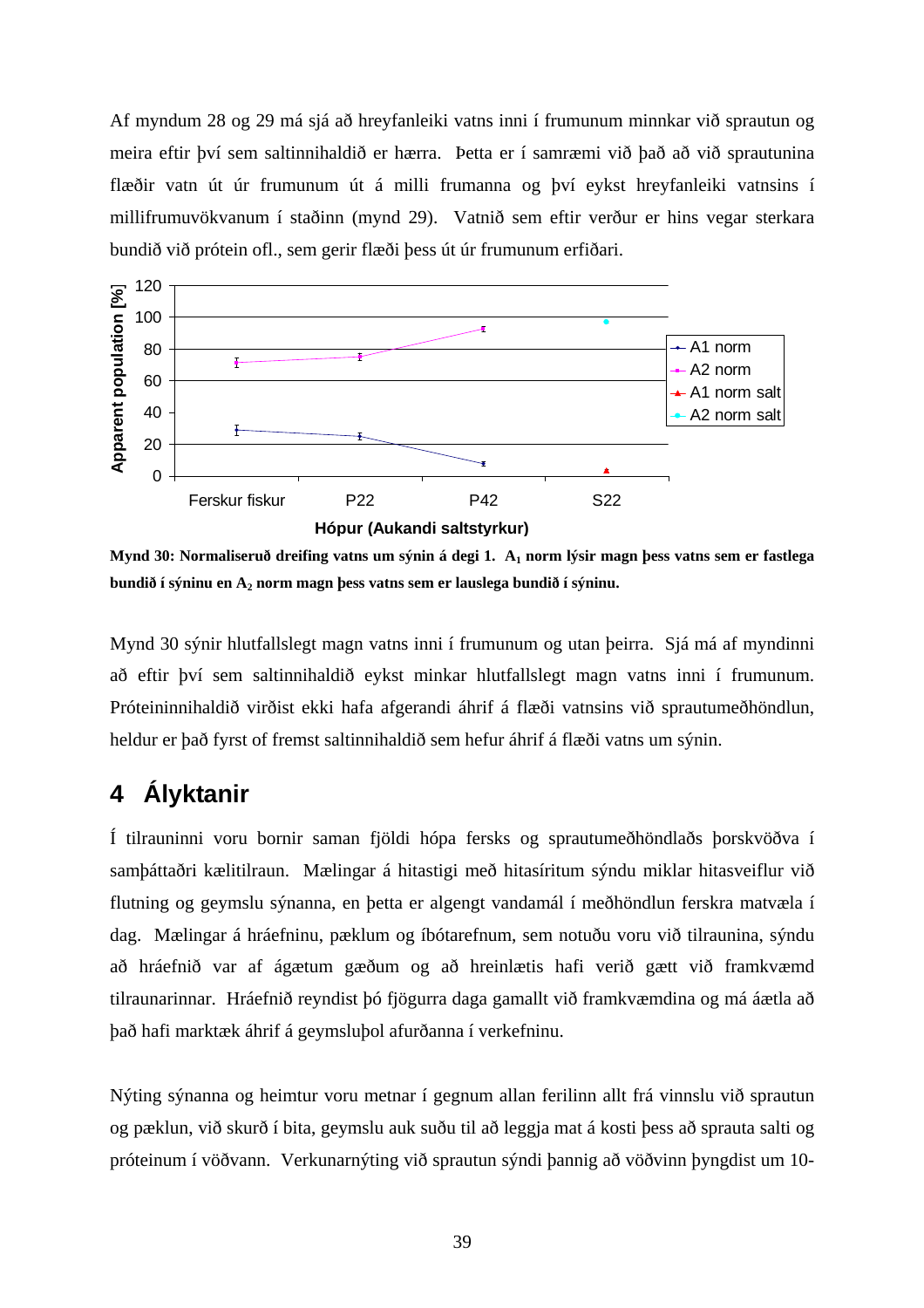17% við sprautun, og mest í vöðva sem hafði verið sprautaður með salti og fosfati og lagður í pækilbað að því loknu (S22 Bað). Í hópunum almennt hafði þessi skolun vöðvans í pækli eftir sprautun ekki marktæk áhrif á nýtinguna. Með auknum saltstyrk mátti einnig sjá að drip minnkaði, en suðunýting jókst. Þá sást einnig munur á suðunýtingu sýnanna eftir því hvort þau höfðu verið geymd við -2°C eða -4°C. Líklegt þykir að ísmyndun á yfirborði sýnanna hafi átt sér stað við -4°C en ísskán var greinilega á bessum sýnum á 6. degi.

Mælingar á efnainnihaldi sýnanna sýndi að vatnsinnihald og vatnsheldni jókst við sprautunina í takt við aukið saltinnihald þeirra. Ekki reyndist marktækur munur á vatnsinnihaldi hópanna eftir því hvort þeir voru lagðir í pækil eftir sprautun eða ekki og er það í samræmi við nýtniniðurstöður tilraunarinnar. Þá mátti sjá að sýrustig sýnanna lækkaði með auknum saltstyrk í samræmi við eldri rannsóknir. Aukinn saltstyrkur virtist einnig vega á móti myndun reikulla basa á fyrsta degi en þessi munur var þó ekki marktækur. Með geymslu jókst hins vegar magn reikulla basa í sprautuðu hópunum mun hraðar en í ferskum fiski, sem hafði nær óbreytt gildi í gegnum tilraunina. Myndun TVB-N og TMA minnkaði þá einnig með lækkandi hitastigi auk þess sem lægri gildi mældust í sprautuhópunum sem lagðir voru í pækilbað eftir sprautun en í hópunum sem voru ekki skolaðir á þennan máta. Gefur það til kynna að það er æskilegt að skola sprautuð flök með pækli til að hreinsa yfirborð vöðvans og þannig hægja á vexti reikulla basa og fjölgun örvera.

NMR-mælingar voru einnig framkvæmdar til að skoða áhrif meðhöndlunar og geymsluhitastigs á hreyfanleika vatnssameinda og dreifingu vatns um sýnin. Niðurstöður gáfu til kynna að hreyfigeta vatns minnkaði verulega með auknum saltstyrk og auknu vatnsinnihaldi. Hreyfanleikinn var þá í miklu samræmi við vatnsheldni sýnanna og má nota NMR-tæknina til að fá betri upplýsingar um þessar breytur. Þá mældist hlutfallslega há hreyfigeta vatnssameinda í sýnum sem höfðu verið geymd við -4°C miðað við hin hitastigin, en hugsanlegt er að frumuskemmdir vegna ískristallsmyndunar valdi aukinni hreyfigetu vatnssameindanna í sýnunum. Mælingar á dreifingu vatns um sýnin sýndi að magn fast bundins vatns minnkaði með auknum saltstyrk. Þetta er í samræmi við osmósu vatns út úr frumum út í millifrumuvökvann við söltun í þeim tilgangi að reyna að jafna saltstyrkinn. Hreyfigeta fast bundins vatns minnkaði þannig með auknum saltstyrk á meðan hreyfigeta frjáls eða lausara bundins vatns jókst með auknum saltstyrk.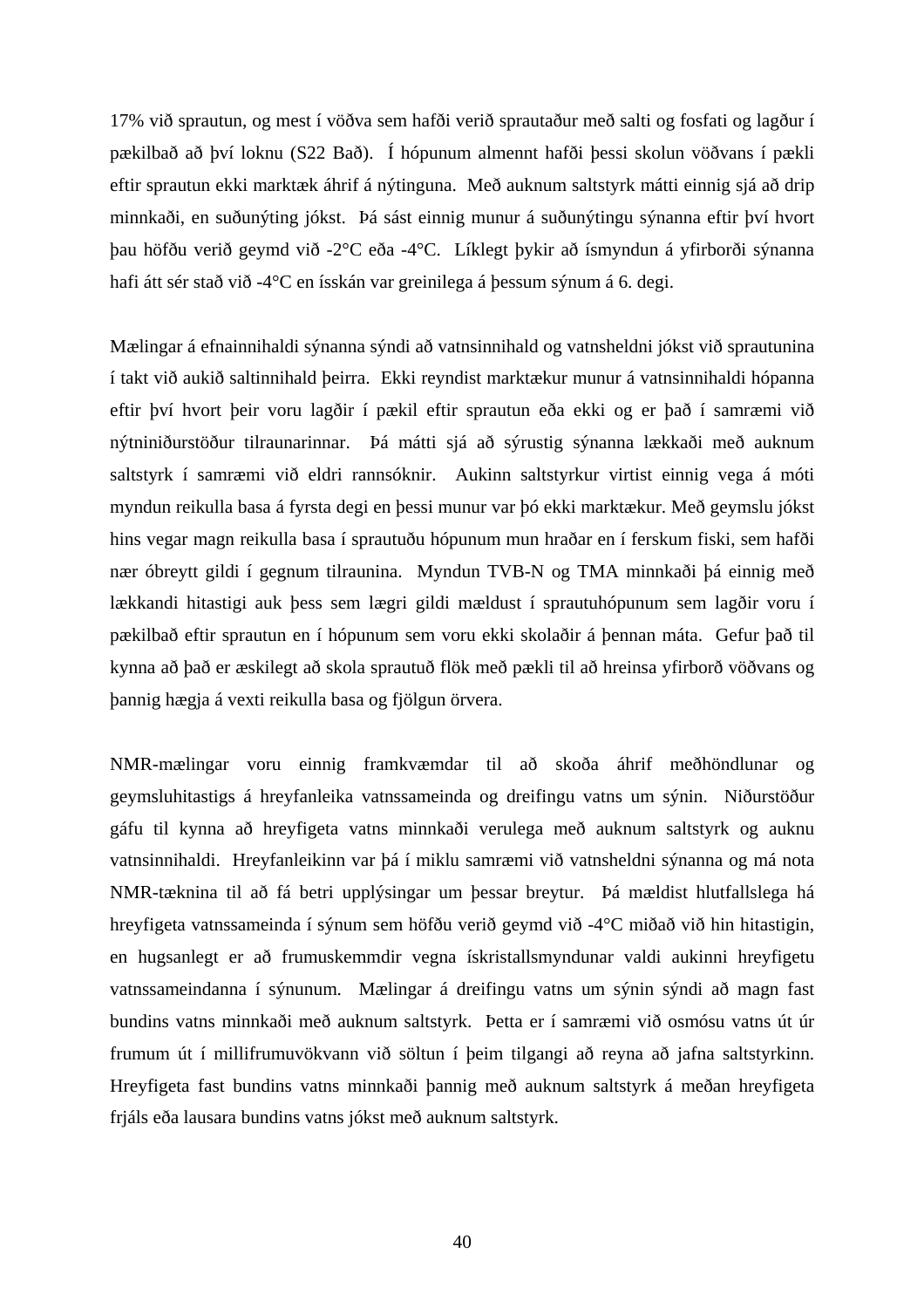Mælingar á heildarfjölda örvera á járnagar gáfu til kynna að lækkun hitastigs hægði á myndun þeirra eins og við var að búast. Mælingar sýndu einnig aukningu þeirra í vöðva við sprautun og þá mest í hópnum sem sprautaður var með próteinum, 4% salti og 2% fosfati (P42) á meðan ferski ómeðhöndlaði fiskurinn sýndi nær engar breytingar á örveruvexti á tilraunatímabilinu. Athygli vekur að þrátt fyrir lágt geymsluhitastig þá varð þó nokkur aukning heildaröververa við -4°C í sprautuhópunum. Svipaðar niðurstöður fengust fyrir H<sub>2</sub>Smyndandi örverur, en ekki eins afgerandi og við heildartalningu örvera, hvorki eftir hitastigum né meðhöndlun.

Skynmat var framkvæmt á þremur hópum, ferskum fiski, próteinlausn Samherja (P22) og sambærilega lausn án próteina (S22) Ferski fiskurinn var mjög frábrugðinn hópum P22og S22 að því leyti að ferski ómeðhöndlaði fiskurinn hafði meiri ferskleikaeinkenni við upphaf geymslu og lokum geymsluþols var ekki náð á geymsludegi 9, sem var lokadagur tilraunar. Sprautuhóparnir (P22 og S22) voru báðir dæmdir óneysluhæfir á degi 9, vegna áberandi skemmdareinkenna einsog óbragðs/ýldubragðs, TMA, súrrar lyktar og bragðs. Þá voru sprautuhóparnir nokkuð frábrugðnir ferska fiskinum með tilliti til áferðaþátta, en þeir voru mýkri, meyrari og maukkenndari. Sprautuhóparnir voru nokkuð svipaðir með tilliti til skynmatseinkenna, en skemmdarþættir voru þó meira áberandi á geymsludegi 9 fyrir próteinsprautaða hópinn (P22) og sá saltsprautaði (S22) var ívið saltari.

Niðurstöður rannsóknarinnar gefa til kynna að sprautun salts og próteina í fiskvöðva fylgir bæði kostir og gallar. Geymsluþol hópanna reyndist vera ansi stutt og þá sérstaklega í próteinsprautuðu hópunum. Þetta bendir til þess að sprautun salts og próteina veldur frumuskemmdum við sprautunina og eykur áhættu á örverumengun og hröðun á skemmdum af þeirra völdum. Þá skiptir geymsluhitastigið einnig höfuðmáli til að hægja á skemmdarferlum og myndun reikulla basa sem gætu leitt til aukins niðurbrots vöðvans. Hitastigið má þó ekki vera of lágt, en við -4°C reyndist vera ískristallsmyndun á yfirborð allra hópanna. Aukinn saltstyrkur í vöðvanum virðist því ekki hafa nóg áhrif til að óhætt sé að lækka geymsluhitastig niður í -4°C. Hins vegar reyndust sýnin vera ófrosin við -2°C og því er mælt með því hitastigi við geymslu fersks og léttsaltaðs þorskvöðva.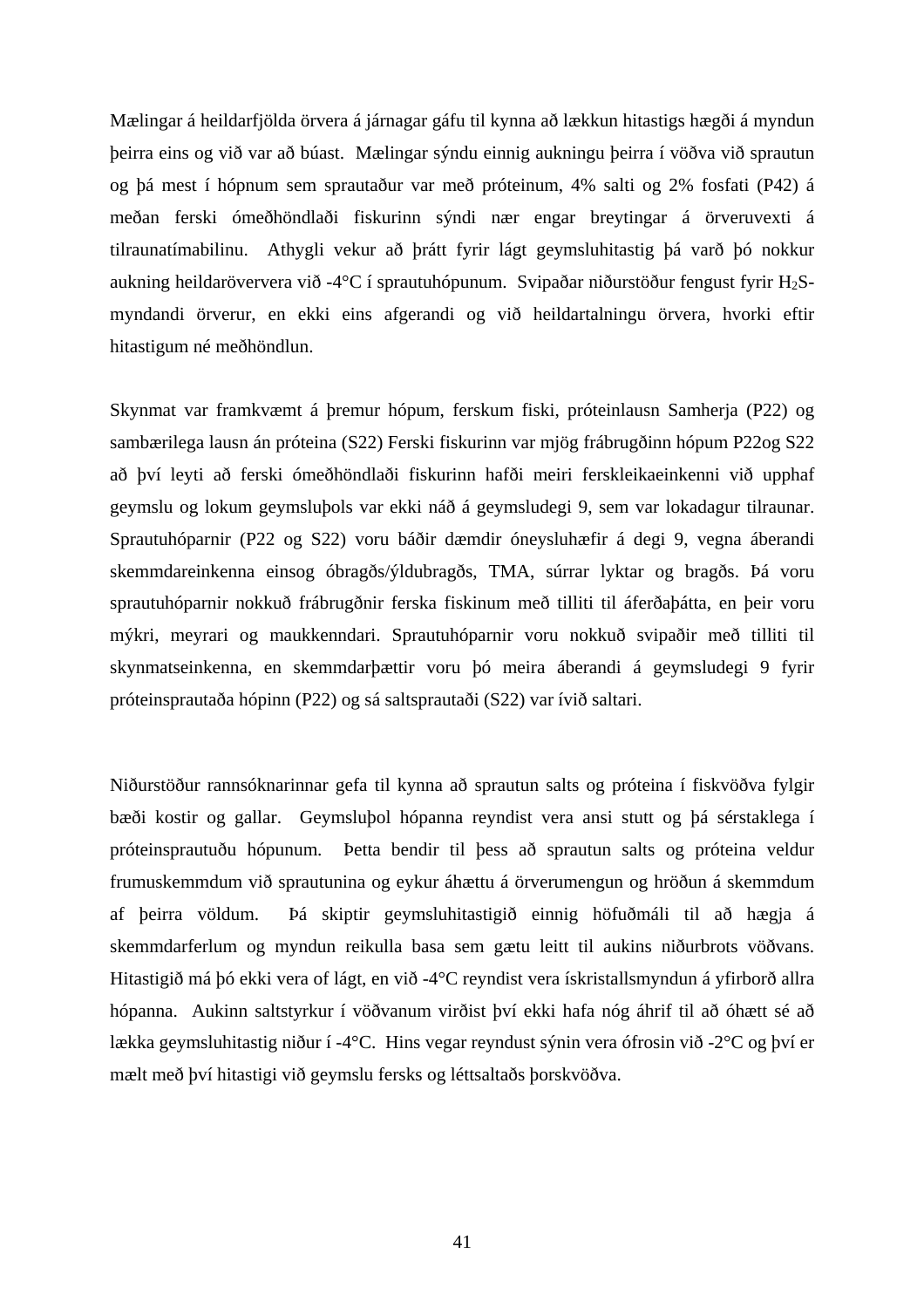### **5 Þakkarorð**

Höfundar skýrslunnar vilja þakka Rannsóknasjóði Rannís fyrir veittan fjárstuðning við verkefnið. Þá vilja höfundar einnig þakka Samherja fyrir veitta aðstoð, útvegun hráefnis og aðstöðu til að framkvæma tilraunina.

### **6** Heimildir

[AOAC] Association of Official Analytical Chemists 2000. *Official methods of analysis*, 17th ed.; AOAC: Arlington Va.

Di Nola, A. And E. Brosio. 1983. Bound and free water determination by pulsed nuclear magnetic resonance. Journal of Food Technology, 18: 125-128.

Eide, O., Børresen, T. and Ström. T. 1982. *Minced Fish Production From Capelin (Mallotus villosus). A New Method for Gutting, Skinning and Removal of Fat from Small Fatty Fish Species.* Journal of Food Science, **47**:347-354.

Erikson, U., Veliyulin, E., Singstad, T.E. and Aursand, M. 2004. Salting and Desalting of Fresh and Frozenthawed Cod (Gadus morhua) Fillets: A Comparative Study Using 23Na MRI, Low-field 1H NMR, and Physicochemical Analytical Methods. Journal of Food Science, 69: 107-114.

ISO. 1999. ISO *6496-Determination of moisture and other volatile matter content*; The International Organization for Standardization: Genf, Switzerland.

Gram L, Trolle G, Huss HH. 1987. *Detection of specific spoilage bacteria from fish stored at low (0°C) and high (20°C) temperatures*. Int. J. Food Microbiol. **4**: 65-72.

Guðjónsdóttir, María. 2006. Low field NMR research on the state of water at superchilling and freezing temperaturesand the effect of salt on the freezing process of water in cod mince. Diploma Thesis. Chalmers University of Technology, Department of Chemical Engineering, Division of Organic Chemistry, Göteborg, Sweden.

Hootman RC. 1992. Manual on descriptive analysis testing for sensory evaluation. Philadelphia: ASTM. p 52

ISO 8586:1993. Sensory analysis general guidance for the selection, training and monitoring of assessors. Part 1: selected assessors. Geneva, Switzerland: The International Organization for Standardization.